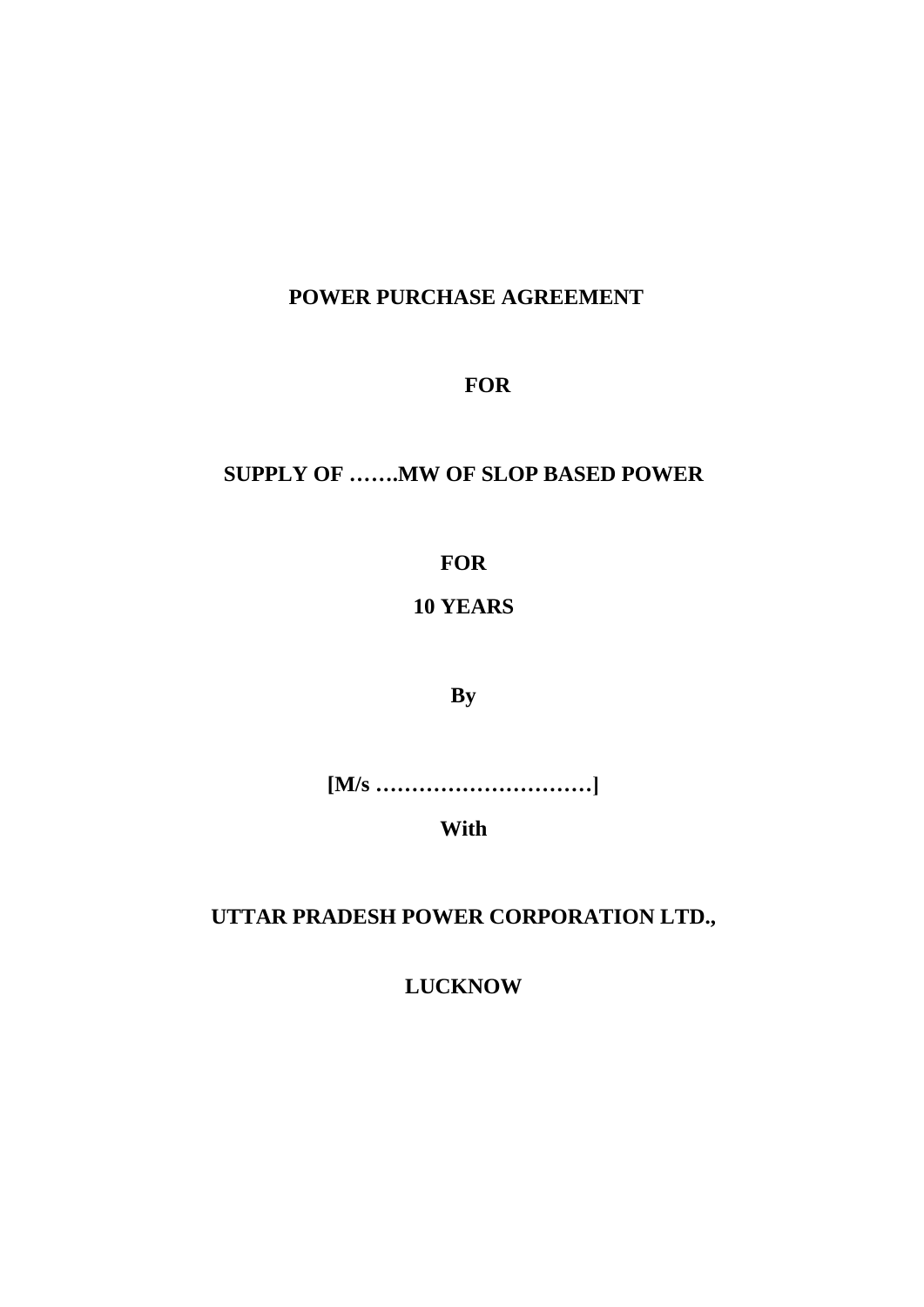# **Table of Contents**

| 1.             |                                                                 |  |
|----------------|-----------------------------------------------------------------|--|
| 2.             |                                                                 |  |
| 3.             |                                                                 |  |
| $\overline{4}$ | SYNCHRONISATION, COMMISSIONING AND COMMERCIAL OPERATION         |  |
|                | [APPLICABLE ONLY IN CASE OF NEW PLANT YET TO BE COMMISSIONED OR |  |
|                |                                                                 |  |
| 5.             |                                                                 |  |
| 6.             |                                                                 |  |
| 7.             | METERING, OPERATING AND INTERCONNECTION PROCEDURES  22          |  |
| 8.             |                                                                 |  |
| 9.             |                                                                 |  |
| 10.            |                                                                 |  |
| 11.            |                                                                 |  |
| 12.            |                                                                 |  |
| 13.            |                                                                 |  |
| 14.            |                                                                 |  |
| 15.            |                                                                 |  |
| 16.            |                                                                 |  |
| 17.            |                                                                 |  |
| 18.            |                                                                 |  |
|                |                                                                 |  |
|                |                                                                 |  |
|                |                                                                 |  |
|                |                                                                 |  |
|                |                                                                 |  |
|                |                                                                 |  |
|                |                                                                 |  |
|                |                                                                 |  |
|                |                                                                 |  |
|                |                                                                 |  |
|                |                                                                 |  |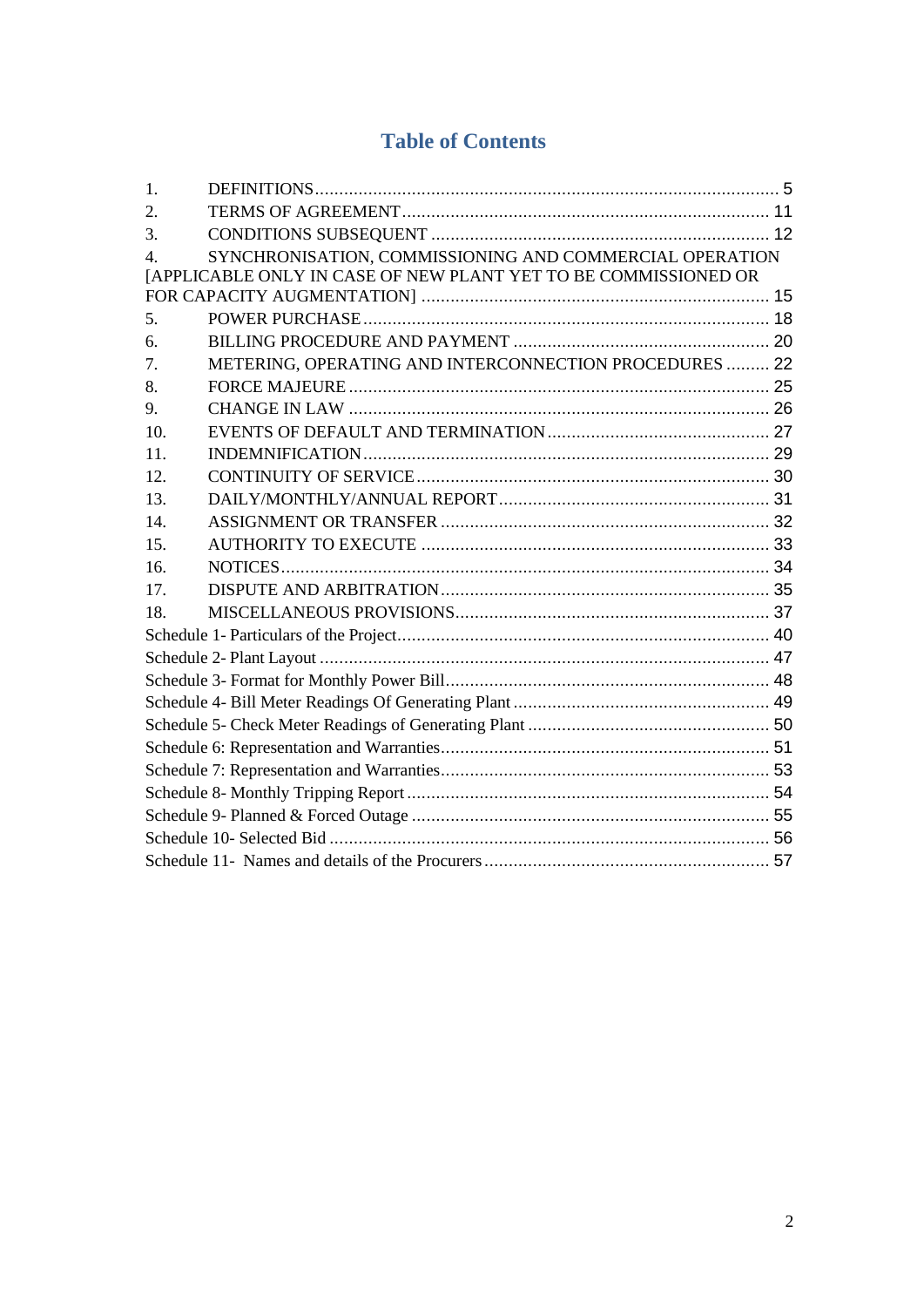## **THE POWER PURCHASE AGREEMENT** [the "Agreement"] **is made on the day....... of .............. of …….. at Lucknow**

#### **Between**

**M/s ………………………** a company incorporated under the Companies Act, 2013, having its registered office at ……………………… (herein after referred to as **"Seller"** or which expression shall, unless repugnant to the context or meaning thereof, be deemed to include its successors and permitted assigns) as a Party of the **FIRST PART**;

#### **And**

**Uttar Pradesh Power Corporation Ltd., Lucknow,** a Company incorporated in India and registered under the Companies Act, 1956**,** having its registered office at Shakti Bhawan, 14 – Ashok Marg, Lucknow – 226 001 (hereinafter referred to as "UPPCL", which expression shall, unless repugnant to the context or meaning thereof, be deemed to include its successors and permitted assigns) as a Party of the **SECOND PART**;

#### WHEREAS:

- a) Generating Company is engaged in the business of ………… and other incidental businesses situated at ………………… in the State of ……………., more particularly described in [Schedule 1](#page-39-0) attached hereto and made a part hereof
- b) Uttar Pradesh Power Corporation Ltd. (UPPCL), has been duly authorised to enter into this Agreement on behalf of DISCOMS namely Paschimanchal Vidyut Vitran Nigam Ltd, Poorvanchal Vidyut Vitran Nigam Ltd, Madhyanchal Vidyut Vitran Nigam Ltd, Dakshinanchal Vidyut Vitran Nigam Ltd., and Kanpur Electricity Supply Company Limited (individually referred to as "Procurer" and collectively referred to as "Procurers").
- c) UPPCL, the Authorized Representative, had initiated a competitive bidding process through issue of RFP No. ………………., for procurement of Slop based power for long term for meeting the Renewable Purchase Obligations of the Procurers.
- d) Pursuant to the said bidding process, M/s …………………. has been selected by the Authorized Representative, as the Seller for sale and supply of Slop based power in bulk to UPPCL, for the Aggregate Contracted Capacity (as defined hereunder) of …… MW generated in the Generating Plant's facility of ……. MW, in accordance with the terms of this Agreement.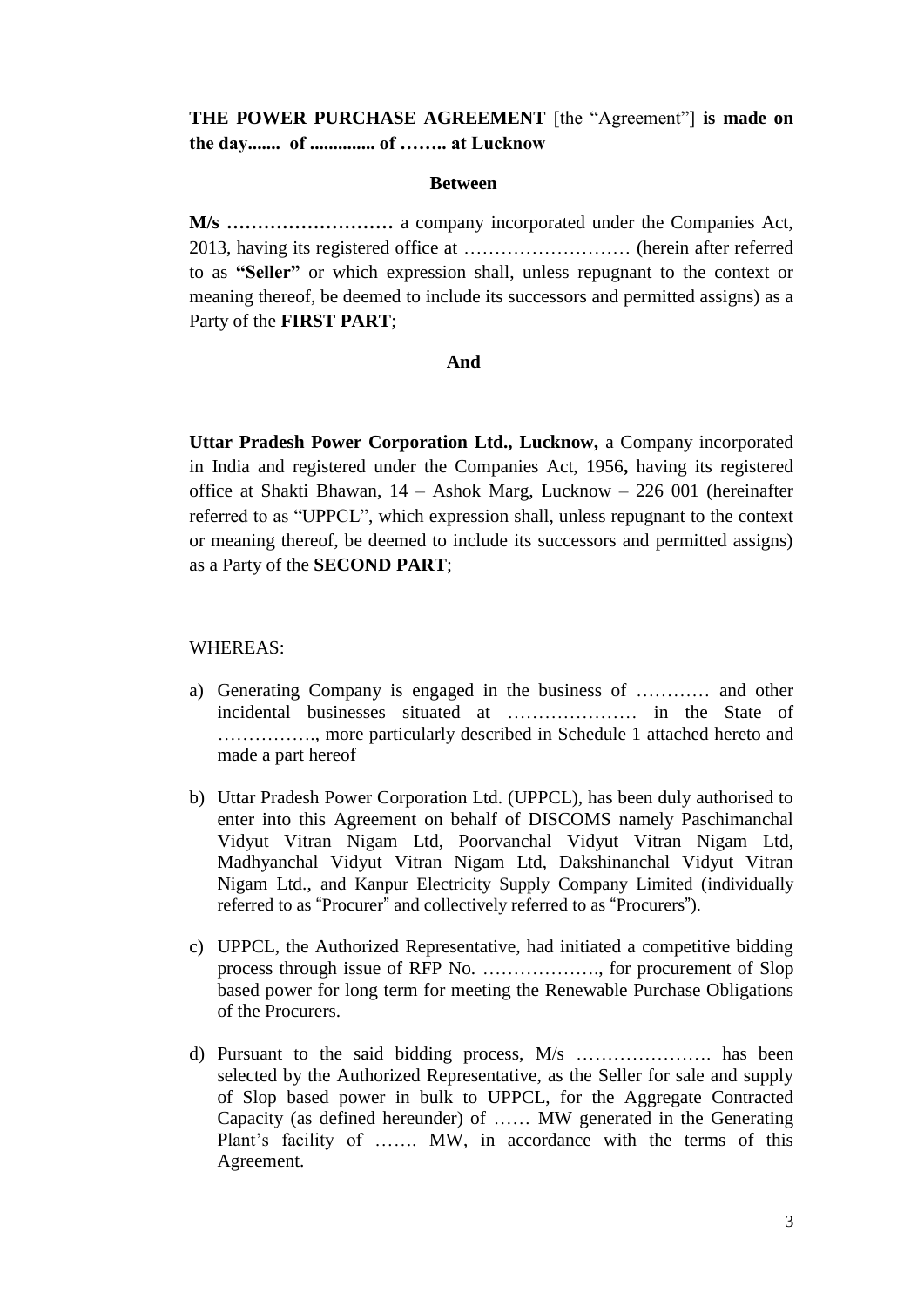- e) Tariff for the said power purchase by UPPCL from the Generating plant is Rs. ……. per unit (levelised) as discovered through competitive bidding process conducted by UPPCL for the purchase of Slop based power, more particularly described in Schedule 10 attached hereto and made a part hereof.
- f) The parties to this Agreement agree for prior consultation with the State Transmission Utility for the purpose of implementation of this agreement and seek its approval for permitting, inter alia, interconnection to the generating plant with the (write name) grid substation owned by STU or other transmission licensee (delete whichever not applicable), and
- g) The Seller has provided to UPPCL, Performance Bank Guarantee(s) as per format specified in Format 6.3 (B) of the RFP No………….
- h) The Seller has agreed to sign this Power Purchase Agreement with UPPCL for sale of Slop based power for …. years as per the terms and conditions of this Agreement.
- i) UPPCL agrees to procure Slop based power up to the Contracted Capacity from the Seller as per the terms of this Agreement.
- j) The Parties hereby agree to execute this Power Purchase Agreement setting out the terms and conditions for the sale of power by Seller to Procurer.
- k) The Parties to the agreement bind themselves for compliance of all relevant provisions specified by the Commission in different regulations framed by it for regulating the functioning of State Transmission Utility, other Transmission Licensee and State Load Dispatch Centre.
- l) All the other RFP documents have been executed by the UPPCL and the Seller simultaneously with the signing of this Agreement.
- m) The Parties hereby agree that this Power Purchase Agreement shall supersede any other Power Purchase Agreement signed earlier and not approved by the Uttar Pradesh Electricity Regulatory Commission. (delete wherever not applicable)
- n) This Power Purchase Agreement signed on ………. supersedes the Power Purchase Agreement signed on …………. between UPPCL and the Generating Plant. (delete wherever not applicable)

**Now, therefore, in consideration of premises and mutual agreements, covenants and conditions set forth herein, it is hereby agreed by and between the Parties as follows**: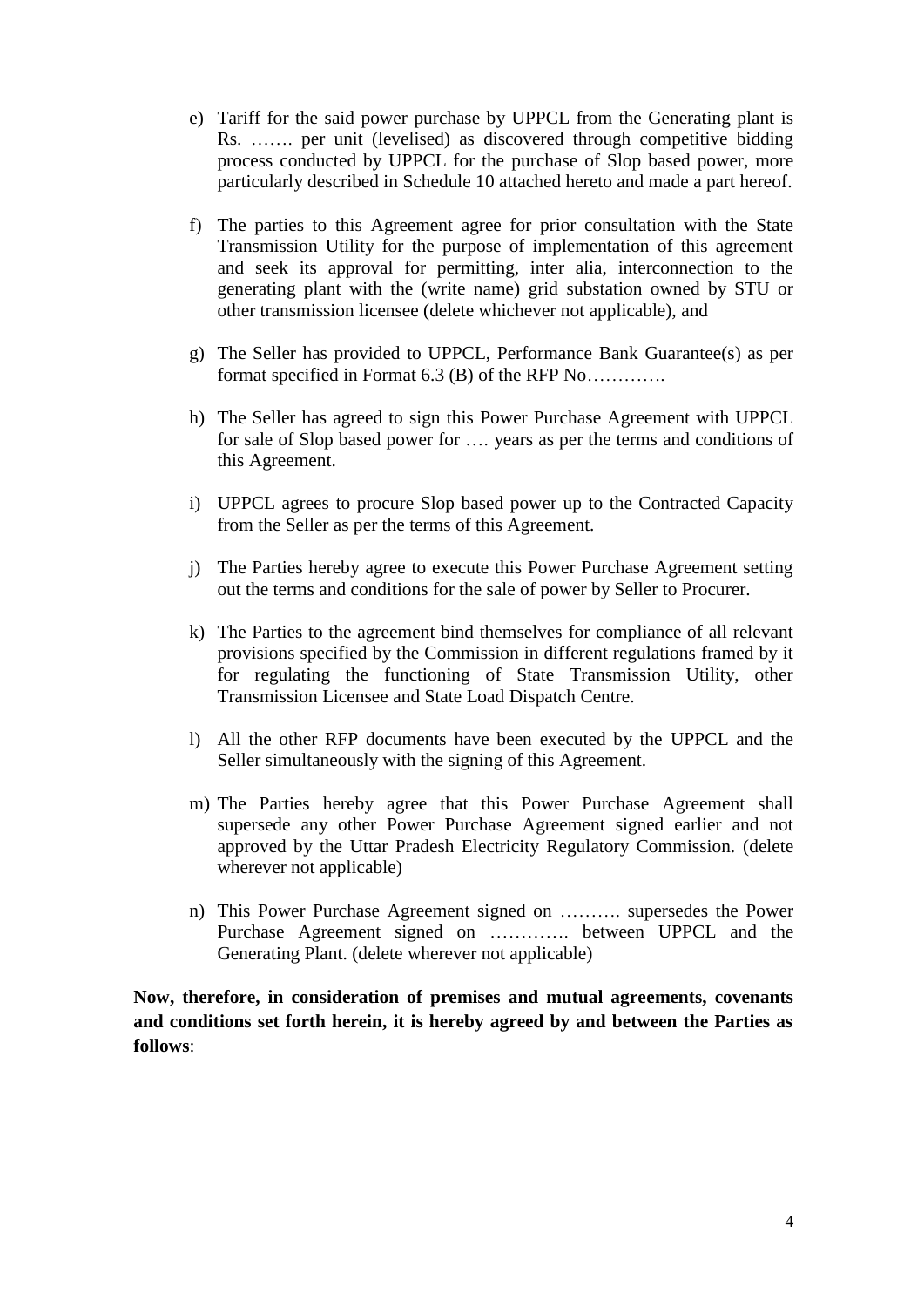### <span id="page-4-0"></span>**1. DEFINITIONS**

Other than those defined below, the words/expressions used in this Agreement, unless repugnant to the context, shall have the meaning assigned to them in the Electricity Act, 2003, Uttar Pradesh Electricity Reforms Act, 1999 and Uttar Pradesh Electricity Grid Code as amended from time to time, UPERC (Captive and Renewable Energy Generating Plants) Regulations, 2019 ("CRE Regulations, 2019") as amended or re-enacted from time to time, and the rules framed there under. The words/expressions listed below shall have the meanings respectively assigned hereunder.

- **1.1.** 'Act' means the Electricity Act, 2003 as amended from time to time;
- **1.2.** "Actual Commercial Operation Date (COD)" shall mean the date as in Format 6.6 of RFP;
- **1.3.** 'Aggregate Contracted Capacity' with respect to the Seller, shall mean the aggregate capacity in …... MW contracted with UPPCL for supply at the Interconnection Point;
- **1.4.** 'Agreement' or 'Power Purchase Agreement' or 'PPA' shall mean this Power Purchase Agreement including its recitals and Schedules, amended or modified from time to time in accordance with the terms hereof;
- **1.5.** 'AMR' shall mean Automatic Meter Reading;
- **1.6.** 'Authorized Representative' shall mean Uttar Pradesh Power Corporation Ltd. ("UPPCL"), the body corporate authorized by the Procurers to carry out the bidding process for the selection of the Successful Bidder on their behalf;
- **1.7.** 'Bill' means a bill raised, that includes all charges to be paid by UPPCL / DISCOM with respect to sale of Power by the Seller to UPPCL;
- **1.8.** 'Bill Meter' means Availability Based Tariff ("ABT") compatible Import and Export Meter installed at the [Name of substation of DISCOM/STU] for measurement on the basis of which energy bills shall be raised by the Seller;
- **1.9.** 'Billing Period' shall be the calendar month ending with the Metering Date. The first Billing Period shall commence from the Commercial Operation Date and end with the Metering Date corresponding to the month in which the Commercial Operation Date occurs;
- **1.10.** 'Billing Date' shall be the first Business Day after the Metering Date of each Billing Period;
- **1.11.** 'Business Day' shall mean with respect to Seller and Procurers, a day other than Sunday or a statutory holiday, on which the banks remain open for business in Lucknow;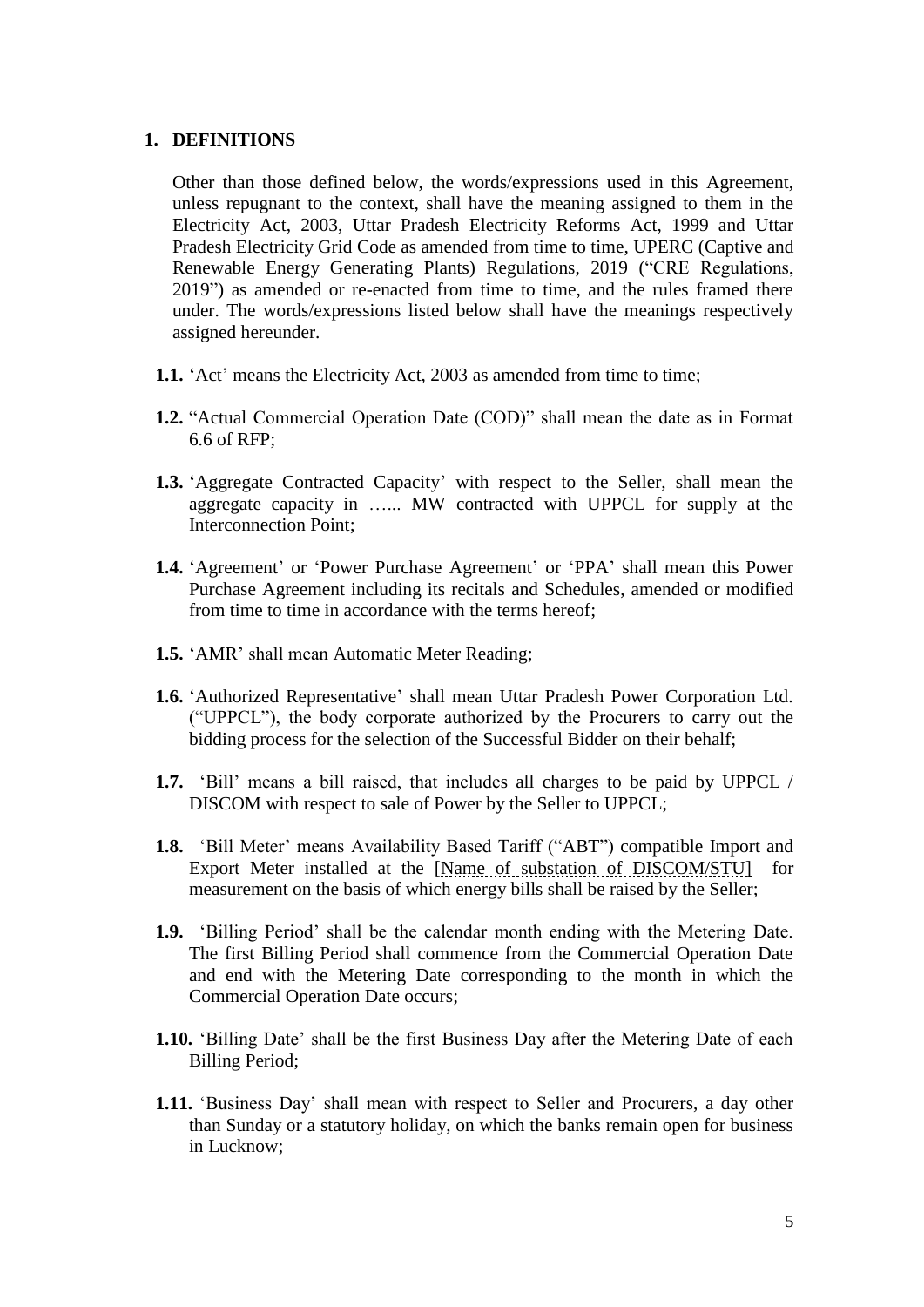- **1.12.** 'Change in Law' shall have the meaning ascribed thereto in Article [9](#page-25-0) of this Agreement;
- **1.13.** 'Commission' or 'UPERC'' shall mean the Uttar Pradesh Electricity Regulatory Commission;
- **1.14.** 'Competent Court of Law' shall mean any court or tribunal or any similar judicial or quasi-judicial body in Lucknow that has jurisdiction to adjudicate upon issues relating to this Agreement;
- **1.15.** 'Consents, Clearances and Permits' shall mean all authorizations, licenses, approvals, registrations, permits, waivers, privileges, acknowledgements, agreements, or concessions required to be obtained from or provided by any concerned authority for the purpose of setting up of the Slop based generation facilities and/ or supply of power;
- **1.16.** 'Contracted Capacity' shall mean net capacity of power (in MW) contracted between the Seller and the Procurers at the Interconnection Point as per terms of this Agreement;
- **1.17.** "Contract Year" shall mean the period commencing on the Effective Date (as defined hereunder) and ending on the immediately succeeding March 31 and thereafter each period of twelve (12) months commencing on April 1 and ending on March 31;
- **1.18.** 'Check Meter' means ABT compatible Import and Export Meter for performing a check on the accuracy of the Bill Meter;
- **1.19.** 'Day' shall mean a day, if such a day is not a Business Day, the immediately succeeding Business Day;
- **1.20.** 'Delivery Date' shall mean the date on which the Seller commences supply of the Aggregate Contracted Capacity to the Procurers;
- **1.21.** "Delivery Point" shall mean the STU Interface(s), where power is delivered to the Procurer(s) after it is injected by the Seller at the Injection Point;
- **1.22.** 'DISCOM' or 'Discom' shall refer to Dakshinanchal Vidyut Vitran Nigam Limited, Kanpur Electricity Supply Company Limited, Madhyanchal Vidyut Vitran Nigam Limited, Paschimanchal Vidyut Vitran Nigam Limited, Purvanchal Vidyut Vitran Nigam Limited, Kanpur Electricity Supply Company Limited;
- **1.23.** 'Dispatch Instructions' shall mean any instruction issued by the Procurers through the SLDC to the Seller, in accordance with Grid Code and this Agreement;
- **1.24.** 'Dispute' shall mean any dispute or difference of any kind between the Seller and the Procurer in connection with or arising out of this Agreement including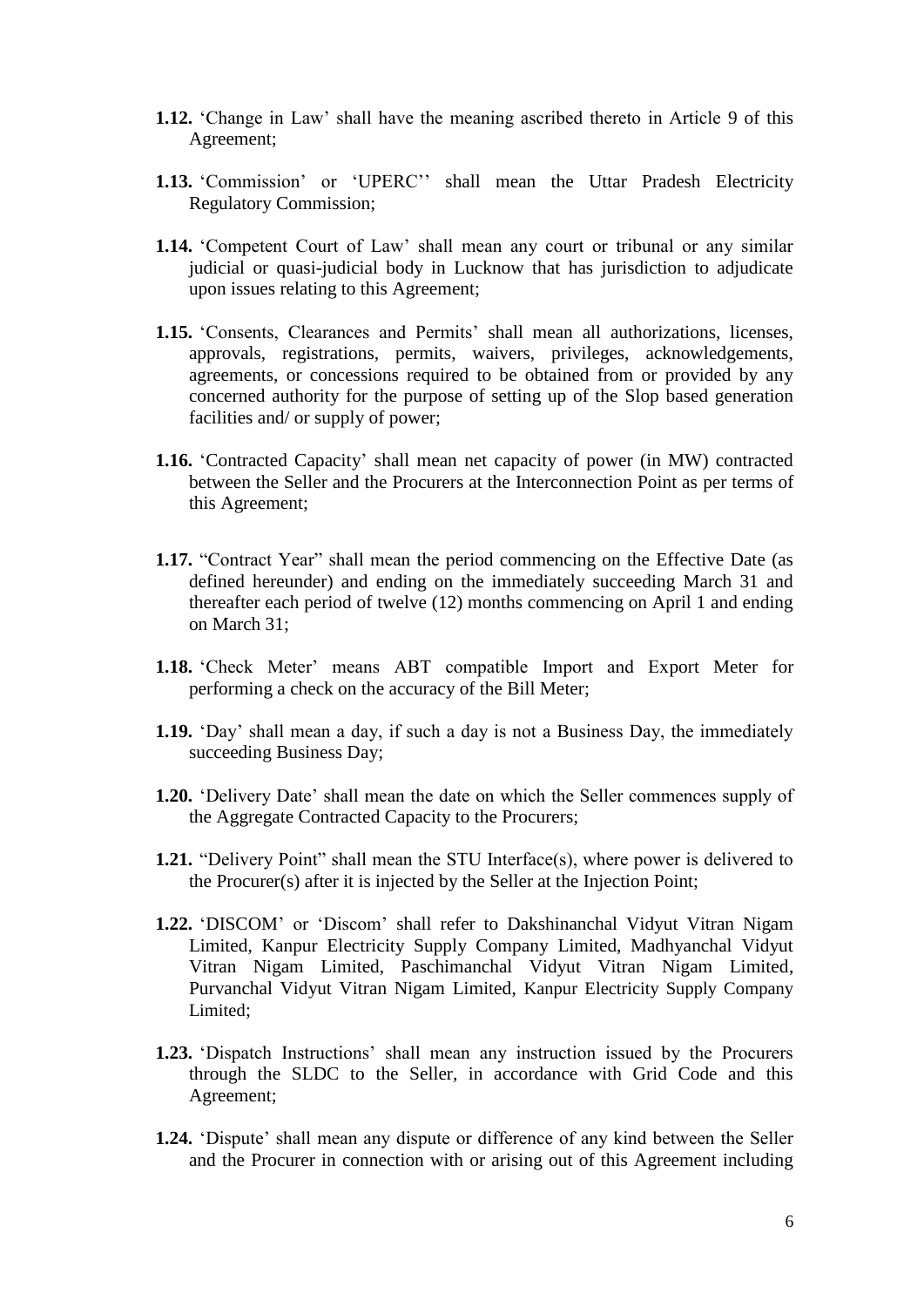but not limited to any issue on the interpretation and scope of the terms of this Agreement as provided in Article [17](#page-34-0) of this Agreement;

- **1.25.** 'Due Date' shall mean the last day of the month provided the bill is received and acknowledged by the Procurer(s) up to  $4<sup>th</sup>$  day of the month. For the bills received and acknowledged by the Procurer(s) after  $4<sup>th</sup>$ , it shall be  $30<sup>th</sup>$  day from such date;
- **1.26.** 'Effective Date' shall have the meaning ascribed thereto in Article [2.1](#page-10-1) of this Agreement;
- **1.27.** 'Electricity Laws' shall mean the Electricity Act, 2003 and the rules and regulations made there under from time to time along with amendments thereto and replacements thereof and any other Law pertaining to electricity including regulations framed by the Appropriate Commission;
- **1.28.** 'Energy Accounts' shall mean the regional energy accounts/state energy accounts as specified in the Grid Code issued by the appropriate agency for each Month (as per their prescribed methodology), including the revisions and amendments thereof;
- **1.29.** 'Energy Account Month' means period from date of meter reading in previous month to the date of meter reading in following month and such period should not exceed 35 days;
- **1.30.** 'Event of Default' shall mean the events as defined in Article [10](#page-26-0) of this Agreement;
- **1.31.** 'Expiry Date' shall mean the date which is the tenth  $(10<sup>th</sup>)$  anniversary of the Delivery Date or such extended period as mutually agreed upon by both Parties;
- **1.32.** 'Export Meter' means Bill Meter installed at the grid substation (write name) of UPPCL/STU for measurement of Active Energy, Maximum demand and Power factor for Energy exported to the Generating Plant from UPPCL/ STU 's Grid Sub-Station (write name).
- **1.33.** 'Force Majeure' or 'Force Majeure Event' shall have the meaning ascribed thereto in Article [8](#page-24-0) of this Agreement;
- **1.34.** "Generator" means the generating company / Society registered under the Companies Act 1956 / Co-operative Society Act, 1960, and established to design, finance, own, operate, generate & supply Electricity by using non fossil fuel such as Slop.
- **1.35.** "Generation Facility" means the electric power generating facility along with associated Sugar Mill /processing plant to be constructed and owned by Generator or (an independent Generator and a Sugar Mill/ processing plant, located in the state of Uttar Pradesh.
- **1.36.** 'Grid Code' / 'IEGC' or 'State Grid Code' shall mean the Grid Code specified by the Central Commission under Clause (h) of Sub-section (1) of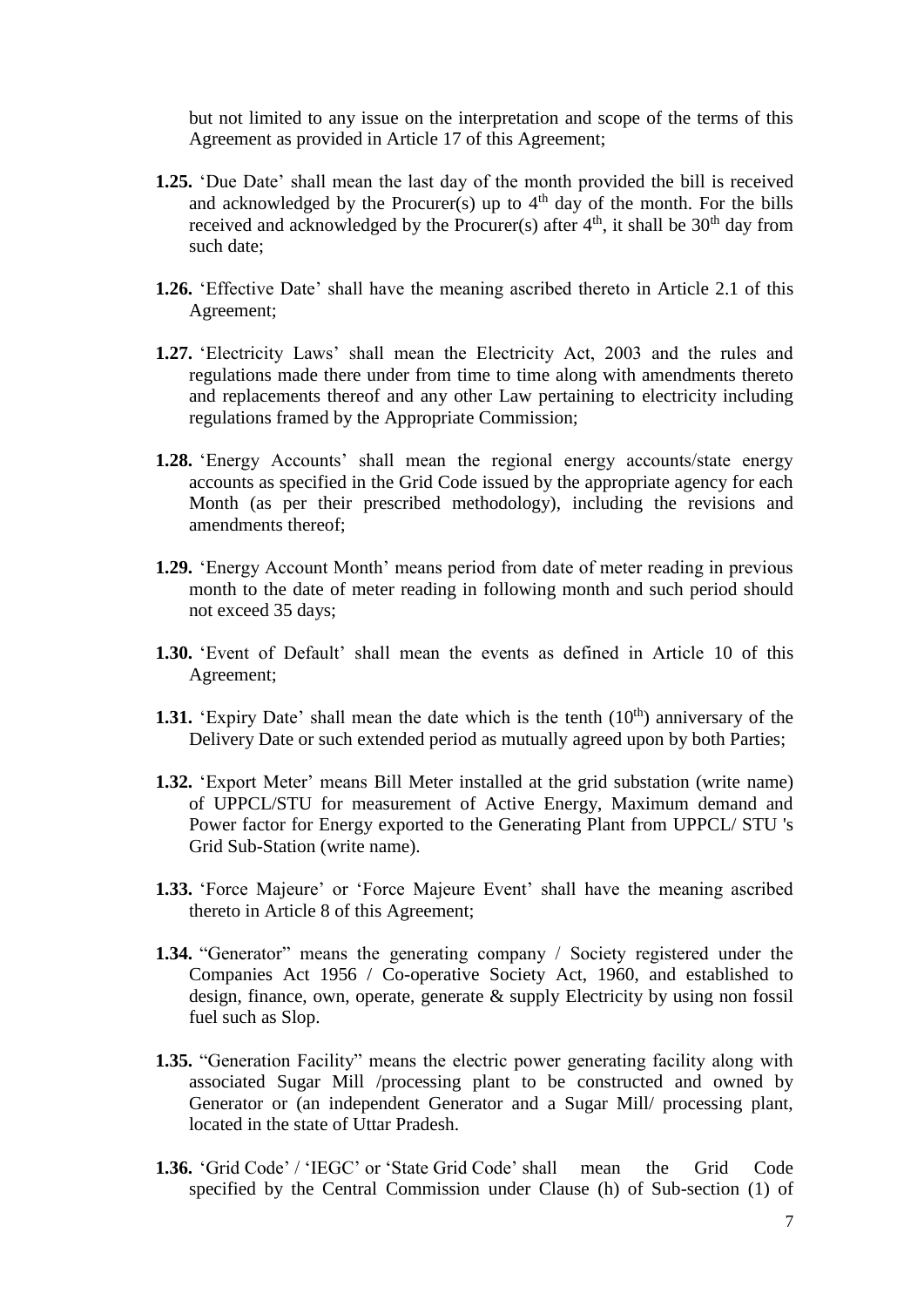Section 79 of the Electricity Act and/or the State Grid Code as specified by the concerned State Commission, referred under Clause (h) of Sub-section (1) of Section 86 of the Electricity Act 2003, as applicable;

- **1.37.** 'Grid Sub Station' means [Name of sub-station] owned, maintained and operated by U.P. Power Transmission Corporation Limited;
- **1.38.** 'Import Meter' means Bill Meter installed at the grid substation UPPCL/STU (delete whichever not applicable) for Measurement of Active Energy, Maximum demand and Power factor of Energy Imported to UPPCL from the Generating Plant.
- **1.39.** 'Indian Governmental Instrumentality' shall mean department, division or subdivision of the Government of India or the State Government and includes any commission, board, authority, agency or municipal and other local authority or statutory body, including Panchayat, under the control of the Government of India or the State Government, as the case may be, and having jurisdiction over all or any part of the Power Station or the performance of all or any of the services or obligations of the Supplier under or pursuant to this Agreement;
- **1.40.** 'Invoice' or 'Bill' shall mean either a monthly invoice, monthly bill or a supplementary invoice /supplementary bill by any of the Parties;
- **1.41.** 'Injection Point' shall mean the point located at the substation of STU or the "Delivery Point" as specified by the Bidder in its bid or the metering point for estimation of energy generation;
- **1.42.** 'Injected Energy' shall mean the kilowatt hours of Electricity actually fed and measured by the energy meters at the Injection Point in a Billing Period and certified in the SLDC / STU;
- **1.43.** 'Interconnection Facilities' in respect of the Seller shall mean all the facilities installed by the Seller to transmit the energy to the grid;
- **1.44.** 'Interconnection Point' shall mean the point where the power from the power station switchyard bus of the Seller is injected into the intrastate transmission system (including the dedicated transmission line connecting the power station with the intrastate transmission system);
- **1.45.** 'Installed Capacity' means the capacity of the Project at the generating terminal(s) and shall be equal to  $\dots$  MW;
- **1.46.** "Late Payment Surcharge" shall have the meaning ascribed thereto in Article [6.1.4](#page-19-1) of this Agreement;
- **1.47.** 'Law'shall mean in relation to this Agreement, all laws including Electricity Laws in force in India and any statute, ordinance, regulation, notification or code, rule, or any interpretation of any of them by an Indian Governmental Instrumentality and having force of law and shall further include without limitation all applicable rules, regulations, orders, notifications by an Indian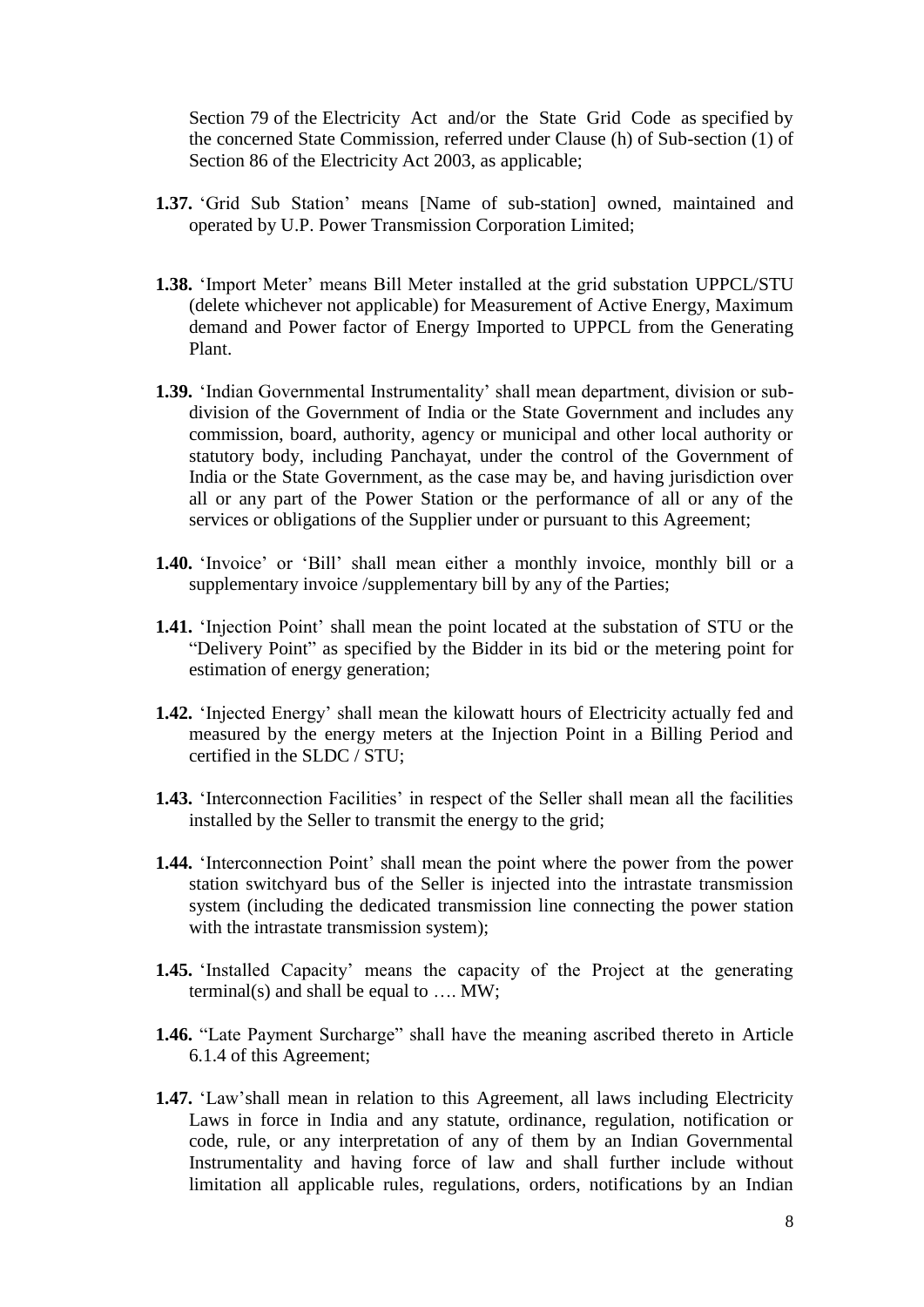Governmental Instrumentality pursuant to or under any of them and shall include without limitation all rules, regulations, decisions and orders of the Appropriate Commission;

- **1.48.** 'Letter of Intent' or 'LOI' shall mean the letter issued by the Procurer / Authorized Representative to the Successful Bidder for supply of power pursuant to the RFP;
- **1.49.** 'Metering Date' for a Billing Period, means the midnight of the last day of the calendar month;
- **1.50.** 'Metering Point' shall be the point of recording of Injected Energy at Injection Point;
- **1.51.** 'MW' means Megawatts;
- **1.52.** 'Party' and 'Parties' shall have the meaning ascribed thereto in the recital to this Agreement;
- **1.53.** 'Project' shall mean the Slop based power generation project as detailed under [Schedule 1](#page-39-0) of this Agreement;
- **1.54.** 'Prudent Utility Practices' means those practices, methods, techniques and standards, that are generally accepted for use in electric utility industries taking into account conditions in India, and commonly used in prudent electric utility engineering and operations to design, engineer, construct, test, operate and maintain equipment lawfully, safely, efficiently and economically as applicable to power stations of the size, service and type of the Project, and that generally conform to the manufacturers' operation and maintenance guidelines;
- **1.55.** 'Scheduled Commercial Operation Date' for the Projects under construction shall mean the date as in Format 6.6 of RFP and shall be within FY 2020-21;
- **1.56.** 'SLDC' shall mean State Load Dispatch Center as Constituted under Section 31 of Electricity Act, 2003;
- **1.57.** 'Successful Bidder' shall mean the Bidder(s) selected by the Authorized Representative, pursuant to this RFP for supply of power by itself or through the Project Company as per the terms of the RFP Documents, and to whom a Letter of Intent has been issued;
- **1.58.** 'STU' shall mean U.P. Power Transmission Corporation Ltd. being the Government company specified so by the Government of Uttar Pradesh;
- **1.59.** 'UPERC (Captive and Renewable Energy Generating Plants) Regulations, 2019' shall mean in short "CRE Regulations, 2019", as amended from time to time.
- **1.60.** 'Wheeling' means the operation whereby the distribution system and associated facilities of a transmission licensee or distribution licensee, as the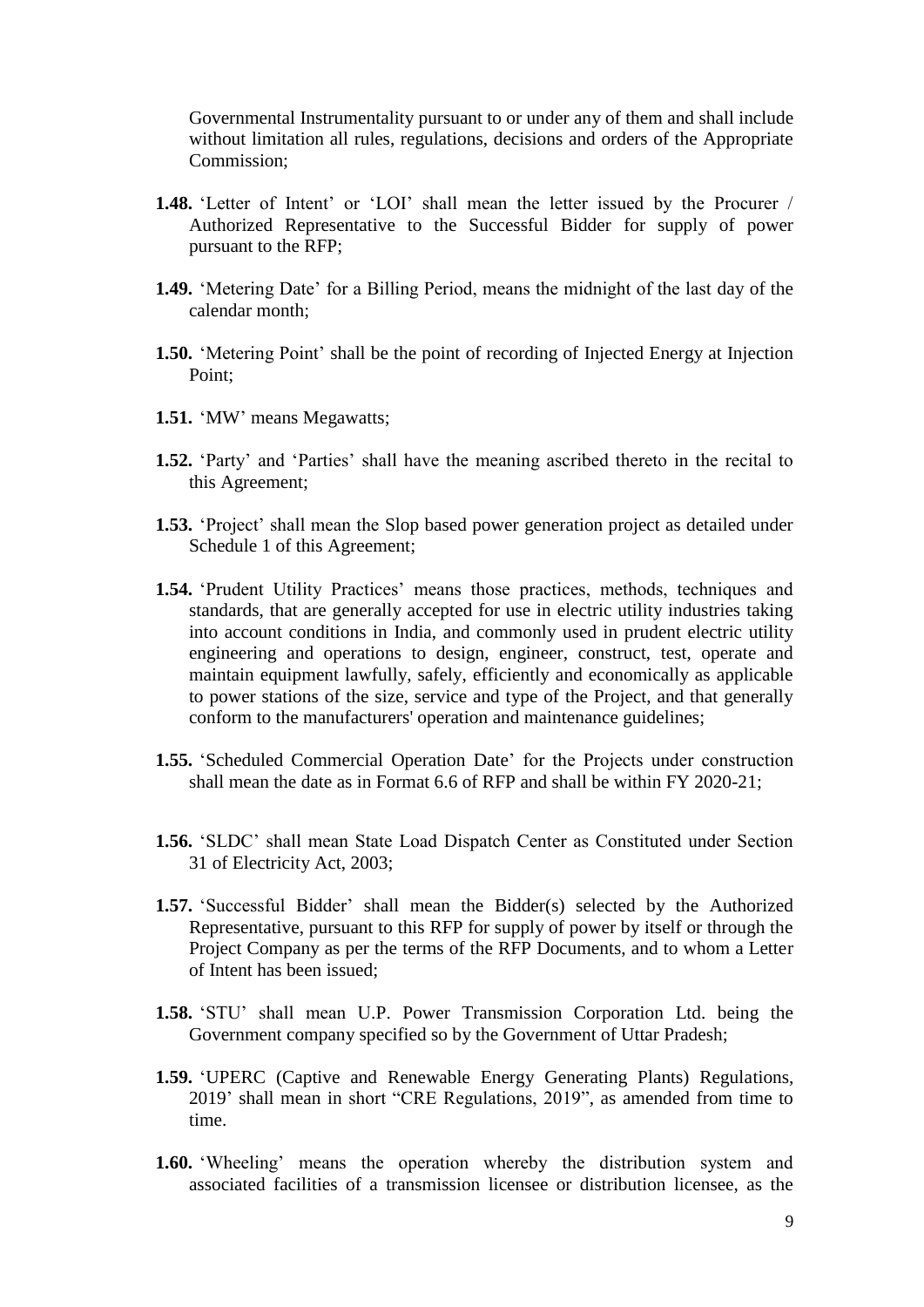case may be, are used by another person for the conveyance of electricity on payment of charges to be determined under Section 62 of the Act;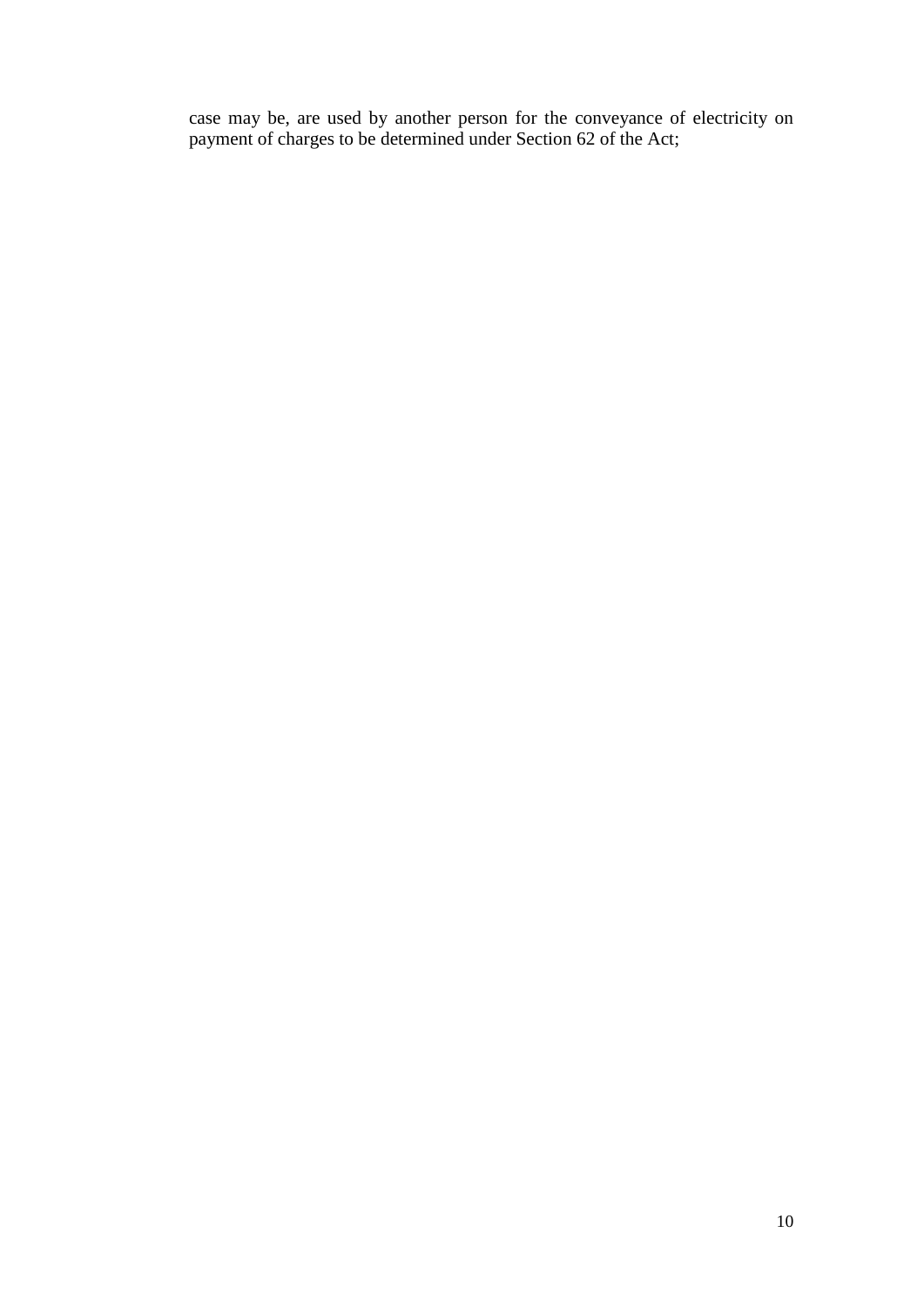## <span id="page-10-0"></span>**2. TERMS OF AGREEMENT**

## <span id="page-10-1"></span>**2.1. Effective Date**

2.1.1.This Agreement shall come into effect from the date it is executed, delivered by the last of all the Parties and subsequent to its approval and adoption of Tariff by the Uttar Pradesh Electricity Regulatory Commission and such date shall be referred to as the Effective Date.

## **2.2. Term of Agreement**

- 2.2.1.This agreement shall be effective and shall remain in full force and effect for a period of 10 years determined from the Effective Date (for existing projects) / Commercial operation Date (COD) (for new projects).
- 2.2.2.The Generator shall commission plant within FY 2020-21. UPPCL's obligations to purchase electricity under this Agreement will start only on Commercial Operation Date [Applicable only in case of New plant yet to be commissioned or for capacity augmentation] or from the effective date of the PPA [Applicable in case of existing projects].
- 2.2.3.The agreement may be renewed or extended for such period as may be mutually agreed between the Generating Company and UPPCL on expiry of initial term of 10 years.

## **2.3. Survival**

2.3.1.The expiry or termination of this Agreement shall not affect any accrued rights, obligations and liabilities of the Parties under this Agreement, including the right to receive liquidated damages as per the terms of this Agreement, nor shall it affect the survival of any continuing obligations for which this Agreement provides, either expressly or by necessary implication, which are to survive after the Expiry Date or termination including those under Article [8](#page-24-0) (Force Majeure), Article [10](#page-26-0) (Events of Default and Termination), Article [11](#page-28-0) (Indemnification), Article [18](#page-36-0) (Miscellaneous Provisions) and other Articles and Schedules of this Agreement which expressly or by their nature survive the term or termination of this Agreement shall continue and survive any expiry or termination of this Agreement.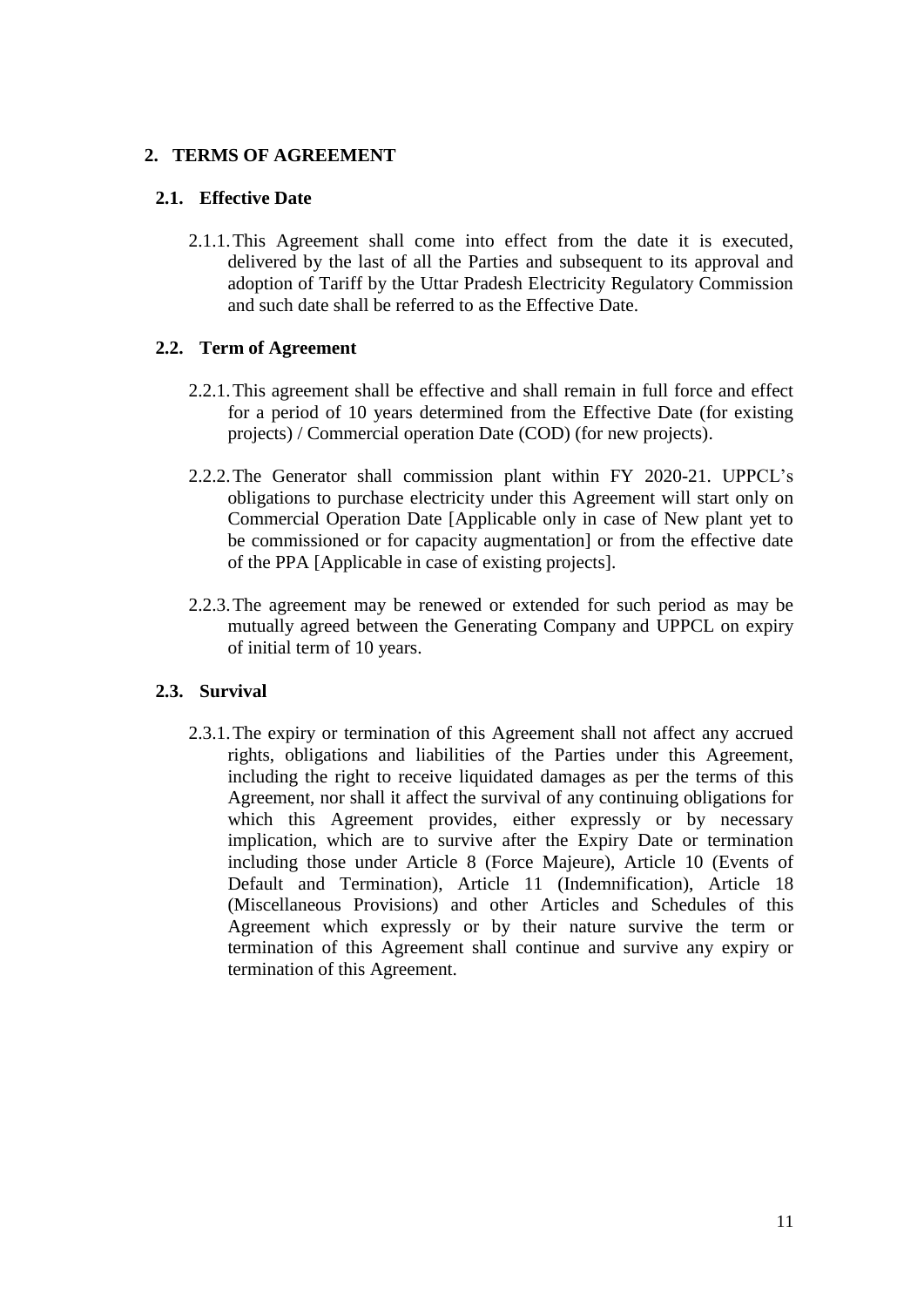#### <span id="page-11-0"></span>**3. CONDITIONS SUBSEQUENT**

#### <span id="page-11-1"></span>**3.1. Satisfaction of conditions subsequent of the Generator**

- 3.1.1.The Seller agrees and undertakes to duly perform and complete all of the following activities at the Seller's own cost and risk before commencement of supply (for existing Projects) and within FY 2020-21 (for under construction Projects) after signing of PPA, unless such completion is affected by any Force Majeure event or due to the Procurers' failure to comply with their obligations under Article [3.2.1](#page-12-0) of this Agreement, or if any of the activities is specifically waived in writing by UPPCL:
	- (i) The Generator shall obtain all clearances to operate the Generation Facility as may be required under Electricity Act, 2003 and rules and regulation there under.
	- (ii) To provide the Performance Bank Guarantee to UPPCL of Rs. ………. [Applicable as per RFP];
	- (iii) Execution of any other Agreements or Contracts deemed necessary by the Generator for the Commercial Operation of the Generation Facility;
	- (iv)The Generator shall carry out the entire evacuation work beyond the interconnection point. i.e. entire expense incurred related with evacuation arrangement.
	- (v) The Generator, at its sole cost and expense, shall acquire and maintain in effect all Consents, Clearances, Permits, licenses and approvals required from time to time by all regulatory / statutory competent authority(ies) in order to enable it to perform its obligations under the Agreement. UPPCL will render all reasonable assistance to the Generator to enable the latter to obtain such clearances without any legal obligation on part of UPPCL. Provided, however, non- rendering or partial rendering of assistance shall not in any way absolve the Generator of its obligations to obtain such clearances. Nor shall it mean to confer any right or indicate any intention to waive the need to obtain such clearances.
	- (vi) To procure access to the transmission system required for carrying electricity from the Power Station to the nearby substation.
	- (vii) Before commissioning a generator set, the Generator shall obtain all the permission / licenses / authorization including but not limited to NOC from UPPCB / environmental dept., Electrical inspector as may be required under Electricity Act, 2003 and rules and regulations made there under.
	- (viii) The Generator should commission the project within FY 2020-21. [Applicable only in case of New plant yet to be commissioned]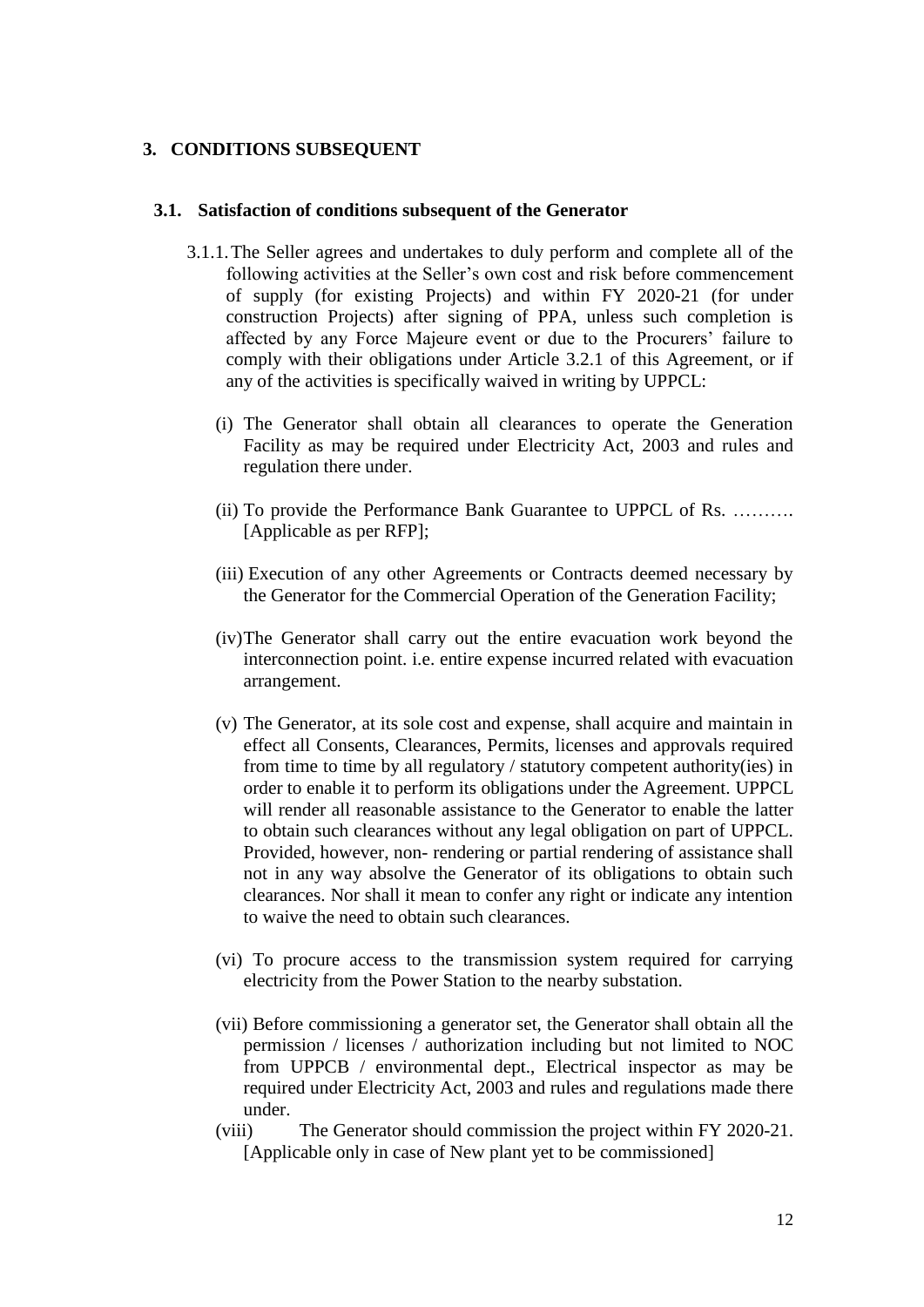- (ix)The Generator shall construct, operate and maintain the Project during the term of PPA at his cost and risk including the required Interconnection Facilities and in close co-ordination with STU's / UPPCL feasibility in accordance with Prudent Utility Practices.
- (x) The Generator shall undertake at its own cost construction/ upgradation of (a) the Interconnection Facilities, (b) the Transmission / distribution Lines and as per the specifications and requirements of STU / UPPCL.
- (xi) The Generator shall be responsible for all payments on account of any taxes, cesses, duties or levies imposed by the GoUP or its competent statutory authority on the land, equipment, material or works of the Project or on the Electricity generated or consumed by the Project or by itself or on the income or assets owned by it.
- (xii) To procure start up power required for the plant from UPPCL;
- (xiii)Fulfilling all other obligations undertaken by him under this Agreement.
- (xiv)The Generator cannot inject power earlier to Scheduled Commercial Operation Date from Project / Unit without UPPCL's consent. [Applicable only in case of New plant yet to be commissioned or for capacity augmentation]

## <span id="page-12-0"></span>**3.2. Satisfaction of conditions subsequent of UPPCL**

- 3.2.1.The respective obligations of UPPCL under this Agreement in connection with the purchase of power are subject to the satisfaction in full of the following conditions subsequent unless any such condition has been waived as hereinafter provided.
	- (i) UPPCL shall have obtained the order of the Uttar Pradesh Electricity Regulatory Commission for adoption of the Tariff under Section 63 of the Electricity Act, 2003 and given a copy of the same to the Seller.

#### <span id="page-12-1"></span>**3.3. Consequences of non-fulfillment of conditions subsequent**

- 3.3.1.If any one or more of the conditions specified in Article [3.1](#page-11-1) is not duly fulfilled by the Seller, or the Project is not commissioned (applicable to new projects) even within three (3) Months after the time specified under Article [3.1,](#page-11-1) otherwise than for the reasons directly attributable to the Procurers or Force Majeure event in terms of Article [8,](#page-24-0) then on and from the expiry of such period and until the Seller has satisfied all the conditions specified in Article [3.1,](#page-11-1) the Seller shall, be liable to pay the following amounts:
	- (i) Delay up to one month  $-20\%$  of the PBG amount shall be encashed as penalty for the first month of delay, calculated on per day basis; e.g. for a Project of 10 MW capacity, if commissioning is delayed by 18 days from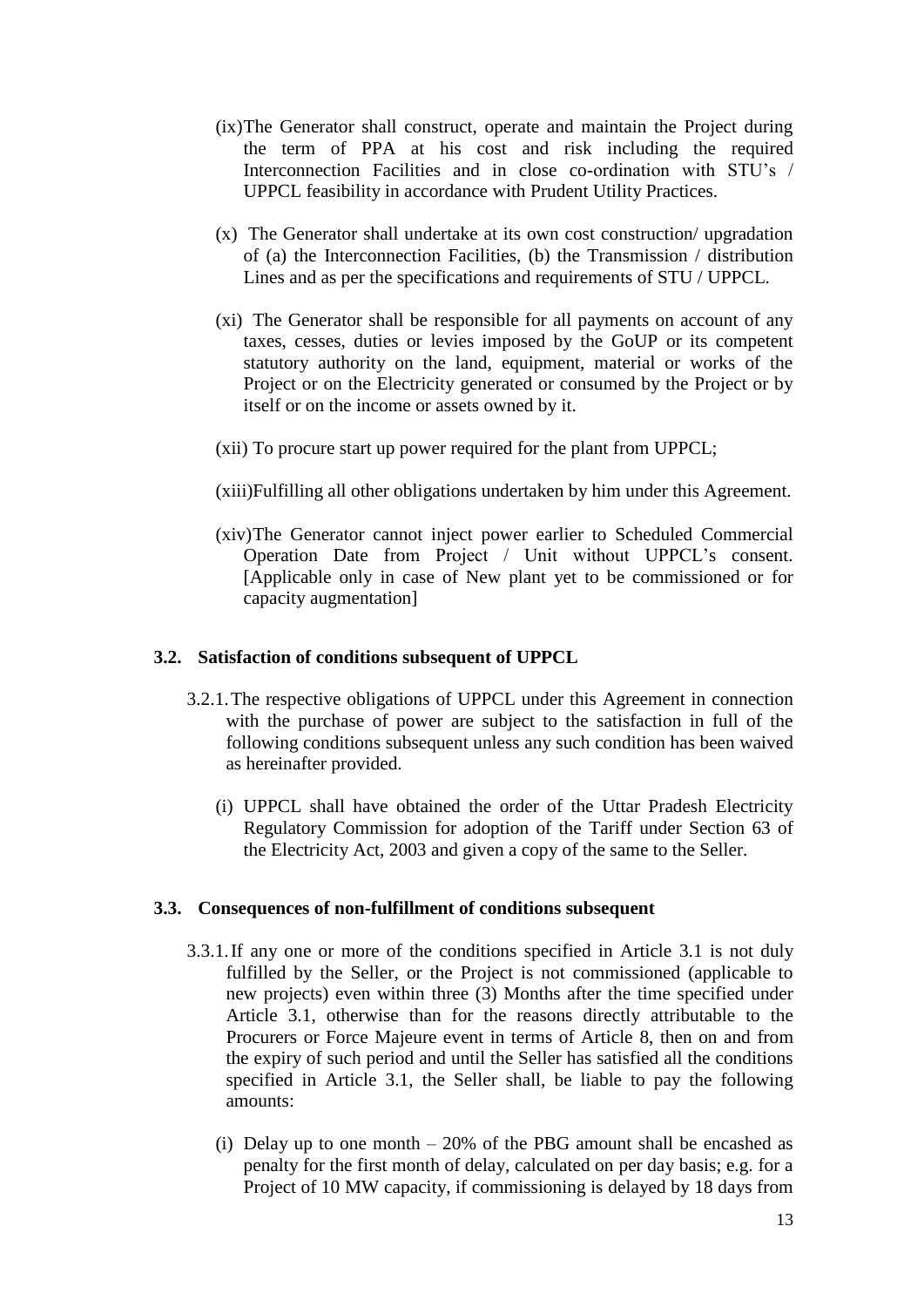the scheduled date, then the penalty shall be: 20% of PBG amount X (18/30).

- (ii) Delay of more than one month and up to three months UPPCL will encash remaining amount from Performance BG worked out on per day basis. e.g. for a Project of 10 MW exportable capacity, if commissioning is delayed by 61 days from the scheduled date, then the penalty shall be: 80% of PBG amount X ((61-30)/60).
- (iii)The maximum time period allowed for commissioning of the Project with encashment of Performance Bank Guarantee shall be limited to 3 months from 31.3.2021. In case, the Commissioning of the Project is delayed beyond the above 3 months, the PPA will stand terminated.
- (iv)For the purpose of calculations for penalty, the month shall be considered consisting of 30 days.
- (v) The above treatment shall also be applicable in case commencement of supply from the already commissioned Projects is delayed.

### **3.4. Commercial Operation Date of the New Project [Applicable only in case of New plant yet to be commissioned or for capacity augmentation]**

- 3.4.1.The Commercial Operation Date (COD) shall be considered as the date as certified by Generator. The maximum 10 year tenure of PPA shall be considered from the date of establishment of CoD.
- 3.4.2.Commissioning of Project: This will be on a date, when the project meets the criteria defined for project commissioning. The testing power injected during this period prior to establishment of CoD shall be treated as lapsed.

#### **3.5. Maintenance requirement of the Generating Plant**

3.5.1.The Generating Plant's annual maintenance schedule shall normally be from …… to ……. The Generating Plant shall inform UPPCL and the STU regarding the Maintenance schedule in accordance with provisions of the UP Electricity Grid Code as revised by the Commission from time to time.

#### **3.6. Evacuation issues at the time of COD**

- 3.6.1.Upon the occurrence of an Emergency in / STU's / Discom's evacuation system for safe operation of its Grid, STU / UPPCL/ Discom reserves the right to shut down the line and has no obligation to evacuate the power.
- 3.6.2.If plant is ready before Schedule Commercial Operation Date, but the offtake is constrained due to any reasons, no compensation shall be payable. [Applicable only in case of New plant yet to be commissioned or for capacity augmentation]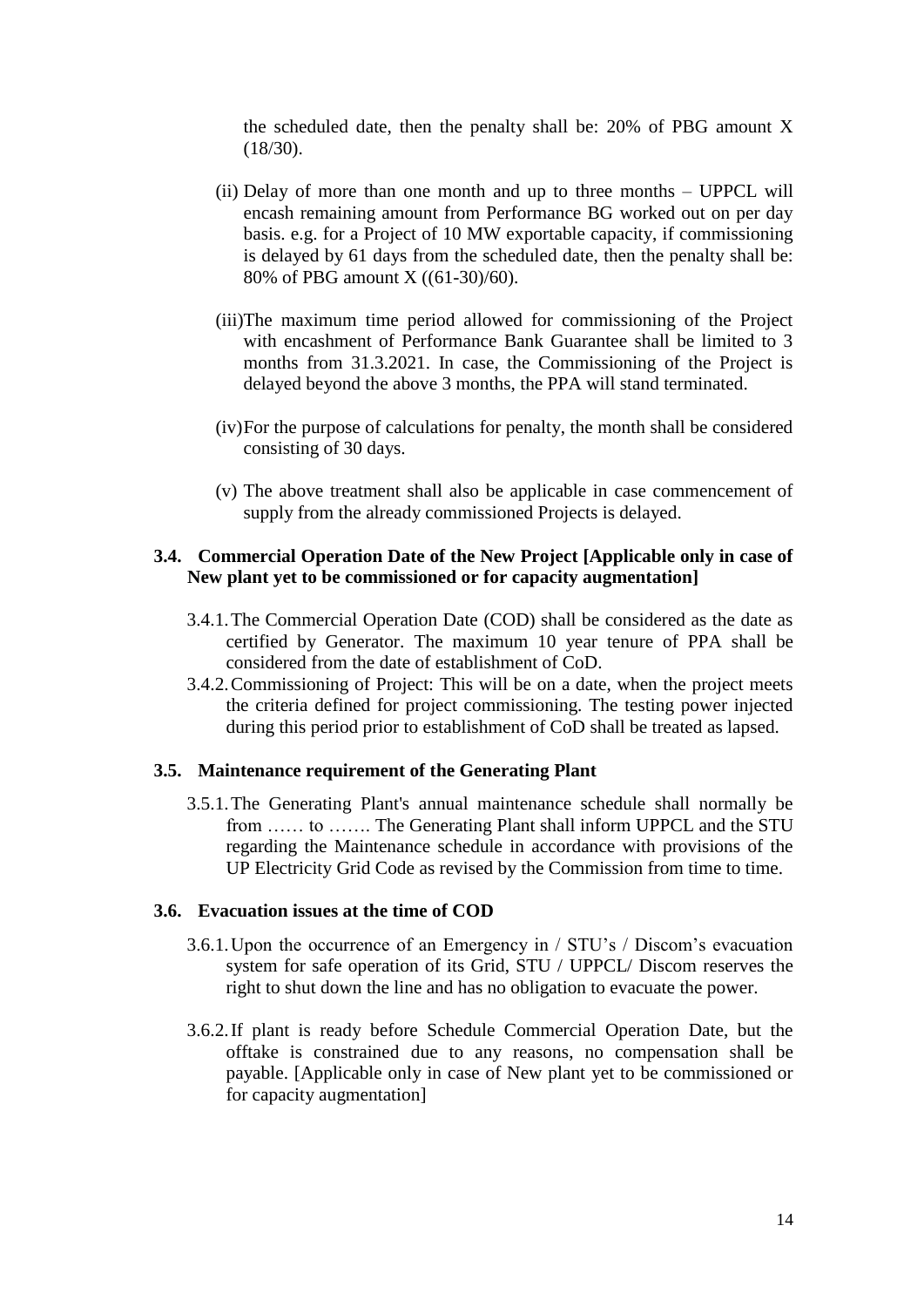### <span id="page-14-0"></span>**4. SYNCHRONISATION, COMMISSIONING AND COMMERCIAL OPERATION [APPLICABLE ONLY IN CASE OF NEW PLANT YET TO BE COMMISSIONED OR FOR CAPACITY AUGMENTATION]**

#### <span id="page-14-1"></span>**4.1. Synchronization, Commissioning and Commercial Operation**

- 4.1.1.The Generator shall give at least thirty (30) days written notice to the SLDC and UPPCL, of the date on which it intends to synchronize the Power Project to the Grid System.
- 4.1.2.Subject to Clause [4.1.1,](#page-14-1) the Power Project may be synchronized by the Generator to the Grid System when it meets all the connection conditions prescribed in the Grid Code and otherwise meets all other Indian legal requirements for synchronization to the Grid System.
- 4.1.3.The synchronization equipment and all necessary arrangements / equipment including Remote Terminal Unit (RTU) for scheduling of power generated from the Project and transmission of data to the concerned authority as per applicable regulation shall be installed by the Generator at its generation facility of the Power Project at its own cost. The Generator shall synchronize its system with the Grid System only after the approval of STU, SLDC and UPPCL.
- 4.1.4.The Generator shall immediately after each synchronization / tripping of generator, inform the sub-station of the Grid System to which the Power Project is electrically connected in accordance with applicable Grid Code.
- 4.1.5.The Generator shall commission the Project / Unit within scheduled date as per PPA.

#### <span id="page-14-2"></span>**4.2. Performance Bank Guarantee**

- 4.2.1.The Performance Bank Guarantee furnished by Generator to UPPCL shall be for guaranteeing the commissioning / commercial operation of the project / unit and continuity of operations up to the Contracted Capacity.
- 4.2.2.If the Generator fails to commission the project / Unit on or before Scheduled Commercial Operation Date as per this Agreement, UPPCL shall have the right to encash the Performance Bank Guarantee without prejudice to the other rights of the Generator under this Agreement as per Clause [3.3](#page-12-1)
- 4.2.3.Performance Bank Guarantee shall be renewed/released in terms of this Clause [4.2](#page-14-2) after adjusting Liquidated Damages (if any) as per Clause [3.3.](#page-12-1)
- 4.2.4. For the projects yet to be commissioned, the PBG of Rs. ........  $(a)$ Rs. 10 Lakh/MW/Project) will have a validity period of 20 months period.

For other Generators, with already commissioned projects, the PBG of Rs. ……………. (@Rs 10 Lakh/MW/Project of Contracted Capacity) shall be returned after the expiry of validity period of 6 months. [delete whichever is not applicable]

PBG of all the Projects shall be returned at the expiry of aforesaid validity periods.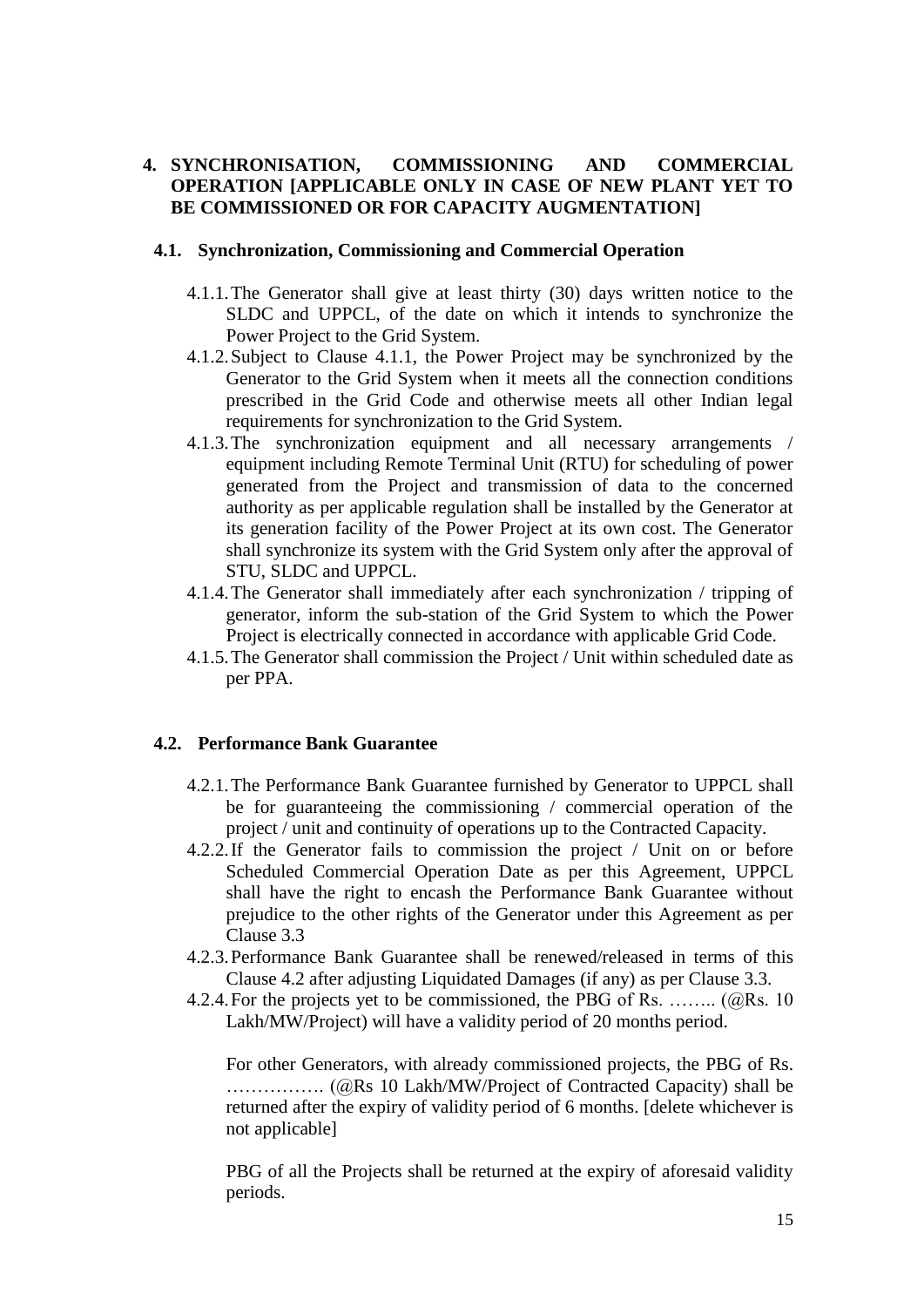## **4.3. Evacuation Facilities**

- 4.3.1.The Generator shall bear the entire cost of Generation Facility switchyard and interconnection facilities in the premises of the generator up to the point of energy metering (interconnection point).
- 4.3.2.Further the grid connectivity of the project & the erection of evacuation infrastructure beyond the interconnection point upto the nearest Procurers'/STU substation shall be the responsibility of the Generator.
- 4.3.3.The Operation and Maintenance (O&M) of this evacuation facility shall be carried out by the Generator.
- 4.3.4.No claims for improper evacuation shall be entertained from Generator and UPPCL shall be totally indemnified against any claims for any reason whatsoever. Any Un- stabilization and non evacuation of power due to any reason whatsoever, referred with sale power, UPPCL shall not be held responsible.
- 4.3.5.The Generator will notify UPPCL about the readiness of the Generation Facility for commissioning one month in advance. All the transmission systems required for the power off-take shall be installed, commissioned and tested by UPPCL/UPPTCL before the date of commissioning of the generating unit.
- 4.3.6.Generator can avail the Start-up power during the time of commissioning of the project at UPPCL's prevailing Tariff rates.

## **4.4. Interconnection Facilities**

- 4.4.1.Power from the Generating Plant shall be transmitted at ......... volt through a …. KV line from the Generating plant located at …………. The power so transmitted shall be interfaced with 11 KV/33 KV/132KV or higher grid sub-station located at (write name of the sub-station) owned by /STU/other with transmission licensee (delete whichever not applicable).
- 4.4.2.The cost of the dedicated transmission line from the Generating Plant to the designated grid sub-station of STU and the cost of interfacing at both ends (the Generating Plant and grid substation) including work at the STU Sub-Station, cost of bay, tie- line, terminal equipment and associated synchronizing equipment, shall be borne by the Generating Plant.

(Explanation: The technical and other specifications of the work shall be finalized with UPPCL's/STU's approval and be in accordance with standards and specifications laid by UPPCL, construction of 132 KV or higher voltage line shall be done under the supervision of STU/other transmission licensee (delete whichever not applicable). The lines constructed for the evacuation of power from the Generating Plant, shall not be used for transmitting/supplying power for any other purpose, without a mutual agreement between the Generating Plant and UPPCL /STU/other transmission licensee (delete whichever not applicable), and without prior approval of UPERC. Existing transmission/distribution lines of UPPCL/ STU (as the case may be) may be utilized for evacuation of power from the Generating Plant to the Grid sub-station, on the basis of a mutual agreement between the Generating Plant and UPPCL and/or STU (as the case may be),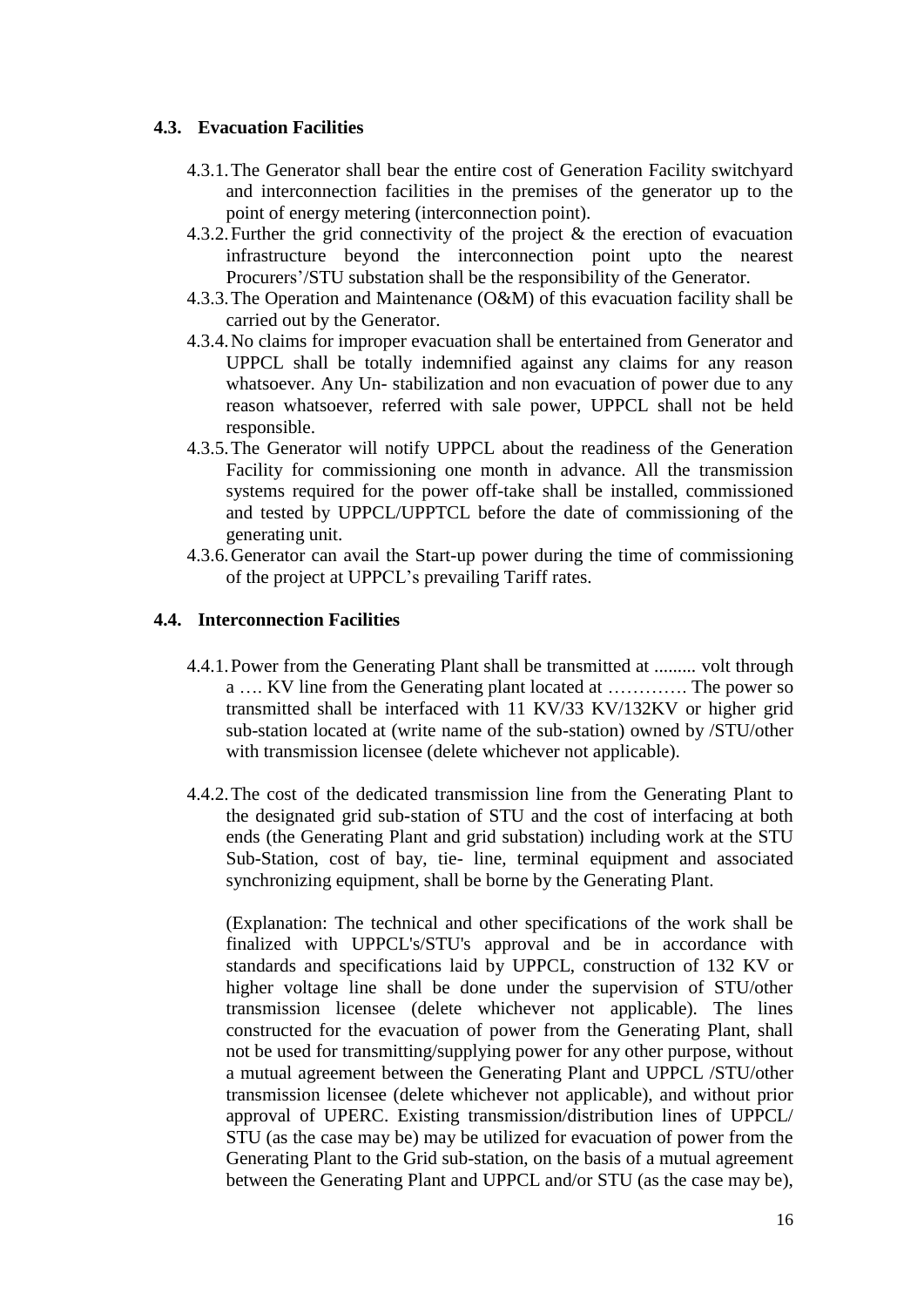with the approval of UPERC. Notwithstanding the above, the work of interfacing at UPPCL/STU/other transmission licensee's (delete whichever not applicable) Sub-Station will be done by UPPCL/STU/other transmission licensee (delete whichever not applicable) only.)

- 4.4.3.The Generating Plant shall be responsible for the Maintenance of equipment at the generating end.
- 4.4.4.Any work to be done by the Generating Plant shall be taken up only with a specific approval and on the basis of approved drawings and specifications from UPPCL and in compliance with the safety requirements as per the UP Electricity Grid Code. On the completion of work, final approval shall be obtained from UPPCL/ STU (as the case may be) before charging the line. The Generating Plant would obtain all statutory clearances/approvals required for this purpose.
- 4.4.5.The Generating Plant shall consult UPPCL /STU on the scheme of protection of the interconnecting line/s and the facilities at both ends, and accordingly provide the equipment at both ends. The protection system, installed by the Generating Plant, shall be checked by UPPCL /STU
- 4.4.6.Without limiting the foregoing, the Generating Plant and STU shall, operate and maintain the interconnection and parallel operation facility in accordance with accepted good engineering practices in the electricity industry and the UP Electricity Grid Code as amended from time to time and directions of Director Electrical Safety (GOUP) and safety requirements as specified by the Authority under section 53 of the Act.
- 4.4.7.The interconnection facilities, to be provided by the Generating Plant are set forth in [Schedule 1](#page-39-0) attached hereto and made a part hereof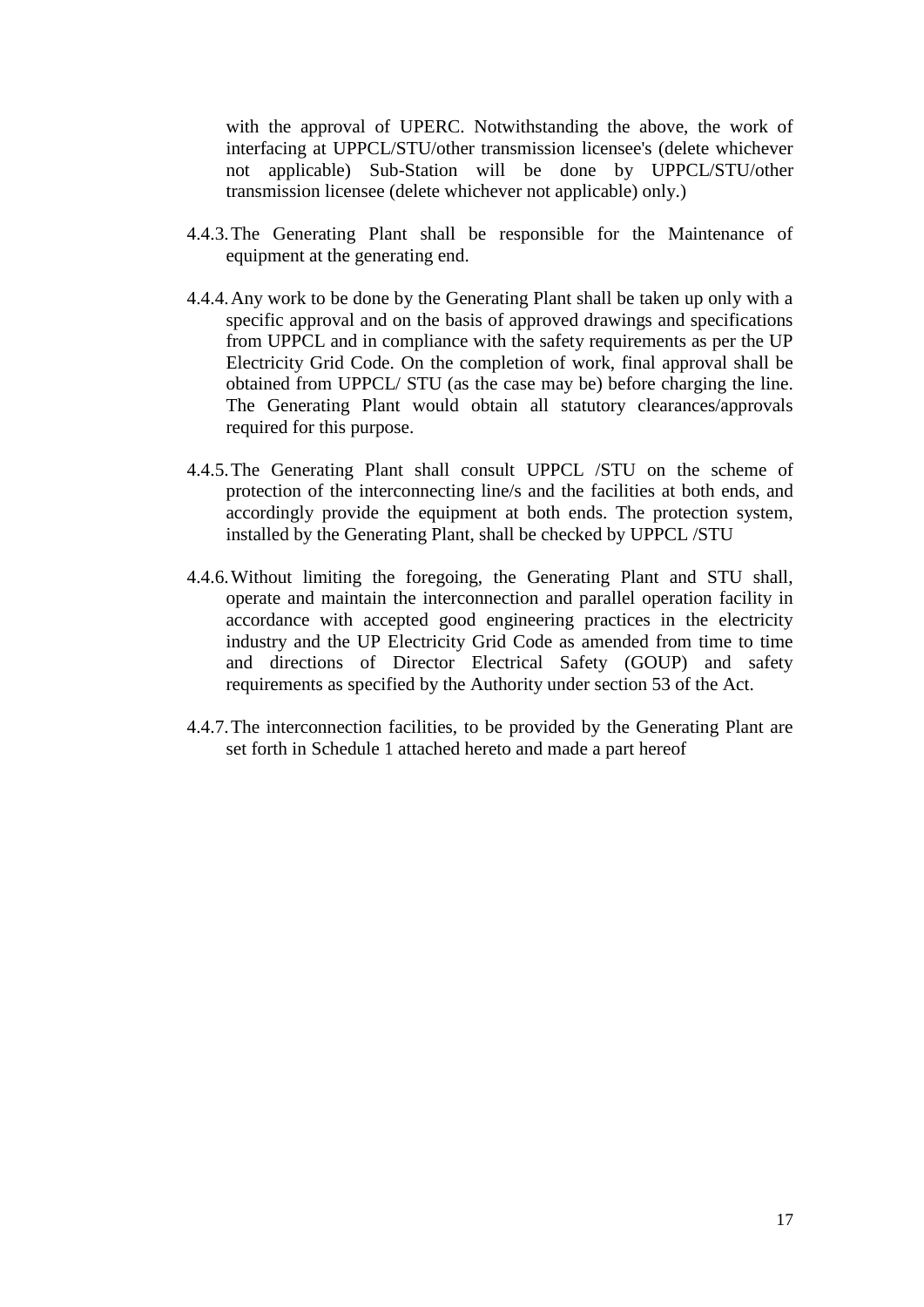## <span id="page-17-0"></span>**5. POWER PURCHASE**

## **5.1. Power purchase, Sale**

- 5.1.1.UPPCL shall accept and purchase …… MW of power made available by the Generating Plants in accordance with the terms and conditions of this Agreement, at the rate of ………….
- 5.1.2.The rate applicable for supply of electricity by UPPCL to the Generating Plant shall be as per the tariff determined by the Commission under appropriate 'Rate Schedule of Tariff' for the consumer category determined on the basis of the total load requirement of the plant and billing done in the manner as specified by the Commission in the Regulations.
- 5.1.3.The provisions set out in Annexure of [Schedule 1](#page-39-0) shall govern the Sale and accounting for power purchased by UPPCL.
- 5.1.4. The Generating Company shall abide by the provisions of the Act, Rules, Codes, Regulations, Orders and Directions of the appropriate Authority / Commission issued from time to time regarding generation and evacuation of electricity.

## **5.2. Dispatch and Scheduling**

- 5.2.1.The Generating Plant shall furnish to UPPCL and the STU or SLDC, as the case may be, a day ahead Supply Schedule and other information, as required in the CRE Regulations, 2019 and UP Electricity Grid Code as amended from time to time or provisions of any other regulation, code, order or direction in that regard or as desired otherwise.
- 5.2.2.The Generator shall be required to Schedule its power as per the applicable regulations / requirements / guidelines of CERC / UPERC / SLDC and maintain compliance to the Grid Code requirements and directions, as specified by SLDC from time to time. Any deviation from the Schedule will attract the provisions of applicable regulation / guidelines / directions and any financial implication on account of this shall be to the account of the Generator.
- 5.2.3.Generator shall be responsible for deviations made by it from the dispatch schedule and for any resultant liabilities on account of charges for deviation as per applicable regulations.

## **5.3. Testing Conditions**

5.3.1.During the period of testing and commissioning of the Generation Facility, all of the electricity that Generator makes available for delivery to UPPCL/ STU at the interconnection Point shall be treated as lapsed and no payment shall be made by UPPCL.

## **5.4. Use of Bagasse in fuel mix:**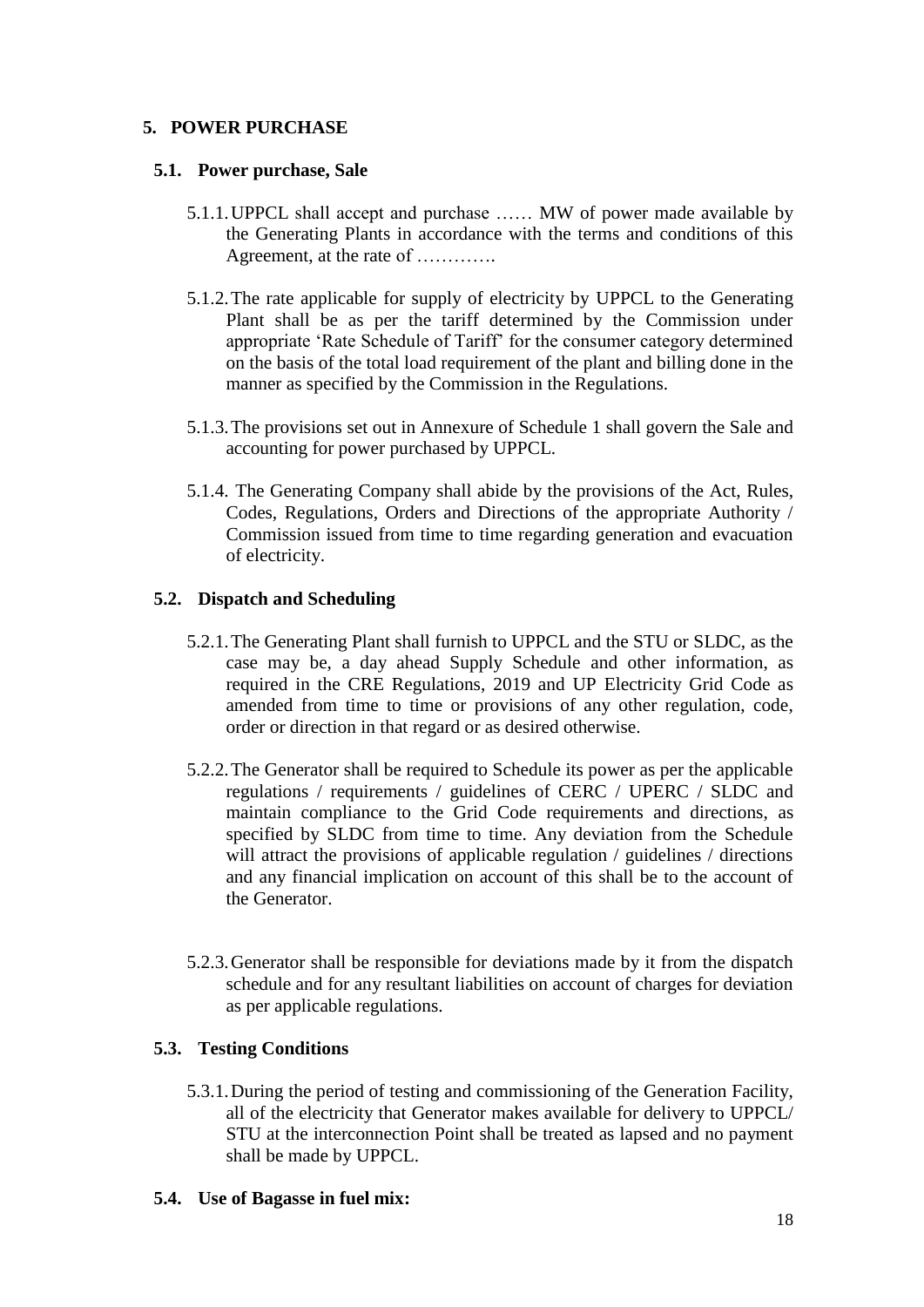- 5.4.1.The use of Bagasse shall be limited to the extent of 10% of total fuel consumption on monthly basis.
- 5.4.2.Non-compliance with the condition of fossil fuel usage by the bidder, during any month, shall render such bidder to be ineligible for tariff determined under this RFP. The sale of power during the defaulting month shall be at a rate lower by Rs 0.50/kWh below the applicable tariff determined under this RFP.

### **5.5. Taxes:**

5.5.1.Except for Income Tax, all other taxes, duties and other levies imposed by the Central and/or State Government or other local authorities directly relating to generation shall be payable by UPPCL on production of necessary supporting documents by the Generating Plant, while those relating to sale of electricity, shall be borne and payable by UPPCL.

#### **5.6. Tariff Payable**

- 5.6.1.UPPCL shall pay for the Delivered Energy as certified through joint meter reading, for the Term of this Agreement from the Commercial Operation Date, to the Generator every month. The Tariff for the purchase of electricity by the UPPCL from the generation project shall be Rs. …… / kWh as discovered under the Competitive Bidding and as agreed by the Parties for delivered energy during the period of years. The tariff will be constant and there shall be no escalation during the contractual period other than due to change in law.
- 5.6.2.For MoD purpose, the tariff shall be bifurcated into fixed charge and variable charge in 50:50 ratio.
- 5.6.3.Subject to the succeeding paragraph of this Clause, the Tariff rate and the Tariff Structure for the sale of electricity to UPPCL is firm and the same will not be modified on any account such as exchange rate variation, additional cost on account of fuel. etc.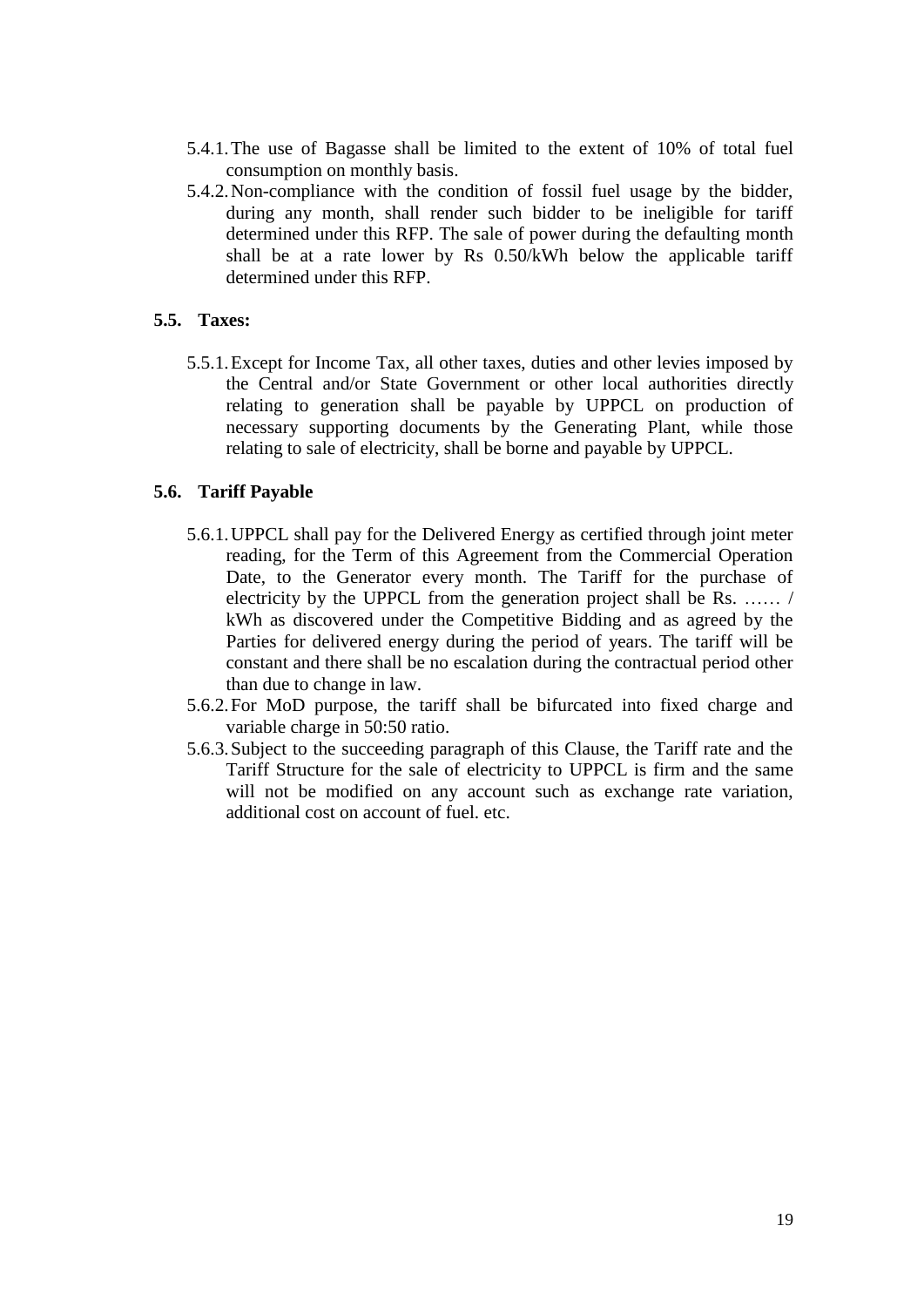### <span id="page-19-0"></span>**6. BILLING PROCEDURE AND PAYMENT**

- 6.1.1.UPPCL shall raise monthly bill for electricity purchased by the Generating Plant as per its normal billing cycle after taking into account energy withdrawn from the banked energy and maximum recorded demand in the manner as specified by the Commission in the CRE Regulations, 2019 and such bill shall be payable within the time period stipulated in the General Conditions of Tariff.
- 6.1.2.The Generating Plant shall raise monthly bill based on the monthly joint meter reading in the Bill Meter at the grid substation (write name) after deduction of bankable energy as certified by UPPCL and in such cases, energy accounting and billing shall be done by the Generating Plant in association with the concerned Discom.

The State Load Despatch Centre shall do energy accounting and billing and the same shall be communicated to the utilities interacting with the grid as per the scheme framed by SLDC in pursuance of the provisions of UPERC Regulations.

- 6.1.3.The Monthly Bill raised by the Generating Plant shall be delivered to UPPCL at its designated office of (write name) on or before the fifth (5th) working day of the following month hereinafter called the Monthly Bill date.
- <span id="page-19-1"></span>6.1.4.For payment of any bill within due date, the following rebate shall be paid by the Seller to the Procurer in the following manner:
	- (i) A rebate of 2% shall be payable to the procurer for the payments made in full within same month of receipt of bill by the Procurer provided the bill is submitted by  $7<sup>th</sup>$  of the month.
	- (ii) If bill is submitted after  $7<sup>th</sup>$  day of the month, period of rebate of 2% shall be extended for the days of the delay from  $7<sup>th</sup>$  day of the month.
	- (iii)For payment after the period of 2% rebate but upto the due date, a rebate of 1% shall be allowed for the payment made in full.
	- (iv)No rebate shall be payable on the bills raised on account of taxes, duties, cess etc.
- 6.1.5.For default in payment beyond six months from the date of billing, a Late Payment Surcharge at the rate of 1.25 percent per month or part thereof shall be levied on the billed amount. Format of the Monthly Bill to be raised by the Generating Plant is given in [Schedule 3](#page-47-0) attached hereto and made a part of this agreement.
- 6.1.6.The bills raised by the Generating Plant shall be paid in full subject to the conditions that:
	- a. There is no apparent arithmetical error in the bill(s).
	- b. The bill(s) is/are claimed as per tariff referred in this agreement.
	- c. They are in accordance with the energy account referred to in Para [7o](#page-21-0)f this agreement.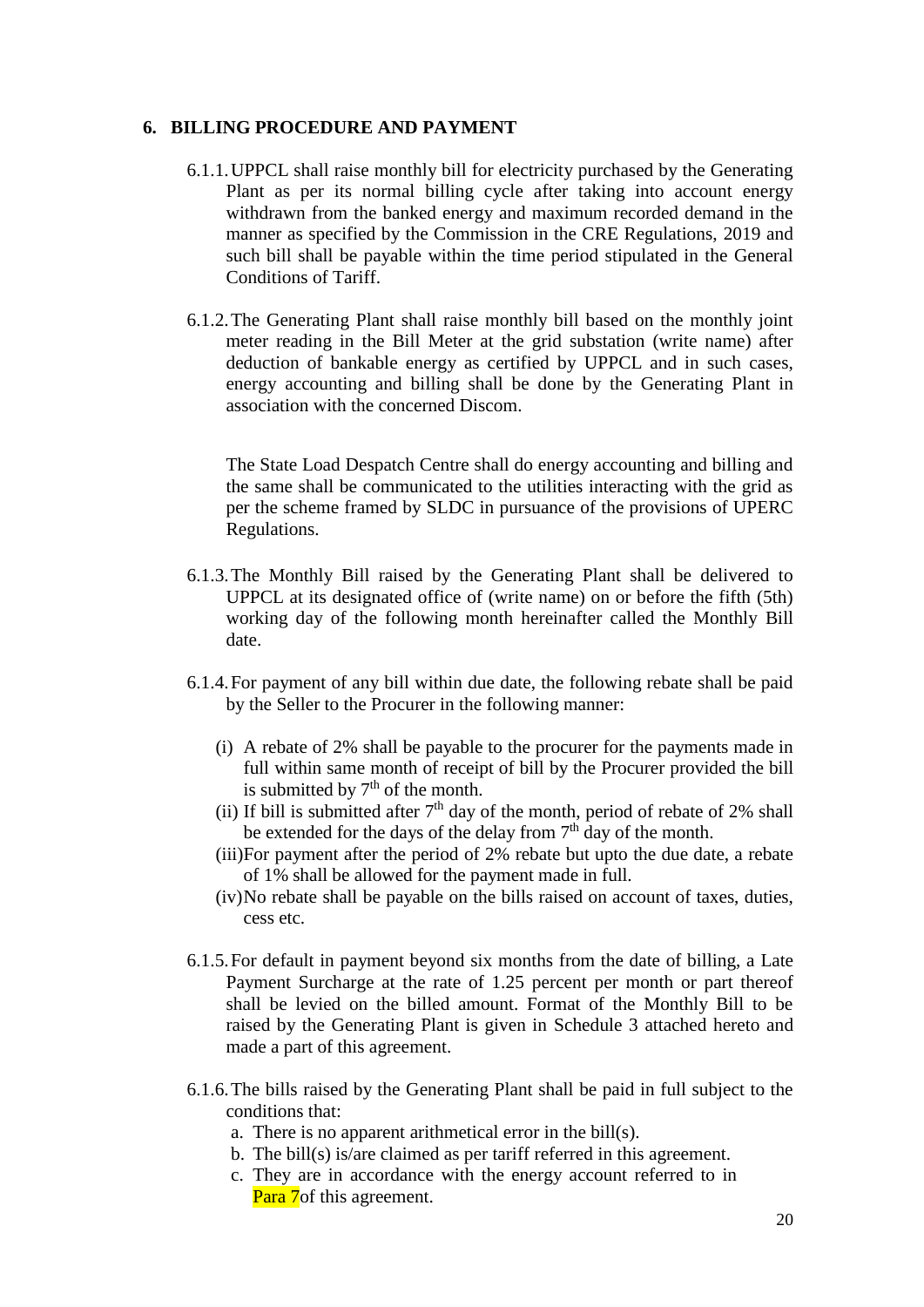- 6.1.7.In case of any dispute regarding the bill raised by the Generating Plant, UPPCL shall file a written objection with the Generating Plant within fifteen days of receipt of the bill giving full particulars of the disputed item(s), with full details/data and reasons of dispute and amount disputed against each item. The Generating Plant shall resolve the above dispute(s) with UPPCL within 30 days.
- 6.1.8.In case, the dispute is not resolved within 30 days as provided in para 6.1.7 above, and in the event it is decided to proceed with the Arbitration as provided in para [17](#page-34-0) of this agreement, then UPPCL shall pay 100% of the disputed amount forthwith and refer the dispute for arbitration as provided in this agreement. The amount of excess / shortfall with respect to the said disputed amount on final award of arbitration shall be paid / adjusted; but in case of excess, the adjustment shall be made with interest at rate 1.25% per month from the date on which the amount in dispute was refundable by the generating company to UPPCL.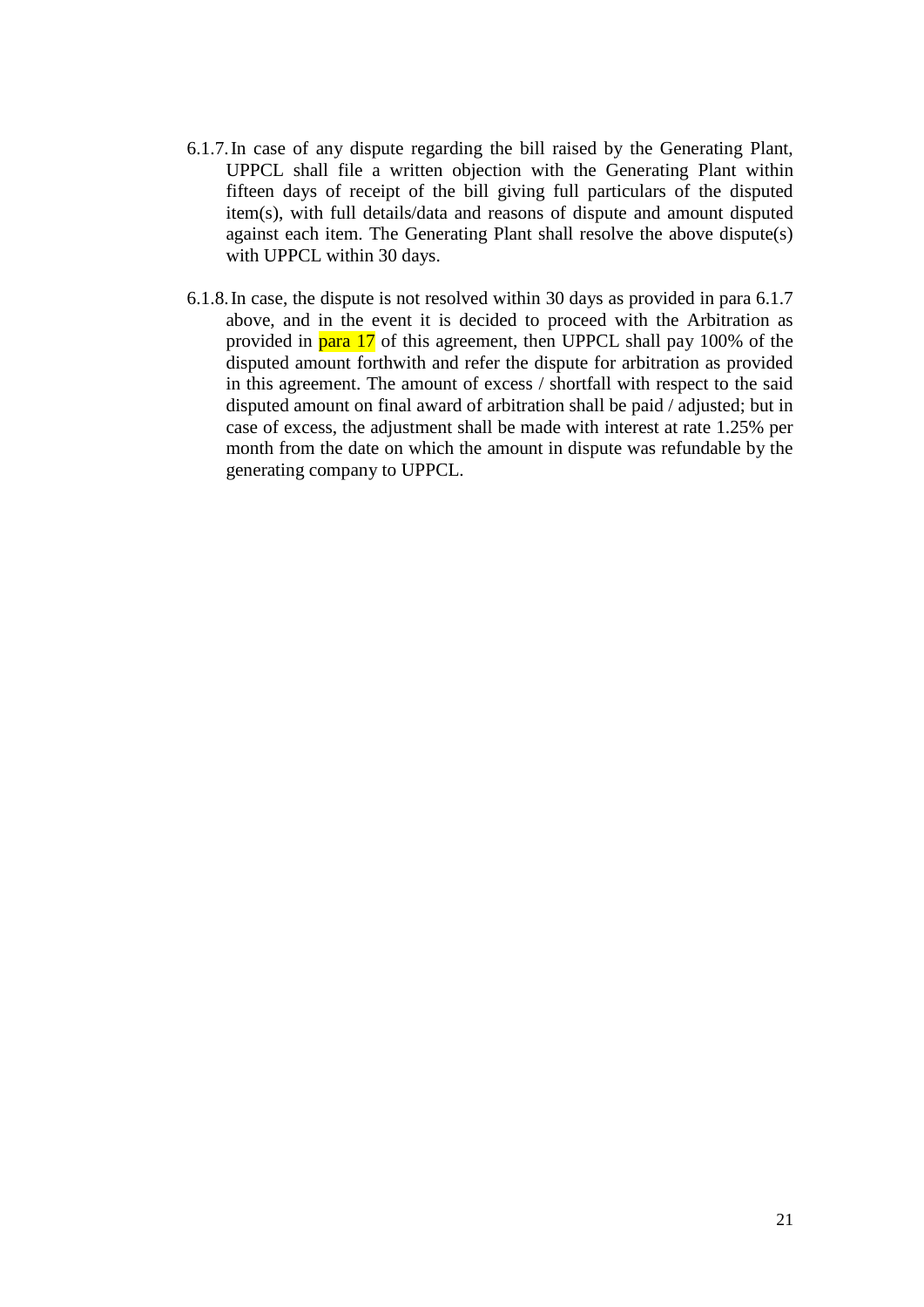## <span id="page-21-0"></span>**7. METERING, OPERATING AND INTERCONNECTION PROCEDURES**

#### **7.1. Generation Facilities owned and operated by the Generating Plant**

- 7.1.1.The Generating Company shall own, install, operate, and maintain the generating plant equipment and associated dedicated transmission line described in [Schedule 1.](#page-39-0) The Generating Plant shall follow such operating procedures on its side of the electric interconnection with STUs system, as are consistent with applicable laws, rules and regulations, the terms and conditions of this Agreement, provisions of the UP Electricity Grid Code, and other related guidelines, if any, issued by UPERC, SLDC, UPPCL, STU and any other concerned Transmission licensee.
- 7.1.2.All electrical equipments shall be installed in compliance with the requirements of the Director of Electrical Safely, Government of Uttar Pradesh and safely specifications of the Central Electricity Authority (CEA) under section 53 of the Electrical Act, 2003.
- 7.1.3.The Generating Plant further agrees to make no material changes or additions to its facility, which may have an adverse effect on STU system, or amend the single-line diagram, relay list and/or trip scheme given in [Schedule 1,](#page-39-0) without UPPCL's prior written consent. UPPCL agrees that such consent shall not be unreasonably withheld or given without the prior permission of STU.
- 7.1.4.Without prejudice to the foregoing, the Generating Plant shall install, operate, and maintain its facility in accordance with accepted prudent utility practices in the electricity industry. The Generating Plant's operation and Maintenance schedules and staffing shall be adequate to meet such standards at all times.
- 7.1.5.UPPCL/STU/ (delete whichever not applicable) shall follow such operating procedures on its side of the electric interconnection point with the Generating Plant, as required to receive Power from the Generating Plant's facility, without avoidable interruptions or adverse consequences on the Generating Plant, and consistent with applicable laws, rules and regulations, and the terms and conditions of this Agreement.

#### **7.2. Procedures**

7.2.1.Generator shall operate and maintain the Generation Facility in accordance with Prudent Utility Practices and as per the Operating Procedures and Interconnection Procedures set forth in Schedule 1.

## <span id="page-21-1"></span>**7.3. Metering**

7.3.1.The Generating Plant shall supply two identical sets of ABT compliant meters, with the facility for downloading data to measure the quantity and time details of the Power exported from and imported by the Generating Plant, conforming to the specifications approved by UPPCL/STU, along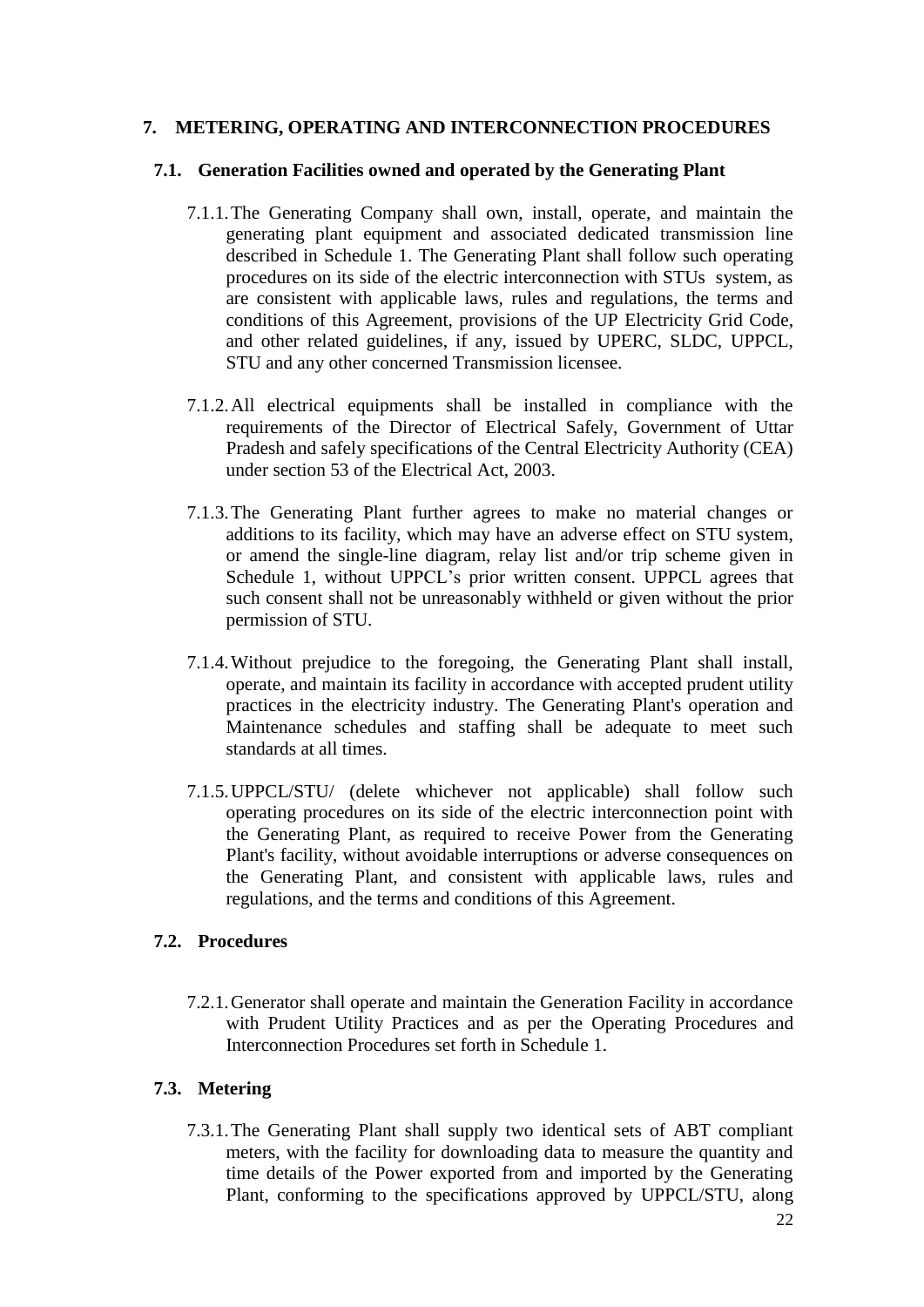with all necessary associated equipment. These meters shall be installed and maintained by UPPCL/STU. These meters shall be installed at the grid substation of STU at the interconnection point. One set of export/import meters shall be termed as Bill Meter and other set will serve as the Check Meter. The complete metering system consisting of meters, Current Transformers & Potential Transformers shall conform to the 0.2 accuracy class, individually and collectively, and shall comply with the technical standards, accuracy and calibration requirements of the Indian Electricity Rules and the specifications of the Bureau of Indian Standard and the guidelines of CEA for installation of meters. The meters shall have AMR facility.

- 7.3.2.The joint meter readings shall be recorded in the format given in Schedule  $4 & 5$  $4 & 5$ .
- 7.3.3.The Meter/Metering system shall be properly sealed and made pilfer proof, to the satisfaction of both parties.
- 7.3.4.UPPCL (in consultation with STU if the generating plant is connected to the sub-station of STU) shall, test all the metering equipment for accuracy, in the presence of a representative of the Generating Plant, if the Generating Plant so elects, at least once every year while the agreement is in force. Either party may, however, elect to get the meters tested at any time they so desire, at their own cost, in the presence of the other party.
- 7.3.5.UPPCL/STU's designated representative and the representative of the Generating Plant shall jointly certify the meter test results. After every testing all metering equipment and the Metering system shall be securely sealed jointly by the representatives of UPPCL and the Generating Plant.
- 7.3.6.The reading and testing of meters and associated equipment shall be in accordance with accepted good engineering practices in the electricity industry.
- 7.3.7.Calibration, inspection and testing of meters and the associated equipment shall be the responsibility of UPPCL, who shall bear the related costs. a. Meter readings shall be taken jointly by parties as indicated below: b. UPPCL side- ……………. (Designation of Authorized Official)
- 7.3.8.Generating Plant side Authorized representative of the Generating Plant.
- 7.3.9.The reading of the Bill Meter shall form the basis for the energy account, provided that the magnitude (i.e. absolute value) of the difference between the Check and Bill Meter reading is within one percent of the Bill Meter reading.
- 7.3.10. If in any month the readings of the Bill Meter and Check Meter are found to be doubtful or beyond the permissible 1% deviation indicated above, both sets of meters shall be checked and calibrated in the presence of authorised representatives of both the parties. Corrections shall be made, if required, on the basis of the error detected during this process, in the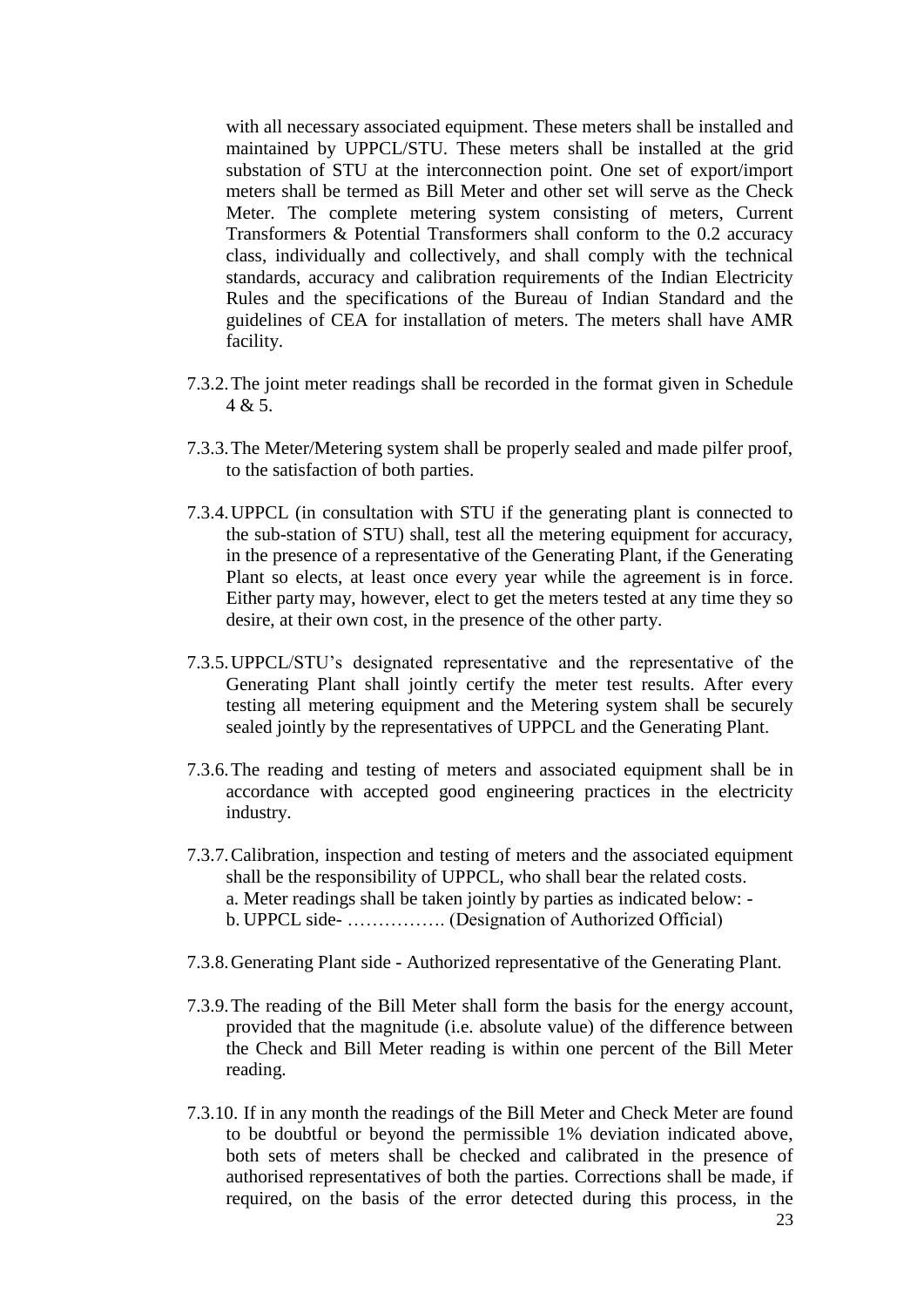Monthly Bill for the period between the previous meter readings and the date and time from which accurate readings become available through replacement or re-calibration. These corrections shall be full and final for the Bill of that month.

- 7.3.11. During the period of checking and calibration of both meters simultaneously another export and import meter duly calibrated would be installed by UPPCL (in consultation with STU if the plant is connected to the s/s of STU/other transmission licensee). For this purpose, one spare set of meters would be required to be available with the generating plant at all times.
- 7.3.12. If the Bill Meter is found to be defective, and the Check meter is found to be accurate then the reading from the latter shall be used for billing purpose and the Bill meters would be re-calibrated and re-installed or replaced by duly tested and calibrated meters, as necessary. Where error in the Check Meter is indicated beyond permissible limit but there is no error in the Bill Meter, monthly energy account would be prepared on the basis of the Bill Meter reading and the Check Meter shall be immediately re-calibrated and reinstalled or replaced as necessary. If both meters are found to be defective, then the Bill will be revised on the basis of the in-accuracy discovered in the testing. The M.R.I. output from the meters shall be considered an authentic document for verification.
- 7.3.13. Metering at generating terminal of each unit of the generating plant shall be ensured as pert the guidelines of the Central Electricity Authority.

### **7.4. Records**

- 7.4.1.Each Party shall keep complete and accurate records and all other data required by each of them for the purposes of proper administration of this Agreement and the operation of the Power Plant. Among such other records and data, the Generator shall maintain an accurate and up-to-date operating log at the Power Plant with records of:
	- a. Fifteen (15) minutes logs of real and reactive power generation, frequency, transformer tap position, bus voltage(s), Main Meter and Back up Meter Readings and any other data mutually agreed;
	- b. any unusual conditions found during operation / inspections;
	- c. chart and printout of event loggers, if any, for system disturbances/ outages;
	- d. All the records will be preserved for a period of 36 months.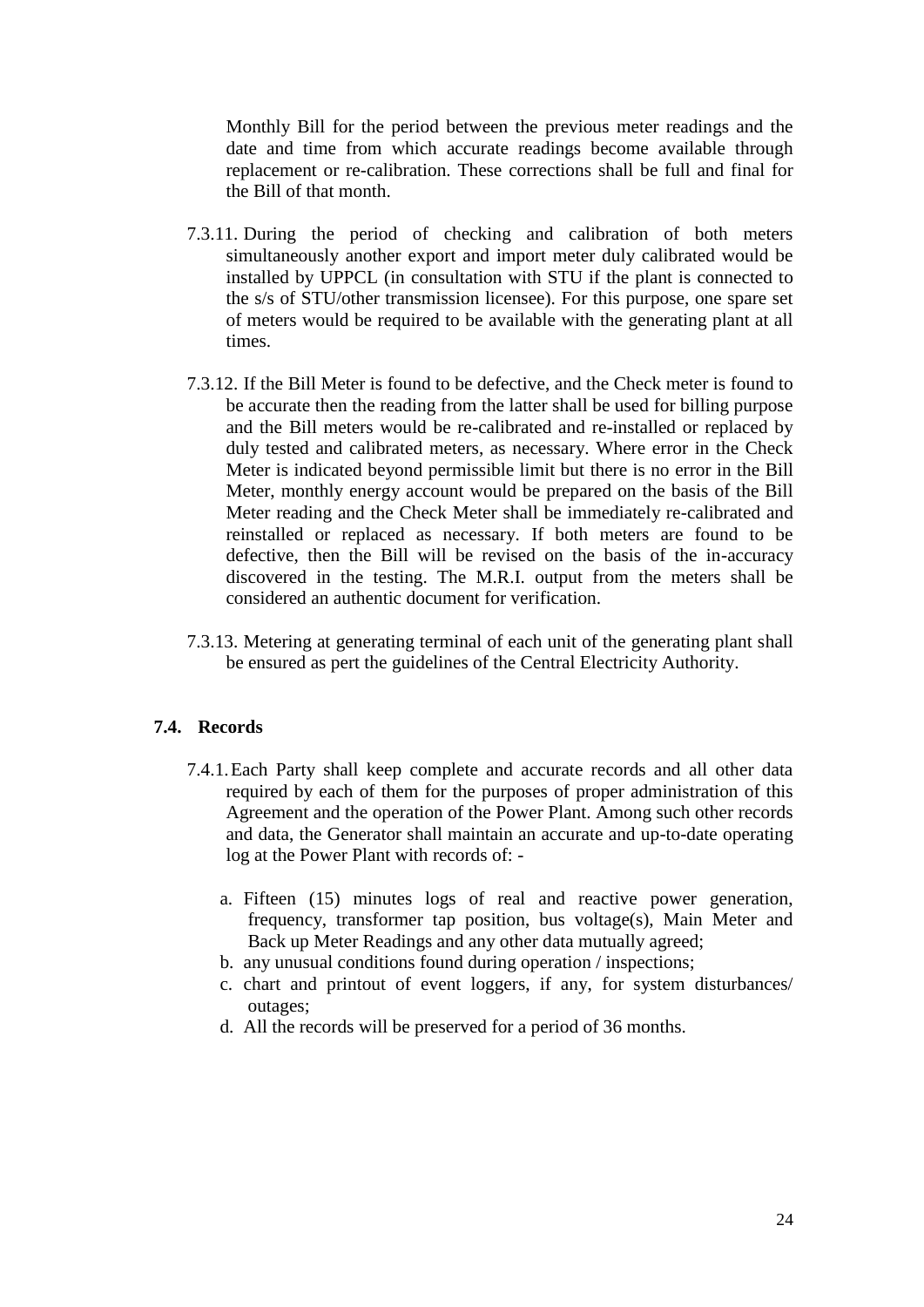## <span id="page-24-0"></span>**8. FORCE MAJEURE**

- 8.1.1.If any party hereto is wholly or partially prevented from performing any of its obligations under this agreement by reason of or due to lightning, earthquake, riots, fire, floods, invasion, insurrection, rebellion, mutiny, tidal wave, civil unrest, epidemics, explosion, the order of any court, judge or civil authority, change in State or National law, war, any act of God or a public enemy, or any other similar or dissimilar cause reasonably beyond its exclusive control and not attributable to its neglect , then in any such event, such party shall be excused from whatever performance is prevented by such event, to the extent so prevented , and such party shall not be liable for any damage, sanction or loss for not performing such obligations.
- 8.1.2.The party invoking this clause shall satisfy the other party of the occurrence of such an event and give written notice explaining the circumstances, within seven days to the other party and take all possible steps to revert to normal conditions at the earliest.
- 8.1.3.Any payments that become/have become due under this agreement shall not be withheld, on grounds of force majeure conditions developing

### **8.2. Available Relief for a Force Majeure Event:**

- 8.2.1.No Party shall be in breach of its obligations pursuant to this agreement to the extent that the performance of its obligations was prevented, hindered or delayed due to a Force Majeure event. However, adjustment in tariff shall not be allowed on account of Force Majeure event.
- 8.2.2.For avoidance of doubt, neither Party's obligation to make payments of money due and payable prior to occurrence of Force Majeure events under this Agreement shall be suspended or excused due to the occurrence of a Force Majeure Event in respect of such Party.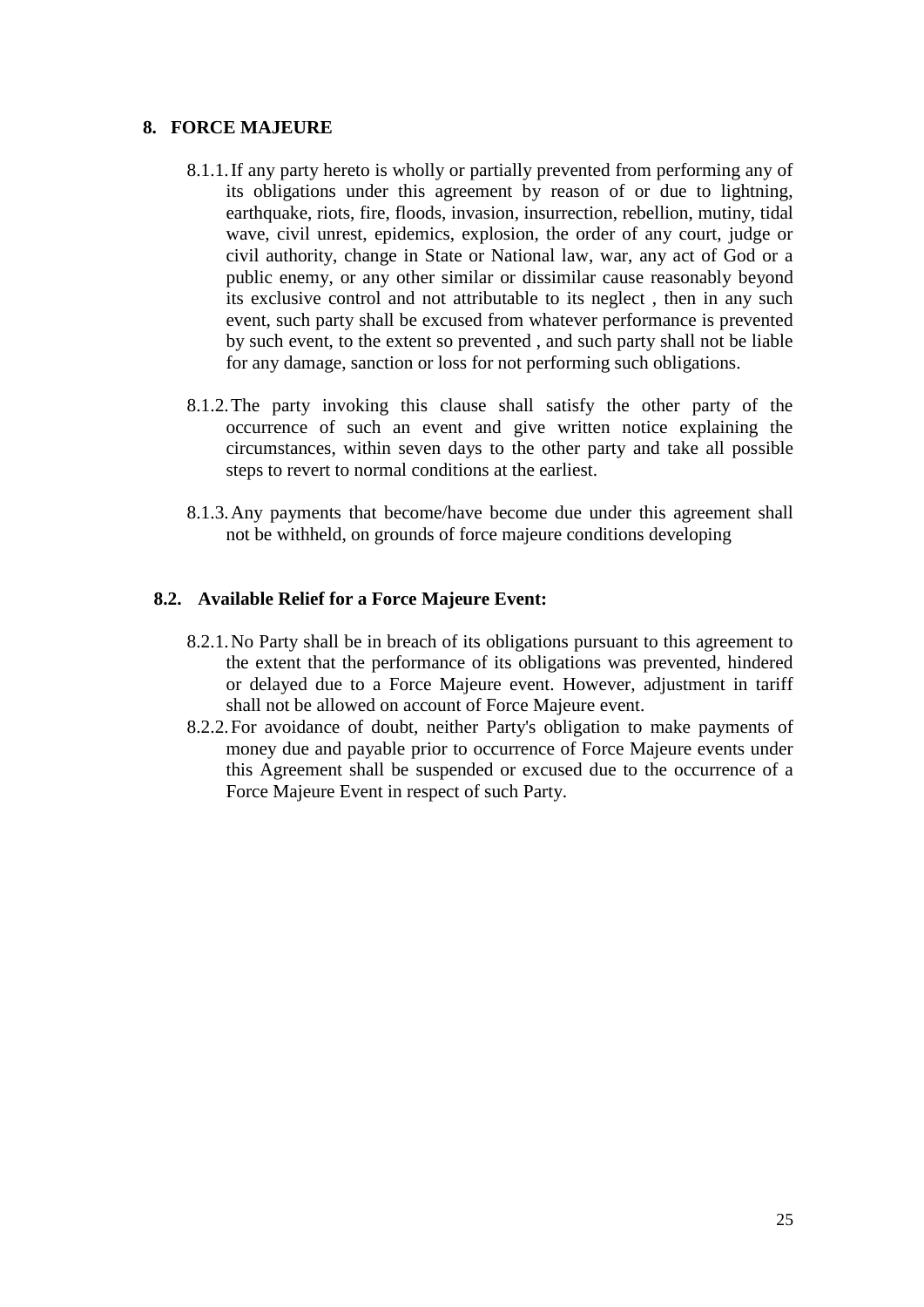## <span id="page-25-0"></span>**9. CHANGE IN LAW**

### **9.1. Definitions**

- <span id="page-25-1"></span>9.1.1.In this Clause [9,](#page-25-0) the Change in Law means the occurrence of the following after the date of this agreement:
	- a)The enactment of any new Indian Law
	- b)The amendment, modification or repeal of any existing Indian law or;
	- c)The commencement of any Indian law which has not yet entered into effect;
	- d)A change in the interpretation or application of Indian Law;
	- e)The interpretation, application or enforcement of any existing law or statutory notification in a manner which was not reasonably foreseeable by the Generator (after making due and careful enquiry) at the date of this agreement
	- f) The requirement to obtain new consent, permit or license, not owing to nay default of the Generator;
	- g)After the date of grant of any Clearance a change in the terms and conditions attaching to such Clearance or the attachment of any terms or conditions; or
	- h)Any such Clearance as has been granted ceasing in part or in whole to remain in full force at effect; save, in case of paragraphs [\(f\),](#page-25-1) [\(g\),](#page-25-2) and [\(h\)](#page-25-3) above to the extent that such circumstances arose as a result of any default or neglect on the part of the Generator, its contractors, servants or agents;
	- i) that results in any change with respect to any tax or surcharge or cess levied or similar charges by the Competent Government on the generation of electricity (leviable on the final output in the form of energy) or sale of electricity.

## <span id="page-25-3"></span><span id="page-25-2"></span>**9.2. Relief for Change in Law**

- 9.2.1.If a Change in Law results in the Generator's costs directly attributable to the Project being decreased or increased by ten percent (10%), of the estimated revenue from the Electricity for the Contract Year for which such adjustment becomes applicable or more, during Operation Period, the Tariff Payment to the Generator shall be appropriately increased or decreased with due approval of UPERC.
- 9.2.2.UPPCL or the Generator, as the case may be, shall provide the other Party with a certificate stating that the adjustment in the Tariff Payment is directly as a result of the Change in Law and shall provide supporting documents to substantiate the same and such certificate shall correctly reflect the increase or decrease in costs.
- 9.2.3.The revised tariff shall be effective from the date of such Change in Law as approved by UPERC, the Parties hereto have caused this Agreement to be executed by their fully authorised officers, and copies delivered to each Party, as of the day and year first above stated.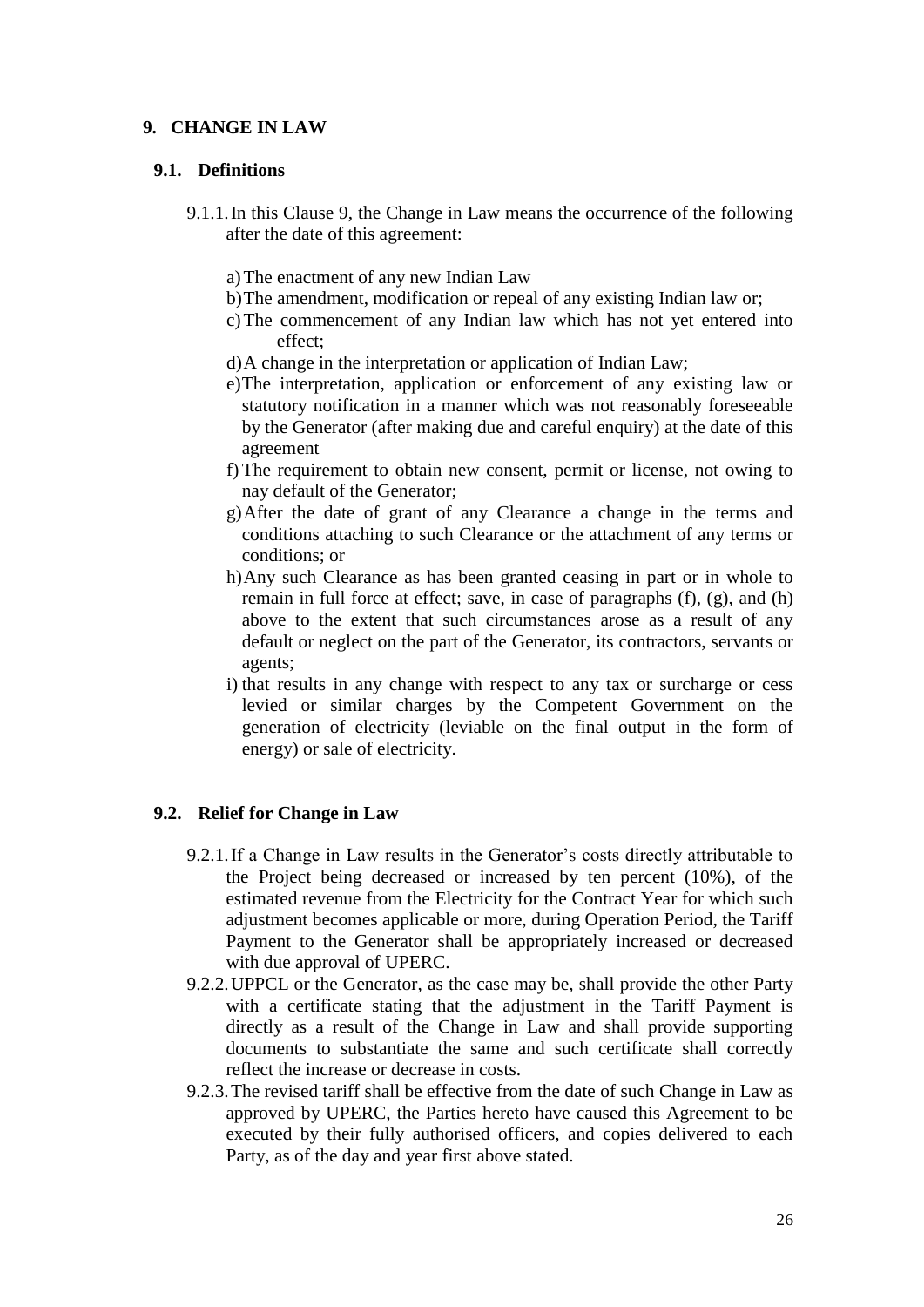### <span id="page-26-0"></span>**10. EVENTS OF DEFAULT AND TERMINATION**

#### **10.1. Event of Default**

- 10.1.1. The occurrence of any of the following events at any time during the term of this agreement shall constitute a default by the Generating Plant:
	- a)Failure on the part of the Generating Plant to use reasonable diligence in operating, maintaining, or repairing the Generating Plant's facility, such that the safety of persons and property, Procurers' equipment, or Procurers' service to others is adversely affected; or
	- b)Failure or refusal by the Generating Plant to perform its material obligations under this agreement; or
	- c)Abandonment of its interconnection facilities by the Generating Plant or the discontinuance by the Generating Plant of services covered under this agreement, unless such discontinuance is caused by force majeure, or an event of default by Procurers, or
	- d)Failure by the Generating Plant to abide by all statutory provisions, rules, regulations, directions and conditions for installation, operation, and supply of power and maintenance of co-generation units etc., enforced from time to time by the Union/State Government, UPERC or other empowered authorities, including compliance with the UP Electricity Grid Code or as amended from time to time, or
	- e)Failure by the Generating Plant to pay UPPCL any amount payable and due under this agreement within ninety (90) working days of the demand being raised.
- 10.1.2. The occurrence of any of the following at any time during the term of this agreement shall constitute a default by UPPCL:
	- a)Failure to pay to the Generating Plant any amount payable and due under this agreement within ninety (90) working days of the receipt of the bill/monthly purchase bill; or
	- b)Failure to use reasonable diligence in operating, maintaining, or repairing Procurers' interconnecting facilities, such that the safety of persons or property in general, or the Generating Plants equipment or personnel are adversely affected; or
	- c)Failure or refusal by Procurers to perform its material obligations under this agreement; or
	- d)Abandonment of its interconnection facilities by Procurers or the discontinuance by Procurers of services covered under this agreement, unless such discontinuance is caused by force majeure or an event of default by the Generating Plant.
	- e)Except for failure to make any payment due, within ninety (90) working days of receipt of the monthly purchase bill, if an event of default by including non-payment of bills either party extends beyond a period of ninety (90) working days after receipt of written notice of such event of default from the non-defaulting party, then the non-defaulting party may, at its option, terminate this agreement by delivering written notice of such termination to the party in default.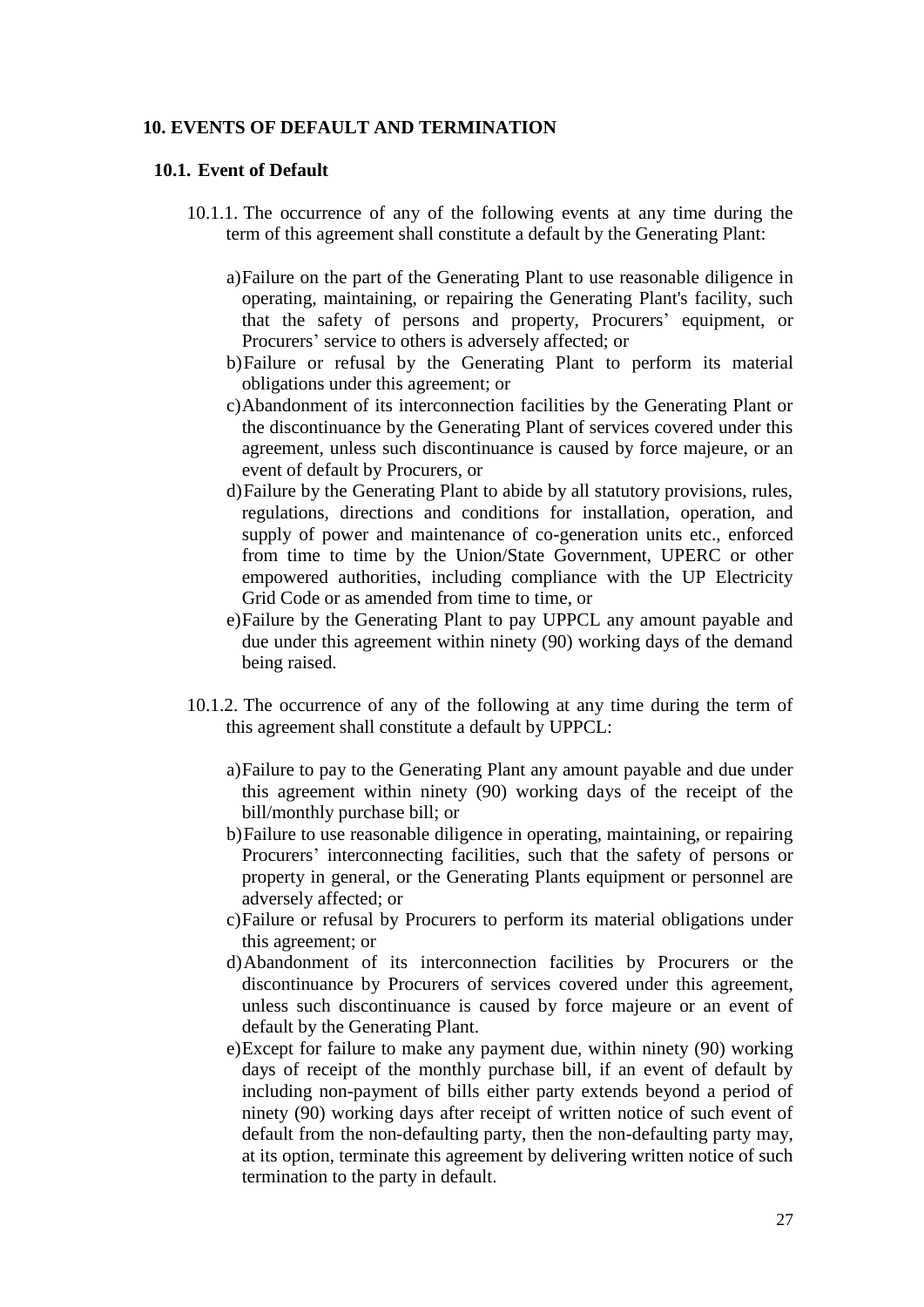- f) Failure by either Procurers or the Generating Plant to exercise any of its rights under this agreement shall not constitute a waiver of such rights. Neither party shall be deemed to have waived the performance of any obligation by the other party under this agreement, unless such a waiver has specifically been made in writing and approved by the UPERC.
- g)Procurers reserve the right to terminate this agreement upon one month notice to the Generating Plant, if the Generating Plant's facility fails to commence production of electric power within the schedule under this Agreement.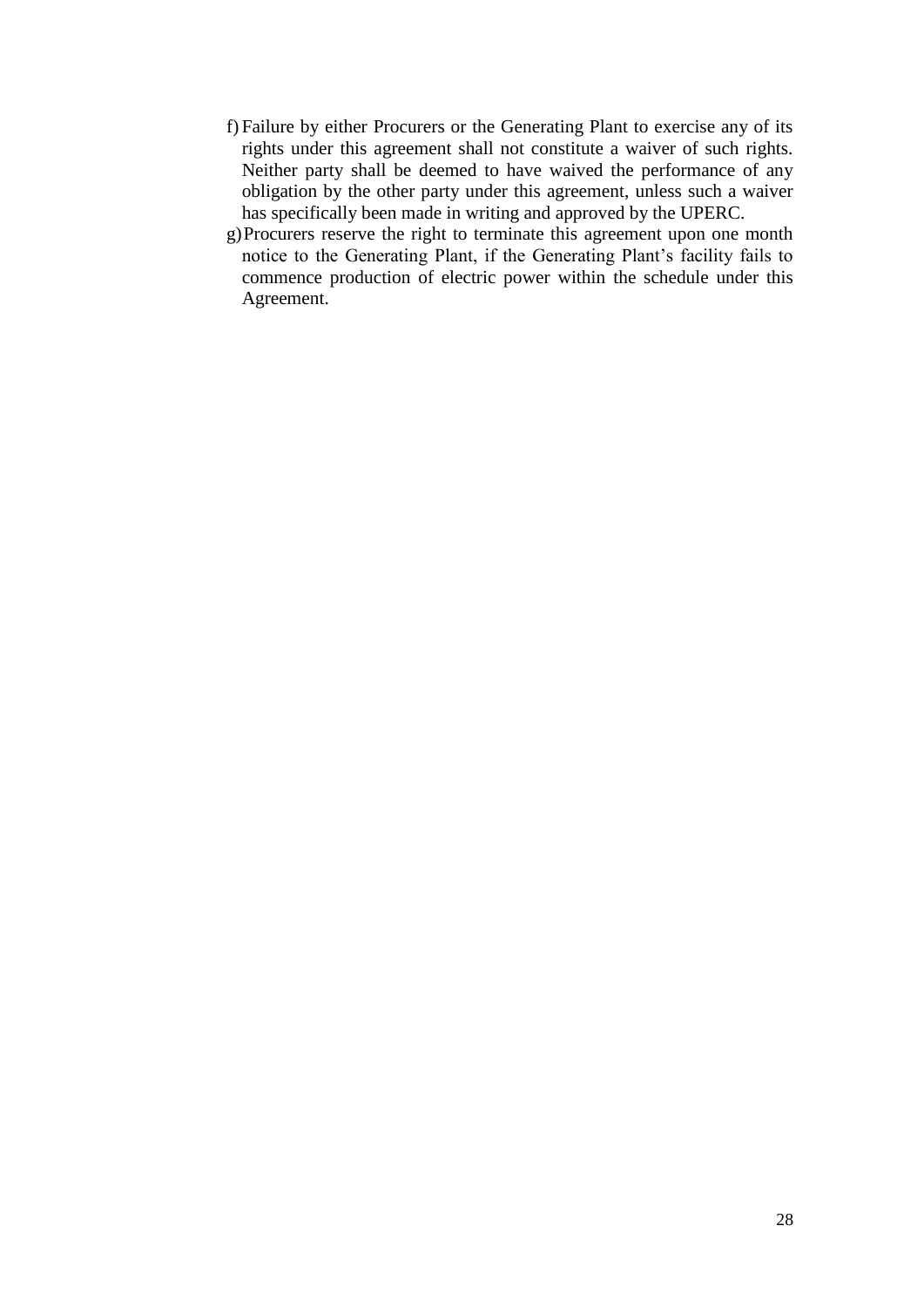## <span id="page-28-0"></span>**11. INDEMNIFICATION**

#### **11.1. Indemnification**

- 11.1.1. The Generating Plant shall indemnify, defend, and render harm free, UPPCL, its members, directors, officers, employees and agents, and their respective heirs, successors, legal representatives and assignees, from and against any and all liabilities, damages, costs, expenses (including attorney's fees), losses, claims, demands, action, causes of action, suits, and proceedings of every kind, including those for damage to property of any person or entity (including the Generating Plant) and/or for injury to or death of any person (including the Generating Plant's employees and agents), which directly or indirectly result from or arise out of or in connection with negligence or willful misconduct of the Generating Plant.
- 11.1.2. UPPCL shall indemnify and render the Generating Plant, its directors, officers, employees and agents, and their respective heirs, successors, legal representatives and assignees harmless from and against any and all liabilities, damages, costs, expenses (including outside attorney's fees), losses, claims, demands, actions, causes of action, suits and proceedings of every kind, including those for damage to the property of any person or entity (including UPPCL) and/or injury to or death of any person (including UPPCL's employees and agents), which directly or indirectly result from or arise out of or in connection with negligence or willful misconduct by UPPCL.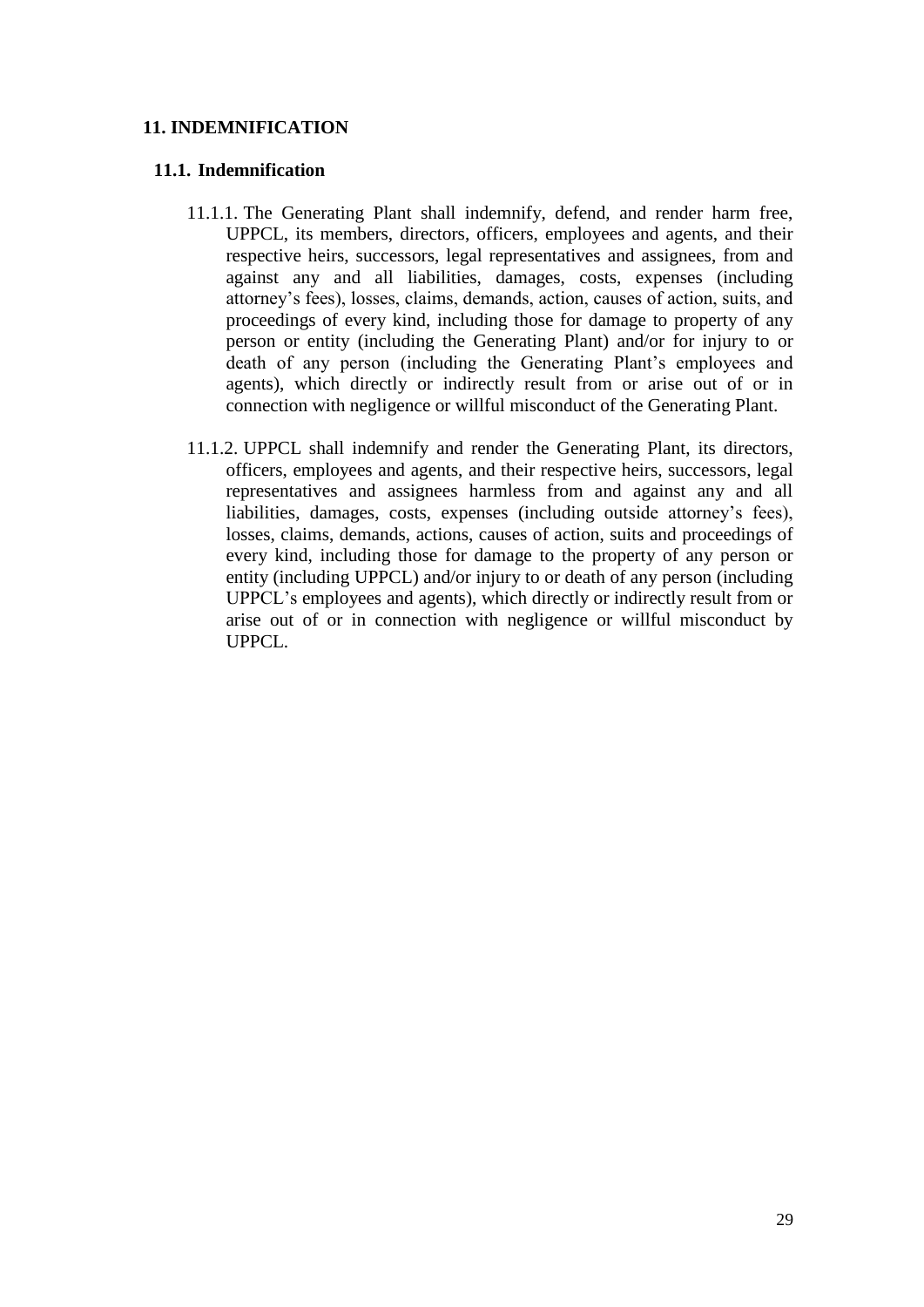#### <span id="page-29-1"></span><span id="page-29-0"></span>**12. CONTINUITY OF SERVICE**

- 12.1.1. The supply of electricity by the Generating Plant shall be governed by instructions from the state load dispatch center, as per the provisions of the UP Electricity Grid Code as amended from time to time. However, UPPCL/ STU may require the Generating Plant to temporarily curtail or interrupt deliveries of power only when necessary in the following circumstances:
	- a)Repair and/or Replacement and/or Removal of STU equipment or any part of its system that is associated with the Generating Plant's facility; and/or
	- b)Endangerment of Safety: If STU determines that the continued operation of the facility may endanger the safety of STU personnel or integrity of STU electric system, or have an adverse effect on the provision of electricity to UPPCL/ STU other consumers/customers; and/or
	- c)Force Majeure Conditions as defined in para [8.](#page-24-0)

Note: Any necessary inspection, investigation or maintenance of STU equipment or any part of its system that is associated with the Generating Plant's facility shall be planned by STU to coincide with the scheduled outage of the Generating Plant's generation system;

- 12.1.2. Before disconnecting the Generating Plant from STU system, UPPCL/STU/other transmission licensee (delete whichever not applicable)'s system, UPPCL shall, except in the case of an emergent situation, give advance intimation to the Generating Plant through telephone/wireless or through other means of communication along with reasons for disconnection, and the likely period of the disconnection. However, subsequent to disconnection, UPPCL/STU shall immediately notify the Generating Plant by telephone and confirm in writing the reasons for, and the likely period of, disconnection. During the period so notified UPPCL shall not be obligated to accept or pay for any power from the Generating Plant.
- 12.1.3. In any such event as described above, UPPCL/STU shall take all reasonable steps to minimize the frequency and duration of such interruptions, curtailments, or reductions.
- 12.1.4. UPPCL/STU shall avoid scheduling any event described in [12.1.1](#page-29-1) above, to the extent reasonably practical, during the Generating Plant's operations. Where the scheduling of such an event during the Generating Plant's operations cannot be avoided, UPPCL /STU shall provide the Generating Plant with fifteen days advance notice in writing to enable the Generating Plant to cease delivery of Power to UPPCL at the scheduled time.
- 12.1.5. In order to allow the Generating Plant's facility to remain on-line and to minimize interruptions to Generating Plant operations, the Generating Plant may provide automatic equipment that will isolate the Generating Plant's facility from STU's system during major system disturbances.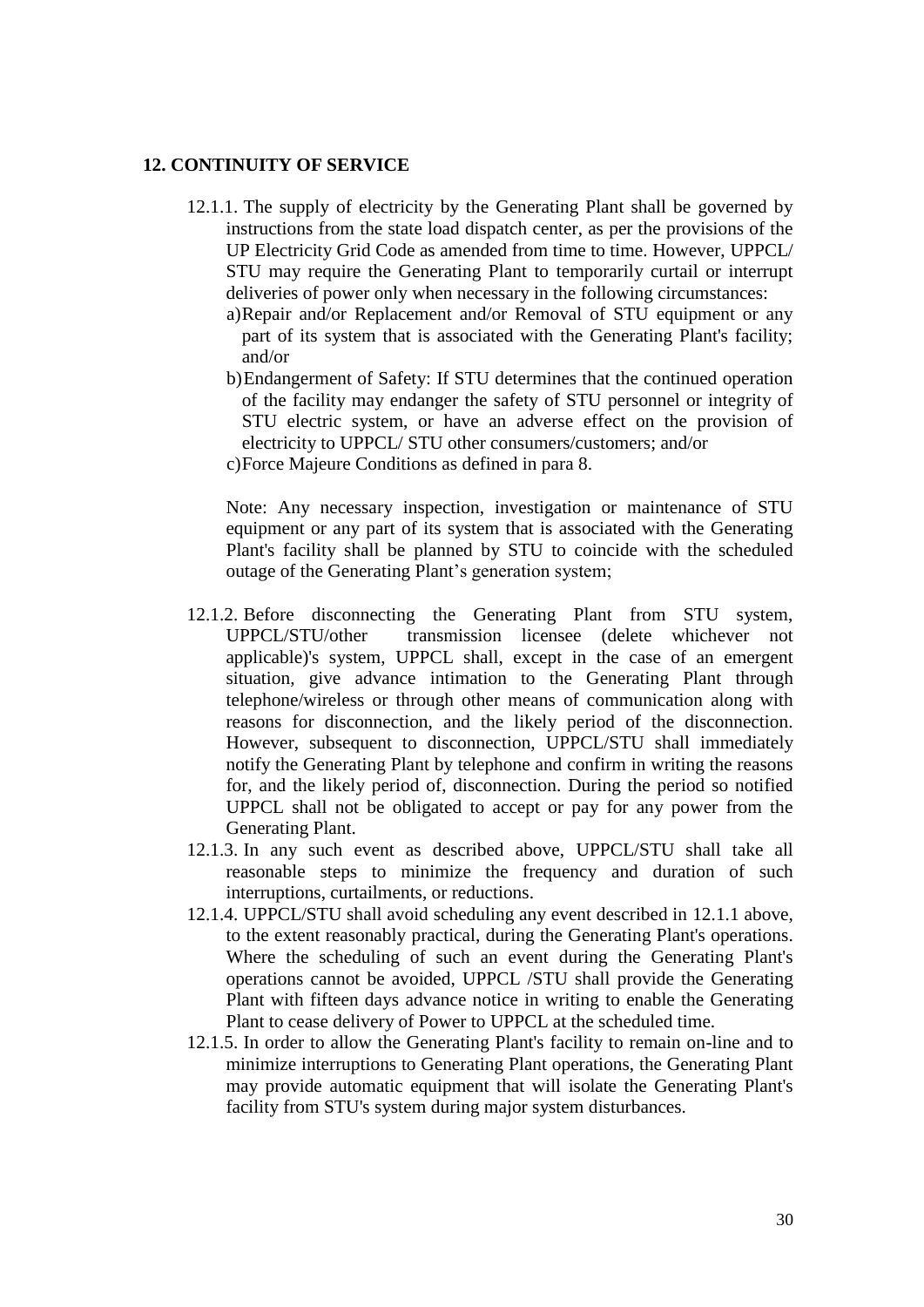## <span id="page-30-0"></span>**13. DAILY/MONTHLY/ANNUAL REPORT**

- 13.1.1. The Generating Plant shall submit daily/monthly/annual and other reports on the format, and as per the procedure, specified in the UP Electricity Grid Code as amended from time to time and under the CRE Regulations or as desired by the STU and UPPCL.
- 13.1.2. The Generating Plant shall submit six monthly progress report during the construction of the plant to the distribution licensee. A Completion report shall be filed by with the Commission within 60 days of commissioning of the plant.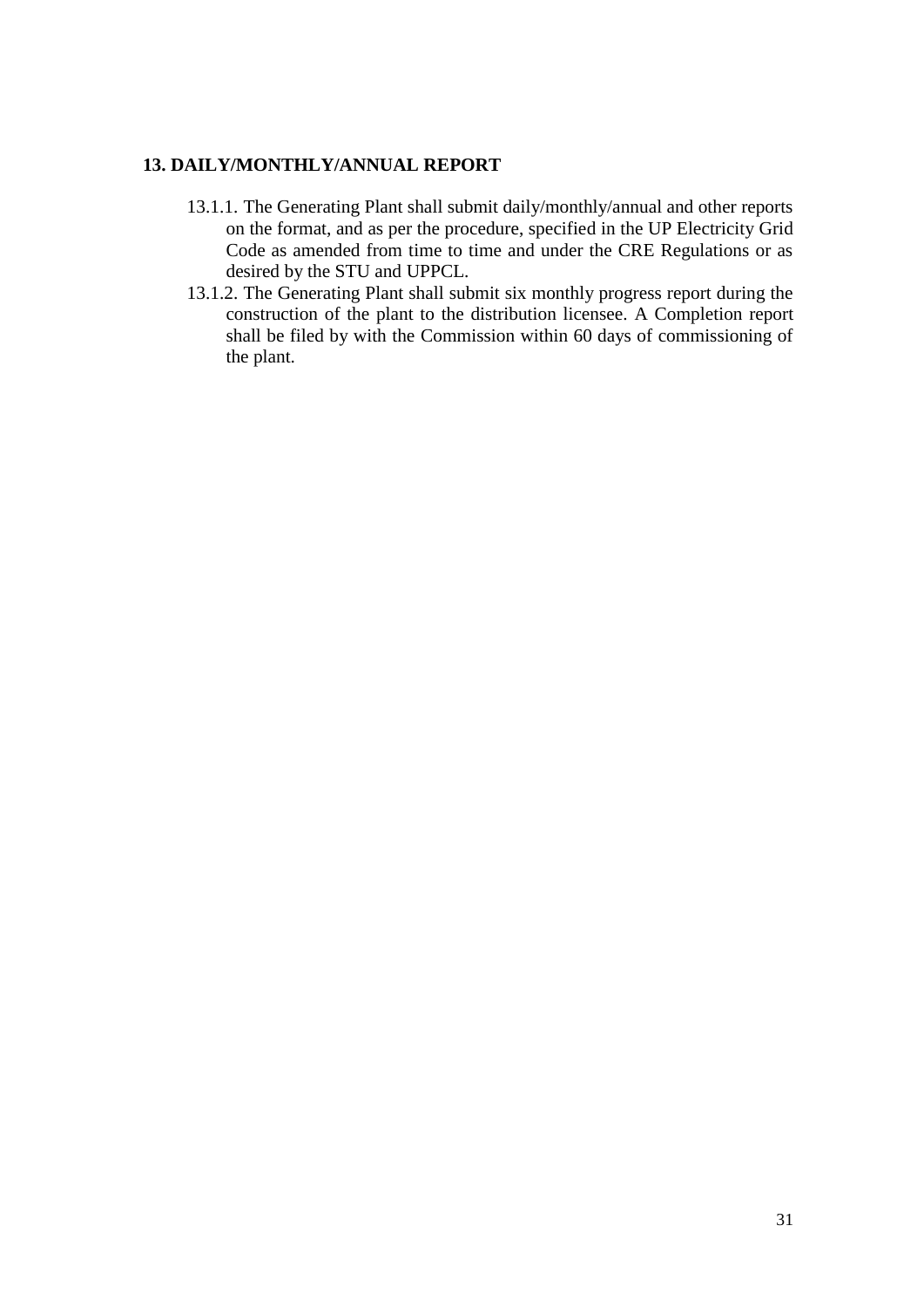## <span id="page-31-0"></span>**14. ASSIGNMENT OR TRANSFER**

14.1.1. This Agreement may not be assigned by either UPPCL or the Generating Plant without the consent in writing of the other party, except that either party may assign its rights under this Agreement, or transfer such rights by operation of law, to any corporation with which or into which such party shall merge or consolidate or to which such party shall transfer all or substantially all of its assets; provided that such assignee or transferee shall expressly assume, in writing, delivered to the other party to this Agreement, all the obligations of the assigning or transferring party under this Agreement.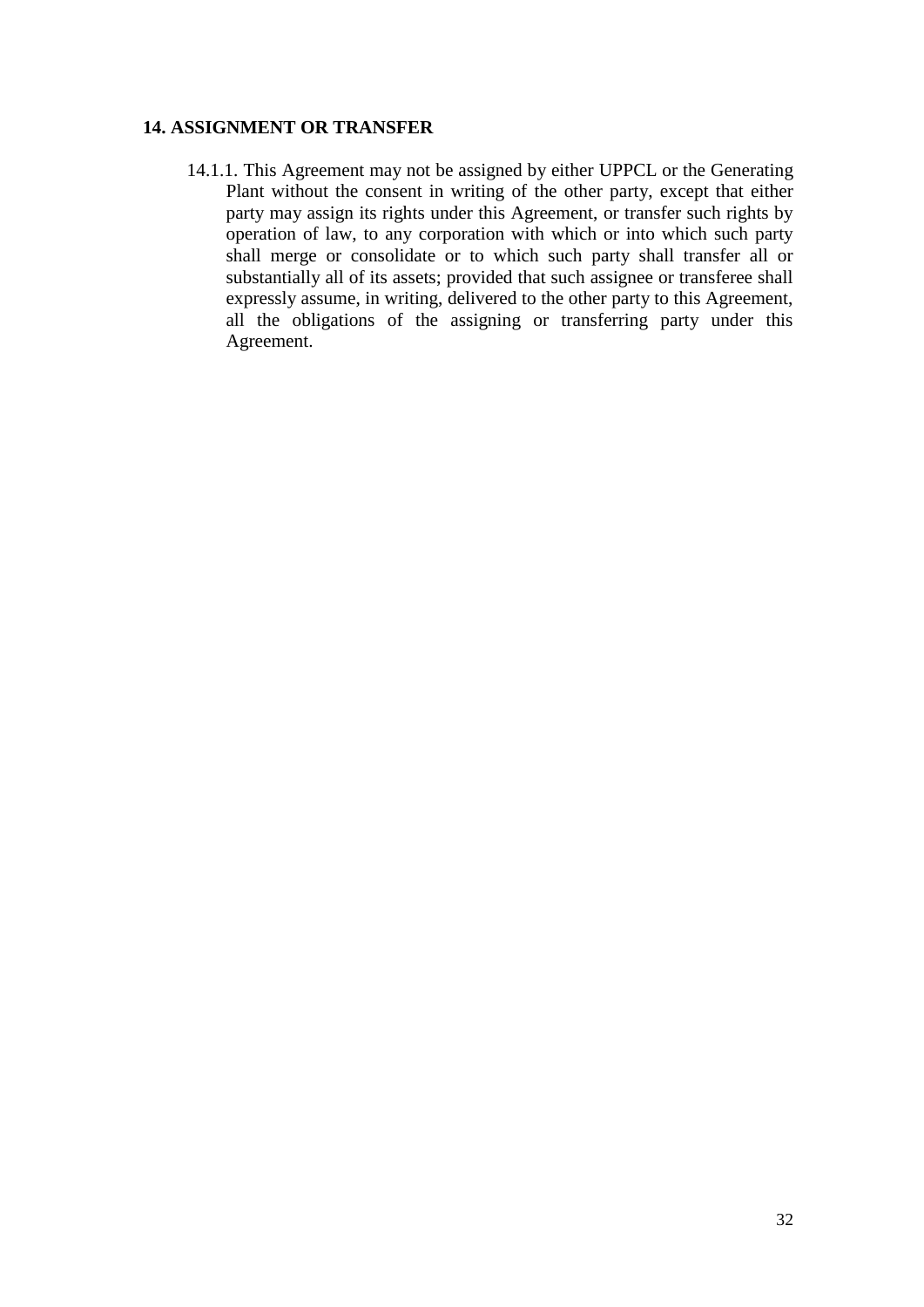## <span id="page-32-0"></span>**15. AUTHORITY TO EXECUTE**

- 15.1.1. Each respective party represents and warrants as follows:
	- a)Each party has all necessary rights, powers and authority to execute, deliver and perform this agreement.
	- b)The execution, delivery and performance of this agreement by each respective party shall not result in a violation of any law or result in a breach of any government authority, or conflict with, or result in a breach of, or cause a default under, any agreement or instrument to which either respective party is a party or by which it is bound.
	- c)No consent of any person or entity not a party to this agreement, including any governmental authority, is required for such execution, delivery and performance by each respective party. All necessary consents have been either obtained or shall be obtained in the future as and when they become due.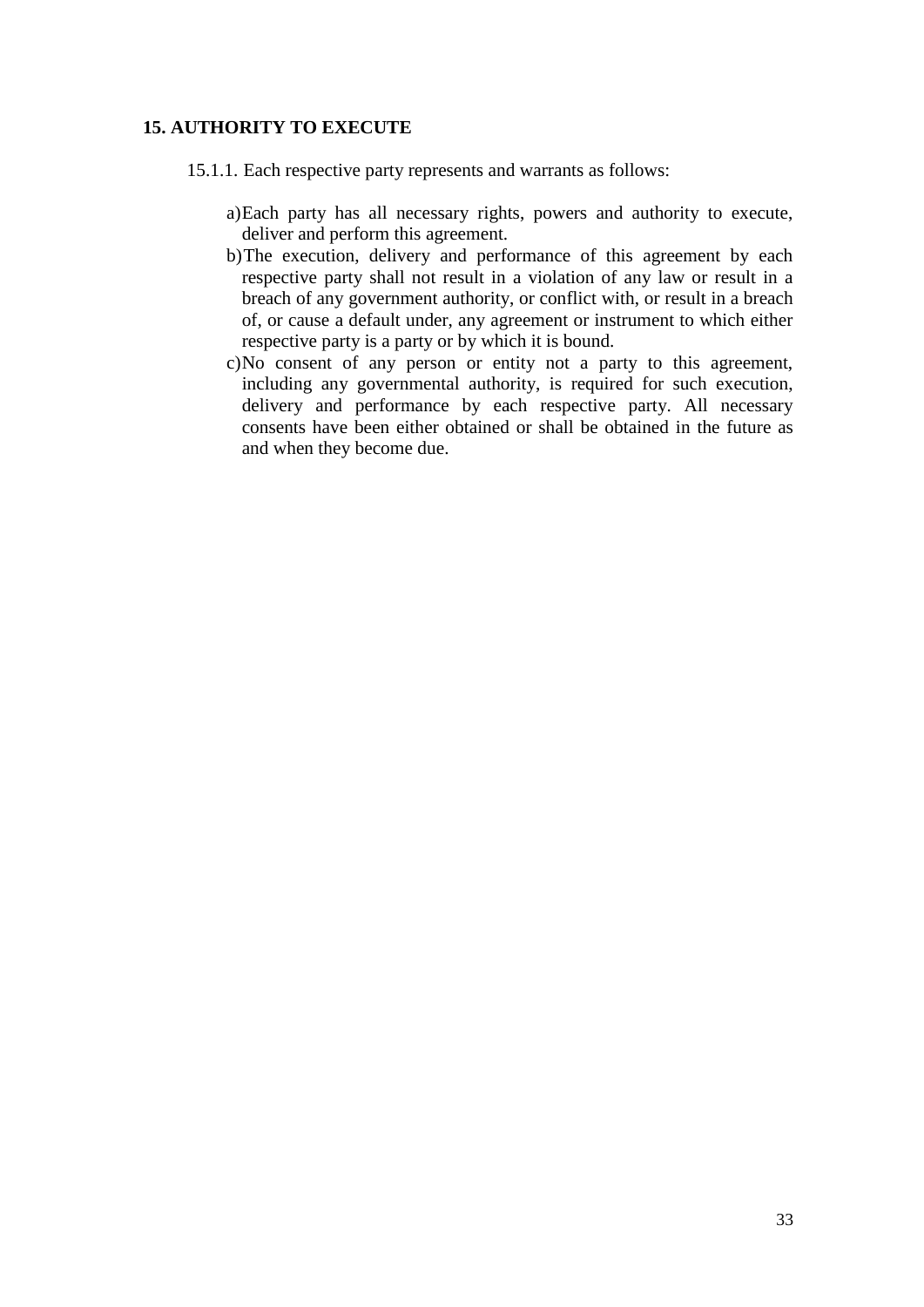#### <span id="page-33-0"></span>**16. NOTICES**

- 16.1.1. In order to have effective co-ordination between UPPCL and the Generating Plant, a designated official shall be kept on duty round the clock by the Generating Plant and UPPCL in their respective premises, with information to each other about the name, location, telephone number etc., of the official. Without prejudice to discharge of their rightful duties by others, this duty official shall take necessary action on receiving information about developments from the other party. The Generating Plant shall provide reliable and effective communication through wireless/hotline etc., between the Generating Plant & the interconnecting sub-station of STU and between the Generating Plant and the SLDC. The Generating Plant shall make provision for an RTU for remote monitoring of voltage, current and other related electrical parameters, as may be required by the STU.
- 16.1.2. All notices, certificates or other communications under this Agreement shall be in writing and shall be acknowledged by the Party receiving it. All notices shall be addressed as follows:-
	- Generator : M/s ……………… At ……………………... Telephone : Fax : Email : Attn:

Uttar Pradesh Power Corporation Ltd. Chief Engineer (Power Purchase Agreement) 14th floor, Shakti Bhawan Extension Lucknow -226001 Telephone:

or to such other and different address as may be designated by each Party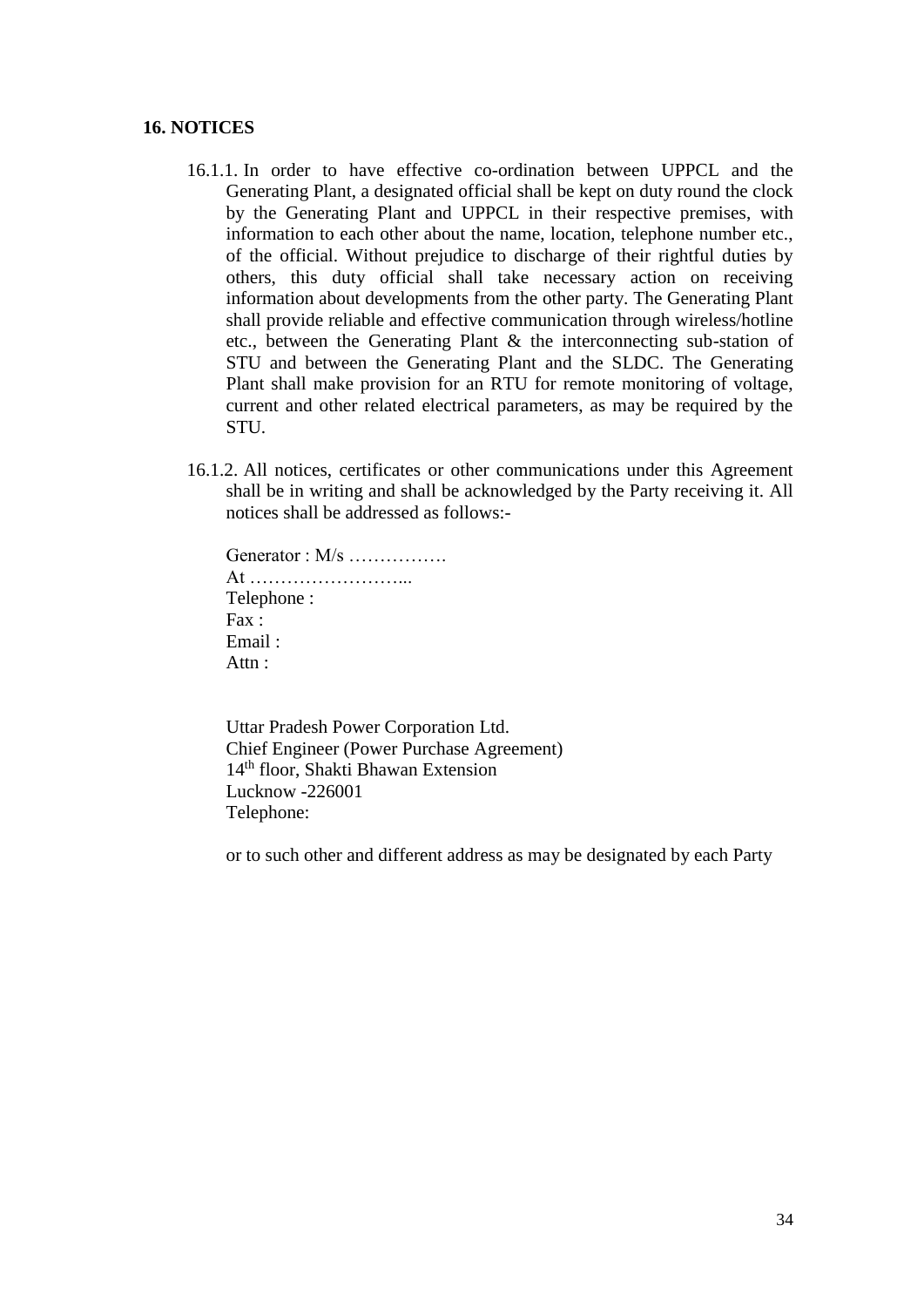#### <span id="page-34-0"></span>**17. DISPUTE AND ARBITRATION**

#### **17.1. Governing Law**

17.1.1. This Agreement shall be governed by and construed in accordance with the laws of India, UPERC (Captive and Renewable Energy Generating Plants) Regulations, 2019 and any Orders issued from time to time & Electricity Act, 2003 and shall be governed by and construed in accordance with the laws applicable in the state of Uttar Pradesh.

#### **17.2. Dispute**

- 17.2.1. In the event of any dispute or difference between the parties concerning performance of this agreement and/or the rights and liabilities of the parties in respect of which a procedure for the resolution is not otherwise provided for in this agreement the following provisions shall apply:
	- a)………………………. (Designation of Authorized Official) on behalf of Procurer, and the Authorized Representative of the Generating Plant would be empowered to indicate explicitly the nature and material particulars of the dispute/dissatisfaction and the relief sought, and serve notice thereof on the other, with copy to the Procurer's ………………... (Designation of Senior Official of Procurer) of the Circle under whose jurisdiction the Generating plant is located.
	- b)On receiving such information, the ……………………(Designation of Senior Official of Procurer) of the Circle of Procurer in which the Generating Plant is located, shall be required to personally meet the authorized representative of the Generating Plant and the ................................. (Designation of Procurer Official) Executive Engineer of the concerned Division, at his own office, separately and/or together, within 15 (Fifteen) days of the date of receipt of such notice, and attempt in good faith to resolve the dispute to the mutual satisfaction of the two parties, within the stipulations dictated by the letter and spirit of the agreement.
	- c) If the dispute is not resolved by way of a settlement being arrived at and duly signed by each of the above officers within (30) thirty days of the date of receipt of the notice described in clause (a) above, the matter may be referred by either or both the above designated officers of the two parties to the Procurer's ……………….(Designation of Senior Official of Procurer), who has direct supervisory jurisdiction over the……………….. (Designation of Senior Official of Procurer) referred to above, with information to the Chief Executive of the Generating Plant. Within 15 days of receipt of such notice, the (Designation of Senior Official of Procurer) and the Chief Executive of the Generating Plant would be required to meet at the formers office and endeavour to settle the dispute within a further period of (30) thirty days i.e. within a total period of 45 (forty Five) days from the initial date of receipt of the notice by the ……………. (Designation of Senior Official of Procurer).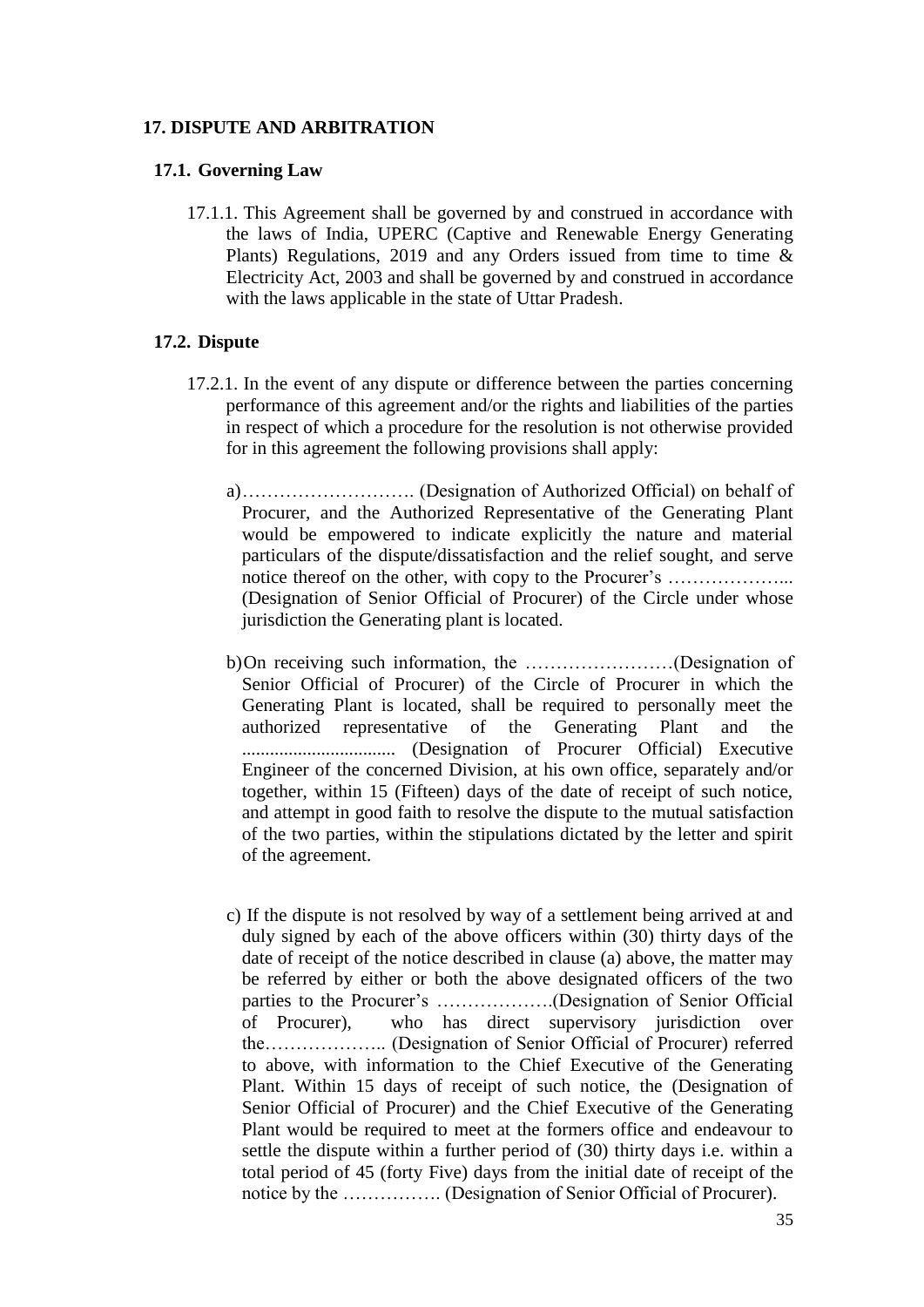- 17.2.2. If the said dispute / dissatisfaction remains unresolved, either party can file a petition before UPERC, whose decision will be final and binding on both the parties. UPERC shall be empowered to determine the exact nature and modalities of the procedure to be adopted in resolving the matter. Any dispute or disagreement as to the interpretation or performance, rights and obligations of this Agreement which cannot be settled by negotiation among the Parties within sixty (60) days.
- 17.2.3. Such Dispute or disagreement shall be submitted to UPERC at the request of either party upon written notice to that effect to the other party.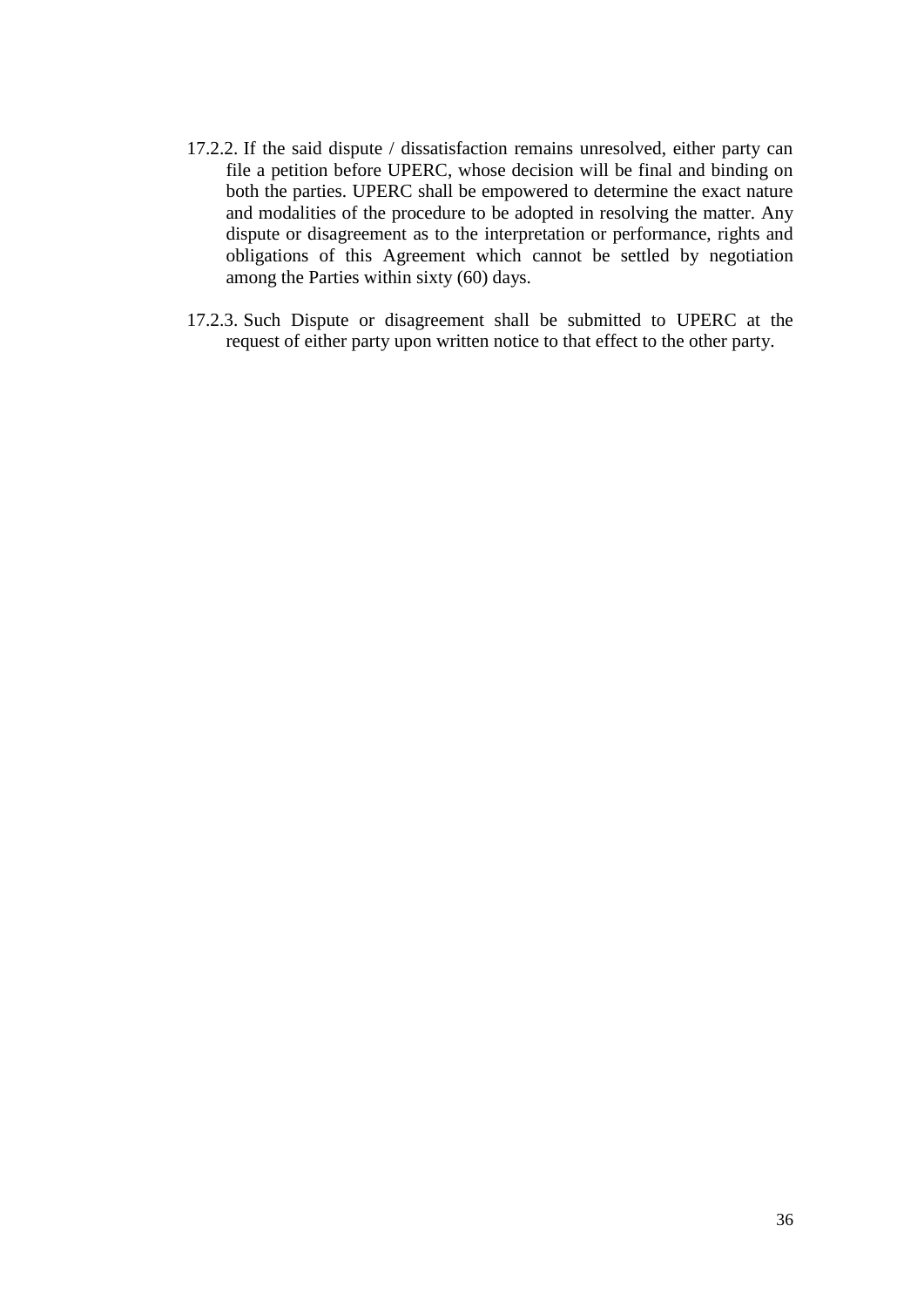## <span id="page-36-0"></span>**18. MISCELLANEOUS PROVISIONS**

#### **18.1. Liability and Dedication**

- 18.1.1. Nothing in this agreement shall create any duty, standard of care, or liability to be discharged by any person not a party to it.
- 18.1.2. No undertaking by one party to the other under any provision of this Agreement shall constitute the dedication of that party's system or any portion thereof to the other party or to the public; or affect the status of UPPCL as a public utility or constitute the Generating Plant or the Generating Plant's facility as a public utility.

#### **18.2. Amendment**

18.2.1. Except otherwise provided herein, this Agreement may not be amended except by a signed agreement in writing between the parties. All the terms and conditions referred with this agreement shall be subjected to amendment in line with the approval / Orders as shall be issued by UPERC from time to time.

#### **18.3. Binding effect**

18.3.1. This Agreement shall be binding upon and inure to the benefit of the parties hereto and their respective successors, legal representatives, and permitted assignees.

#### **18.4. Effect of section and annexure headings**

18.4.1. The headings or titles of the various sections and annexures hereof are for convenient reference and shall not affect the construction or interpretation of any provision of this Agreement.

#### **18.5. Non-waiver**

18.5.1. No delay or forbearance by either party in the exercise of any remedy or right will constitute a waiver thereof, and the exercise or partial exercise of a remedy or right shall not preclude further exercise of the same or any other remedy or rights.

#### **18.6. Relationship of the Parties**

18.6.1. Nothing in this Agreement shall be deemed to constitute either party hereto as partner, agent or representative of the other party or create any fiduciary relationship between the parties.

#### **18.7. Entire Agreement**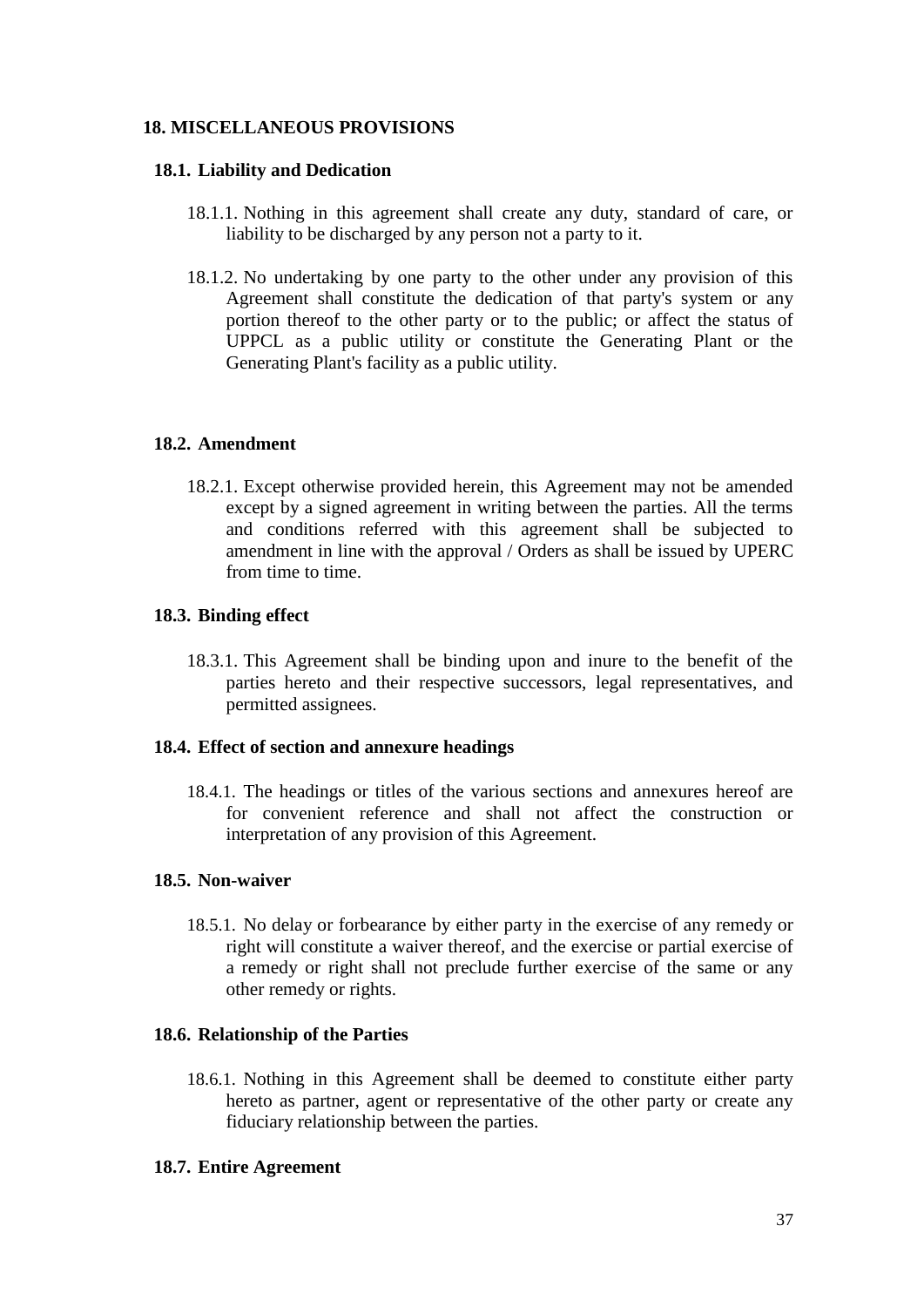18.7.1. This agreement constitutes the entire understanding and agreement between the parties.

### **18.8. No Party Deemed Drafter**

18.8.1. The parties agree that no party shall be deemed to be the drafter of this Agreement and that in the event this Agreement is ever construed by arbitrators, or by a court of law, no inference shall be drawn against either party on account of this Agreement or any provision hereof being drafted by them. UPPCL and the Generating Plant acknowledge that both parties have contributed substantially and materially to the preparation of this Agreement.

### **18.9. Approvals**

18.9.1. Wherever approvals from either UPPCL or the Generating Plant are required in this Agreement, it is understood that such approvals shall not be unreasonably withheld.

#### **18.10. Schedules**

SCHEDULES [1](#page-39-0) TO [11](#page-55-1) WOULD FORM PART OF THIS AGREEMENT.

### **18.11. Standard for decision making**

- 18.11.1. All operational decisions or approvals that are to be made at the discretion of either UPPCL or the Generating Plant, pursuant to the terms of this agreement, including specifications and design criteria etc., shall be made or performed according to good engineering practices prevailing in the electricity industry.
- 18.11.2. Professional decisions or activities undertaken by either party for the purpose of constructing, installing, removing, maintaining or operating any facility, which may affect the operations of the other party's facility or facilities, shall be made or performed according to good engineering practices prevailing in the electricity industry.

#### **18.12. Counterparts:**

18.12.1. This Agreement may be executed in two counterparts and by each party on a separate counterpart, each of which when executed and delivered shall constitute an original, but both counterparts shall together constitute but one and the same instrument.

#### **18.13. Successors and Assigns:**

18.13.1. This Agreement shall be binding upon, and insure to the benefit of, the parties hereto and their respective successors and permitted assigns.

#### **18.14. Permissions from different authorities**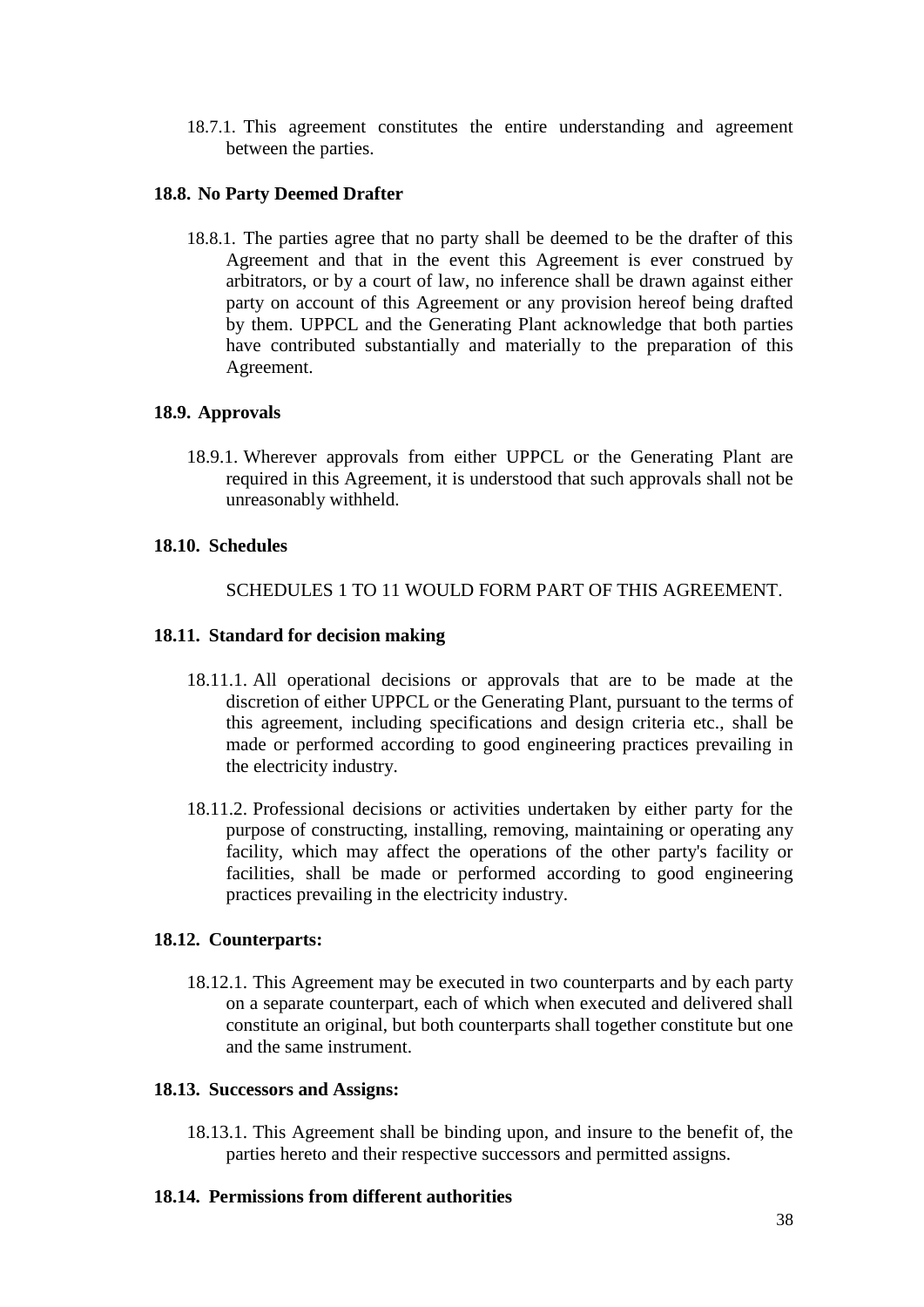18.14.1. All the relevant permissions/license from concerned authorities including UPERC if required will be sought by the generator at their own cost.

IN WITNESS WHEREOF the parties herein below have executed these presents on the day \_\_\_\_\_\_, month \_\_\_\_\_\_\_ and the year 2020 herein mentioned.

This Agreement shall be binding upon, and insure to the benefit of, the parties hereto and their respective successors and permitted assigns.

IN WITNESS WHEREOF, UPPCL and the GENERATOR (M/s …………………………) have executed this Agreement on the date set forth herein on the FIRST PAGE.

| Shri.              | Shri                           |
|--------------------|--------------------------------|
| Designation        | Chief Engineer (PPA)           |
| For and on behalf  | For and on behalf of UTTAR     |
| $M/s$              | <b>PRADESH</b><br><b>POWER</b> |
|                    | CORPORATION LTD. (UPPCL)       |
|                    |                                |
| In the presence of |                                |
| Shri.              | Shri.                          |
| Designation        | Superintending Engineer (PPA)  |
|                    |                                |
| Shri.              | Shri.                          |
| Designation        | Executive Engineer (PPA)       |

#### SIGNED, SEALED and DELIVERED by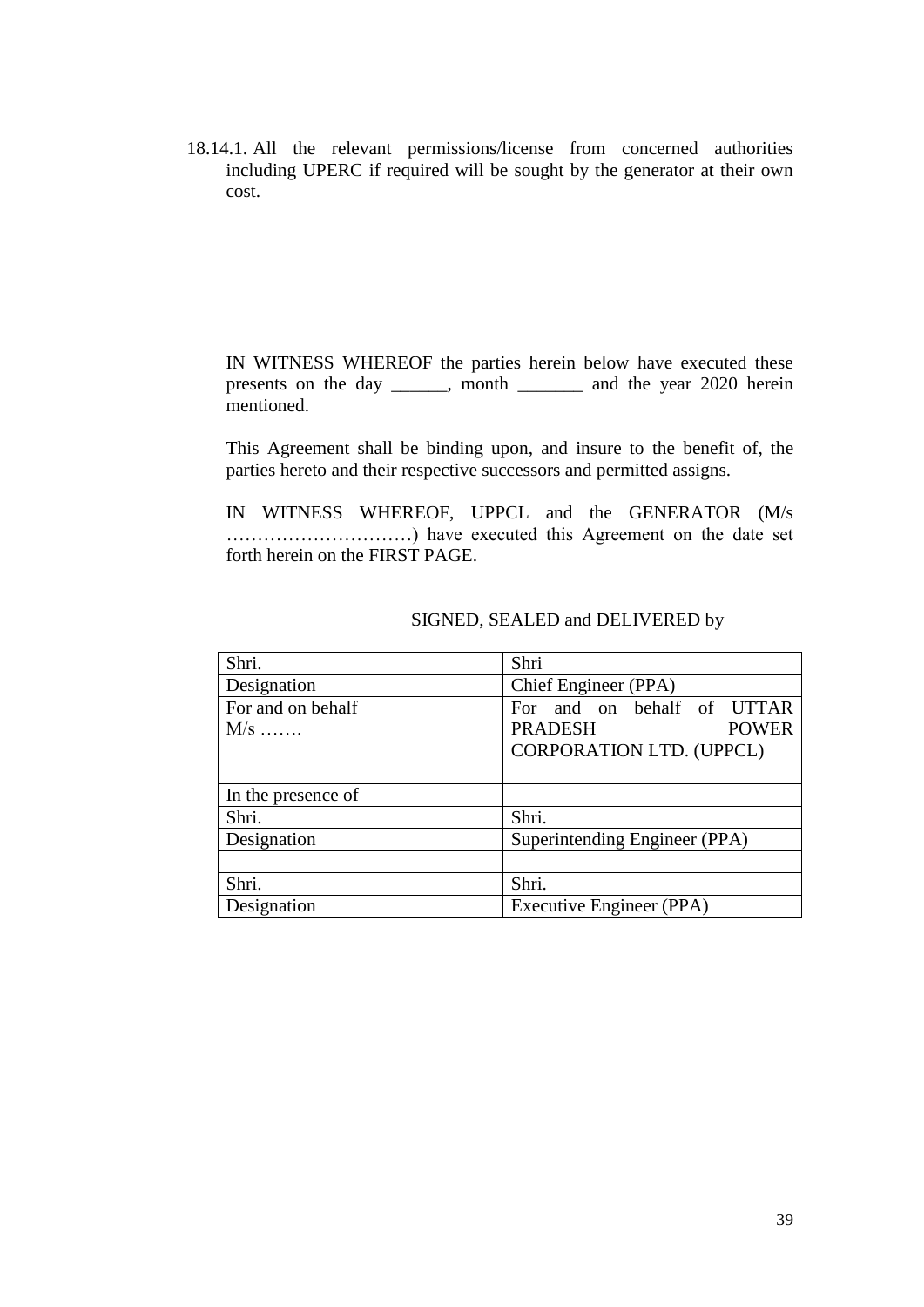## **Schedule 1- Particulars of the Project**

# <span id="page-39-0"></span>**1. The Generating Plant:**

| a. Name:                                |  |
|-----------------------------------------|--|
| b. Location:                            |  |
| c. Chief executive:                     |  |
| d. Contact person:                      |  |
| e. Mailing address:                     |  |
| f. Telephone number:                    |  |
| g. Fax number/Email:                    |  |
| telephone<br>h.<br>Emergency<br>number: |  |

## **2. Generating Equipment:**

| a. Boilers:                               |  |
|-------------------------------------------|--|
| b. Turbo-generator sets:                  |  |
| c. Generation<br>voltage<br>and<br>Speed: |  |
| d. Capacity of Turbine:                   |  |
| e. Type of governor:                      |  |
| f. Transformer:                           |  |

Transmission Line:

First Synchronization date:

Commercial operation date: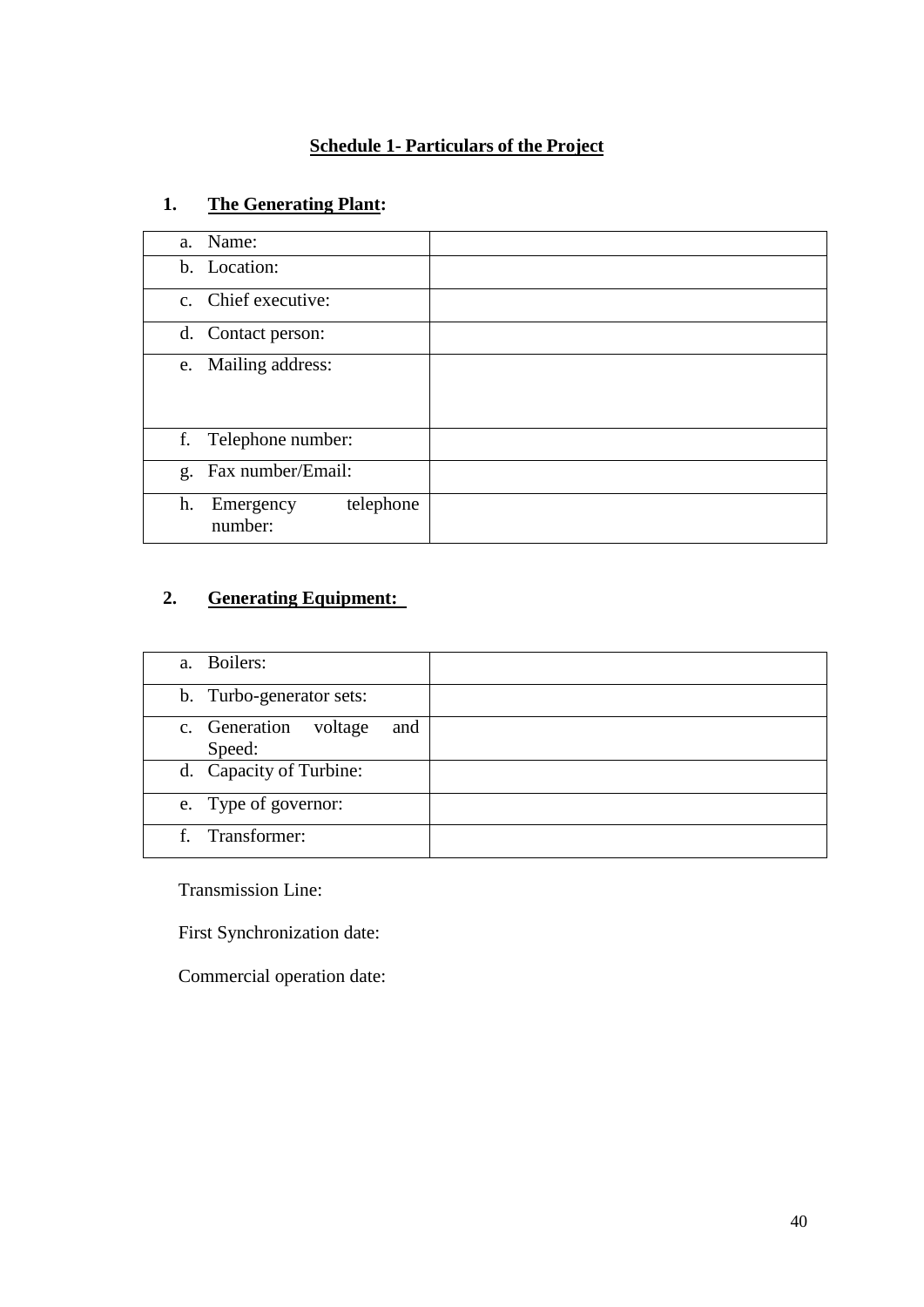| Sr.No.        | <b>Item</b>                              | <b>Description</b> |
|---------------|------------------------------------------|--------------------|
|               | <b>Project Capacity</b>                  |                    |
| $\mathcal{L}$ | Units to be generated per annum (kWh) at |                    |
|               | projected PLF                            |                    |
| $\mathcal{R}$ | <b>Auxiliary Consumption (kWh)</b>       |                    |
|               | Reactive Power requirement               |                    |
|               | Scheduled Month / Year of Commissioning  |                    |
|               | Plant Load Factor (PLF- %)               |                    |
|               | <b>Type Test Certificate</b>             |                    |
|               | <b>Any Other Documents</b>               |                    |

Seal of Company Name of Seller:

Date: Sign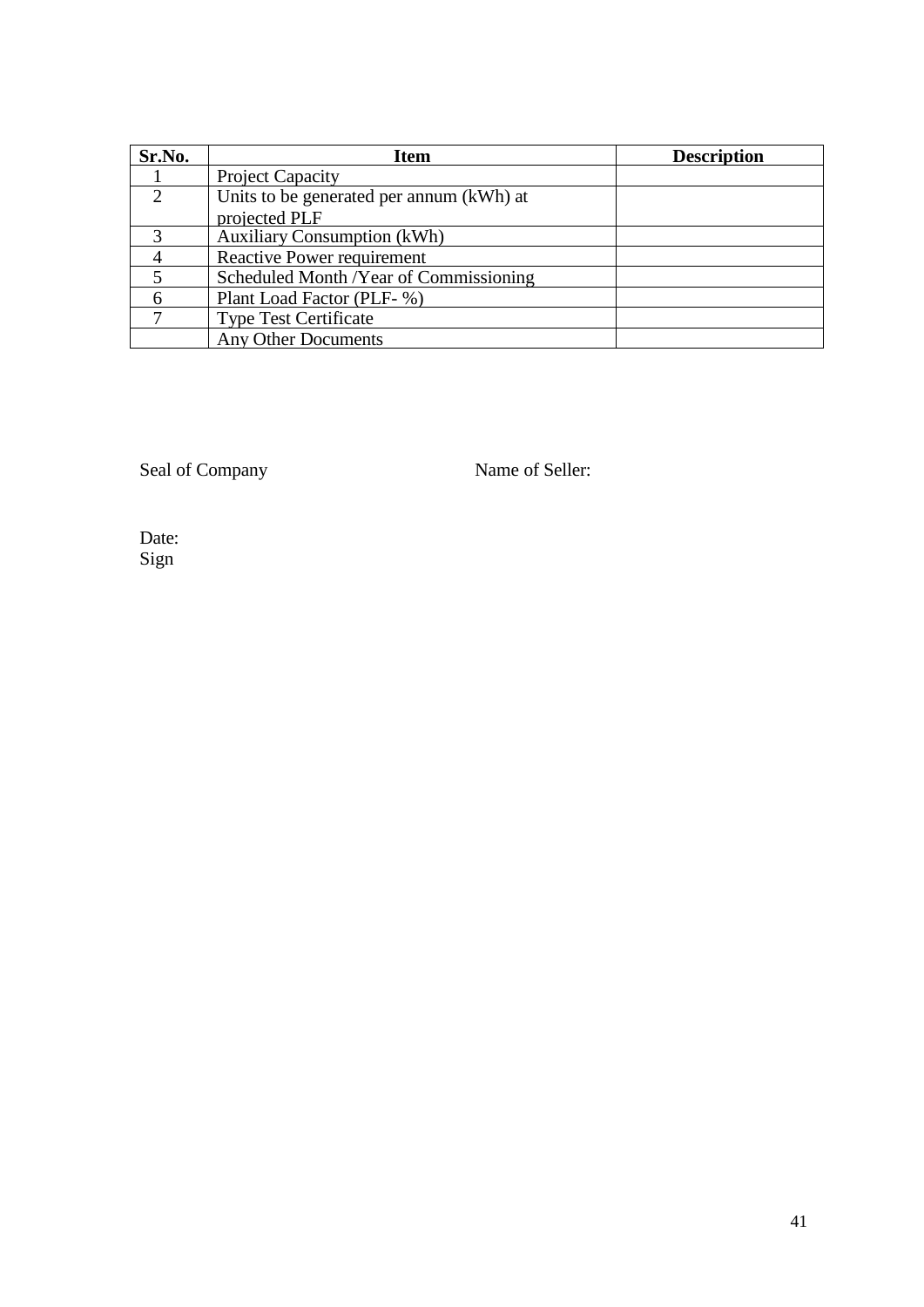### **3. Stipulations relating to the facilities:**

3.1. For the purpose of this agreement the Generating Plant's facility includes all real estate, fixtures, and property owned, controlled, operated or managed by the Generating Plant in connection with or to facilitate generation, transmission, delivery, or furnishing of electricity or required to interconnect and deliver the electricity to UPPCL's system.

(Explanation: A single-line diagram relay list and trip scheme of the Generating Plant's facility, reviewed and accepted by UPPCL at the time the Agreement is signed, shall be attached to this agreement and made part hereof. The single-line diagram, relay list, and trip scheme shall expressly identify the point of electrical interconnection of the Generating Plant's facility to UPPCL/STU/other transmission licensee (delete whichever not applicable)'s system. Material changes or additions to the Generating Plant's generating and interconnection facilities reflected in the single-line diagram, relay list, and trip scheme shall be approved by UPPCL.)

- 3.2. The Generating Plant shall furnish, install, operate and maintain facilities such as breakers, relays, switches, synchronising equipment, monitoring equipment, and control and protective devices as suitable for parallel operation with UPPCL/STU/other transmission licensee (delete whichever not applicable)'s system and acceptable to UPPCL. Such facilities shall be accessible to authorised UPPCL personnel for inspection, with prior intimation to the Generating Plant.
- 3.3. The Generating Plant shall furnish, in accordance with UPPCL/STU/other transmission licensee (delete whichever not applicable)'s requirements, all conductors, service switches, fuses, meter sockets, meter and instrument transformer housings and mountings, switches, meter buses, meter panels, and similar devices required for the service connection and meter installation at STU premises. This equipment shall be installed and Commissioned by STU.
- 3.4. UPPCL/STU shall review and approve the design drawings and Bill of Material for the Generating Plant's electrical equipment, required to interconnect with UPPCL/STU/other transmission licensee (delete whichever not applicable)'s system. The type of electrical equipment, the type of protective relaying equipment and the settings affecting the reliability and safety of operation of STU and the Generating Plant's interconnected system shall be approved by STU/UPPCL. UPPCL, at its option, may request witnessing operation of the control, synchronising, and protection schemes.
- 3.5. The Generating Plant shall provide a manual isolating device, which provides a visible break to separate the Generating Plant's facilities from UPPCL/STU/other transmission licensee (delete whichever not applicable)'s system. Such a disconnecting device shall be lockable in the OPEN position and be readily accessible to UPPCL personnel at all times.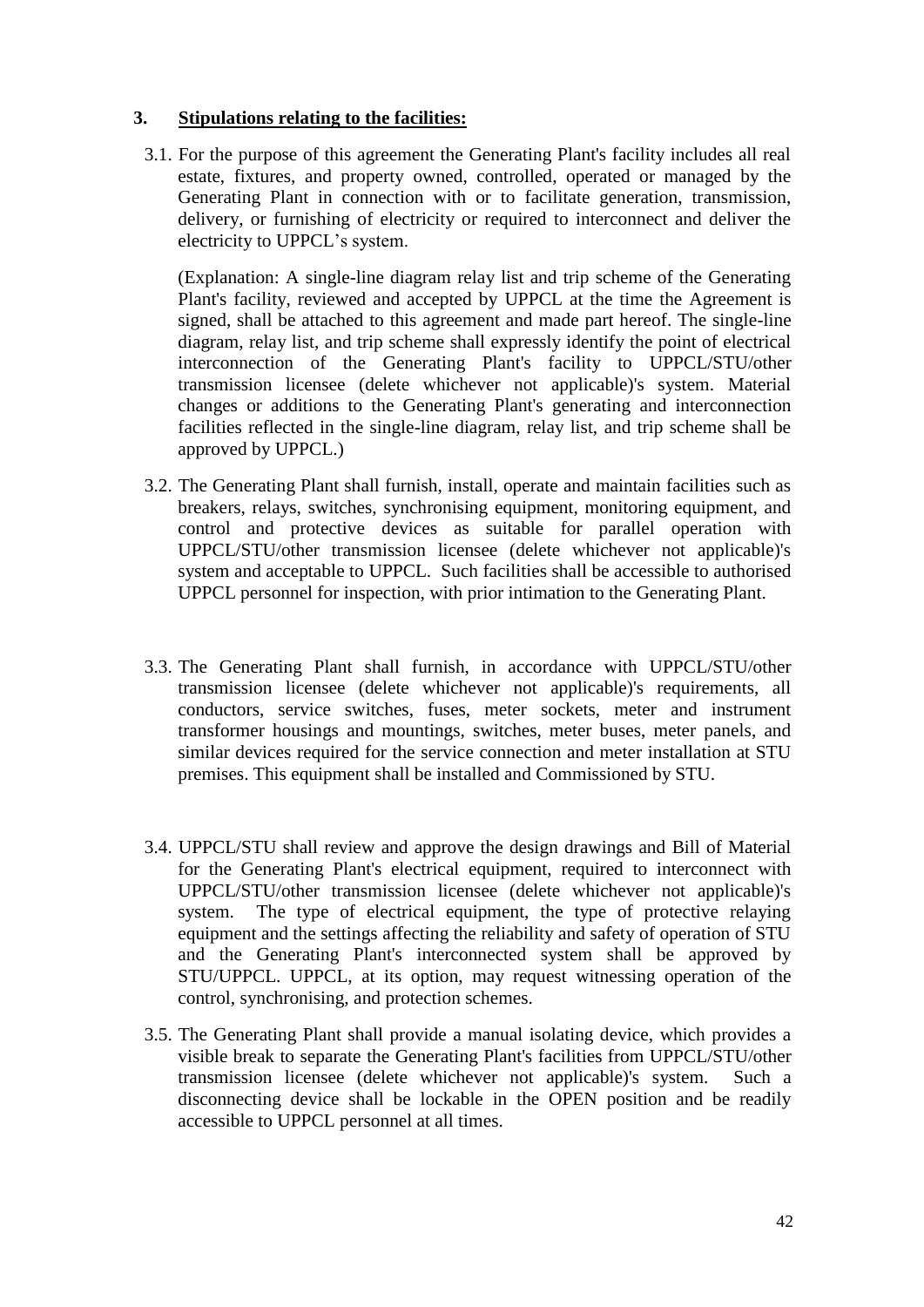## **4. Operating Procedures:**

- 4.1. The Generating Plant shall operate its plant when interconnected with the grid as per the procedure given in the UP Electricity Grid Code as amended from time to time. The overall responsibility of operation and implementation of the UP Electricity Grid Code rests with the State Load Despatch Centre and the State Transmission Utility under the provisions of the Act, 2003.
- 4.2. The Generating Plant's normal annual Maintenance shall be carried out from …… to ……….
- 4.3. The Generating Plant shall notify UPPCL/STU/other transmission licensee (delete whichever not applicable)'s interconnecting substation and SLDC prior to synchronising a generator on to or taking a generator off of the system. Such notification should be as far in advance as reasonably possible under the circumstances causing the action.

## **5. Single Line Diagram**

## (To Be Inserted Here)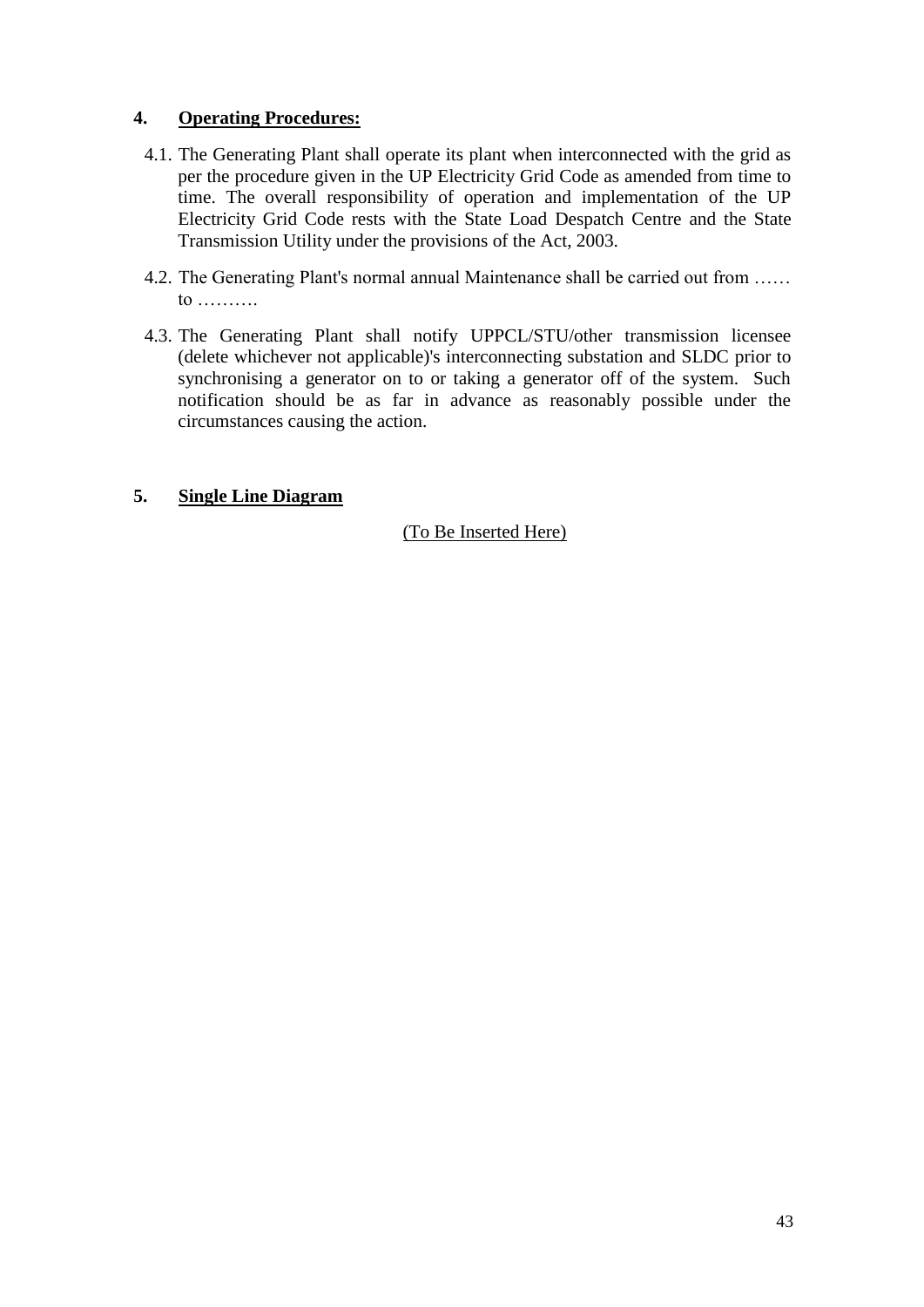### **Annexure**

## **1. Sale and Accounting for Power**

- 1.1. In case the Generating Plant is not a consumer of UPPCL, protective gear at UPPCL/STU (as the case may be)'s Substation would be designed to ensure that reverse flow of power from STU/ UPPCL's system to the Generating Plant is totally blocked out and the circuit breaker at the Substation gets opened automatically when required. However, notwithstanding this provision, if any export to the Generating Plant takes place, it would be paid for by the Generating Plant in accordance with the terms of this agreement.
- 1.2. On the first day of the Energy Account Month, the Generating Plant shall provide information in writing or Generation Schedule to SLDC and M/s UPPCL, when ABT is implemented in the state about the quantity of Power to be wheeled by way of purchase or sale, as the case may be, during the month.

or

- 1.3. The purchase of electricity by UPPCL shall be subject to the provisions of the Distribution Licence, CRE Regulations & Directions of UPERC and other statutory authorities, and requirements of the State Load Despatch Centre.
- 1.4. Power accounting and Billing would be done on the basis of the section titled "Metering" in the main agreement (Clause No. [7.3\)](#page-21-1)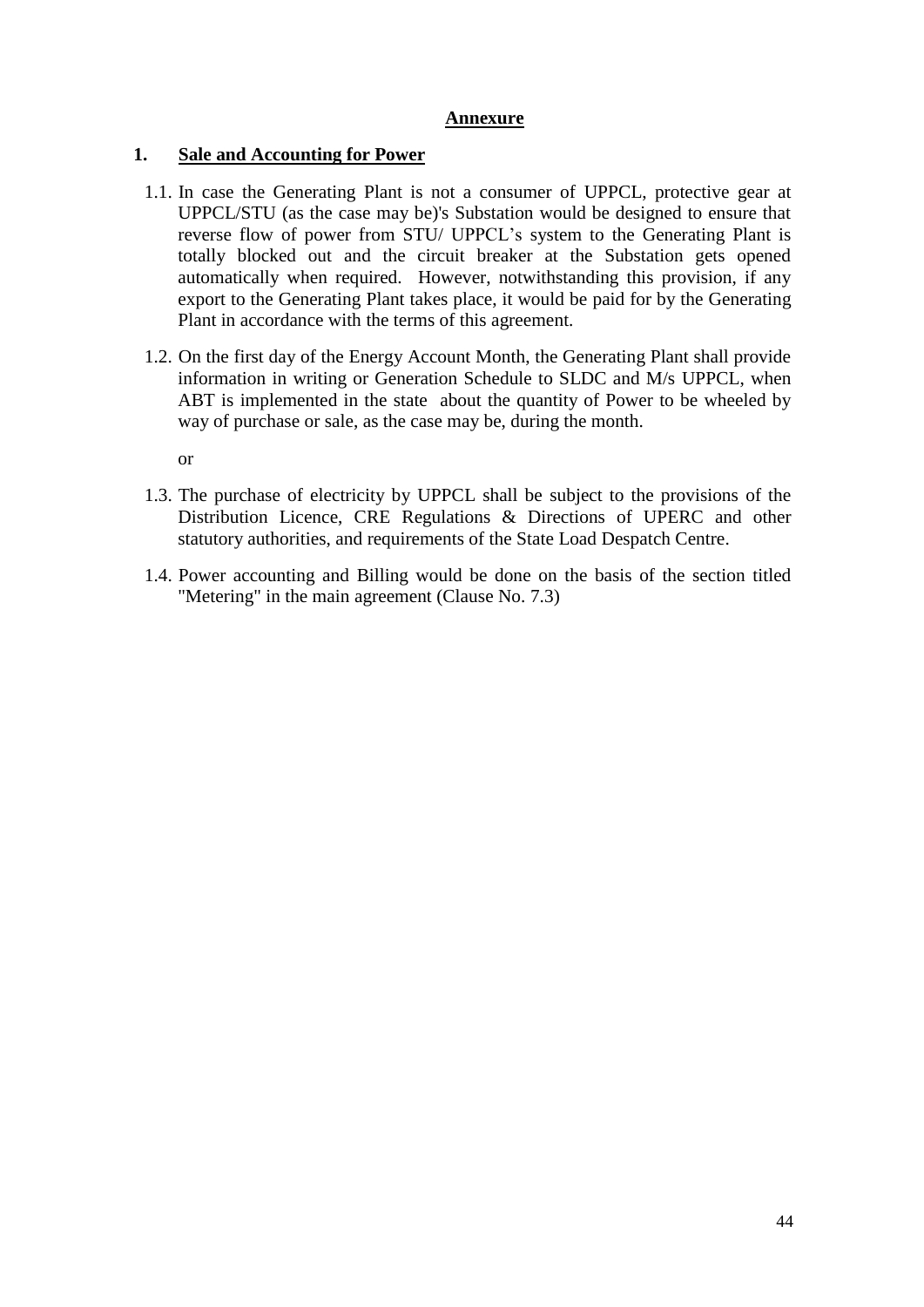# **To be filled & duly signed by Seller**

| Sr. No.          | <b>Particulars</b>                                                                                           | Details to be filled up by<br>the Seller |
|------------------|--------------------------------------------------------------------------------------------------------------|------------------------------------------|
|                  | Land details                                                                                                 |                                          |
| 2.               | Total area of the land in possession                                                                         |                                          |
| $\overline{3}$ . | Name of (a) village (b) Tehsil (c) District<br>Location/Installation                                         |                                          |
| 4.               | Power Evacuation system used for<br>transmitting the power generated from the<br>plant to the Delivery Point |                                          |

# **Interconnection facilities provided by the Generating Plant**

|                                               | <b>Items</b> provided | <b>Not</b><br>provided |  |
|-----------------------------------------------|-----------------------|------------------------|--|
| Line Bay/s                                    |                       |                        |  |
| <b>Structures</b><br>a)                       |                       |                        |  |
| <b>Bus Bars, Clamps And Connectors</b><br>b)  |                       |                        |  |
| Grounding Grid<br>C)                          |                       |                        |  |
| <b>Isolators</b><br>d)                        |                       |                        |  |
| <b>Current Transformers</b><br>e)             |                       |                        |  |
| <b>Circuit Breakers</b><br>f)                 |                       |                        |  |
| <b>Control Cubicles</b><br>g)                 |                       |                        |  |
| <b>Control Cabling</b><br>h)                  |                       |                        |  |
| AC / DC Power Supply<br>$\mathbf{1}$          |                       |                        |  |
| <b>Communication Equipment</b>                |                       |                        |  |
| Synchronisation & Protection Facilities<br>k) |                       |                        |  |
| <b>Automatic Voltage Regulator</b><br>I)      |                       |                        |  |
| m) Auto Synchronisation Unit                  |                       |                        |  |
| <b>Check Synchronisation Relay</b><br>n)      |                       |                        |  |
| <b>Protection For Internal Faults:</b>        |                       |                        |  |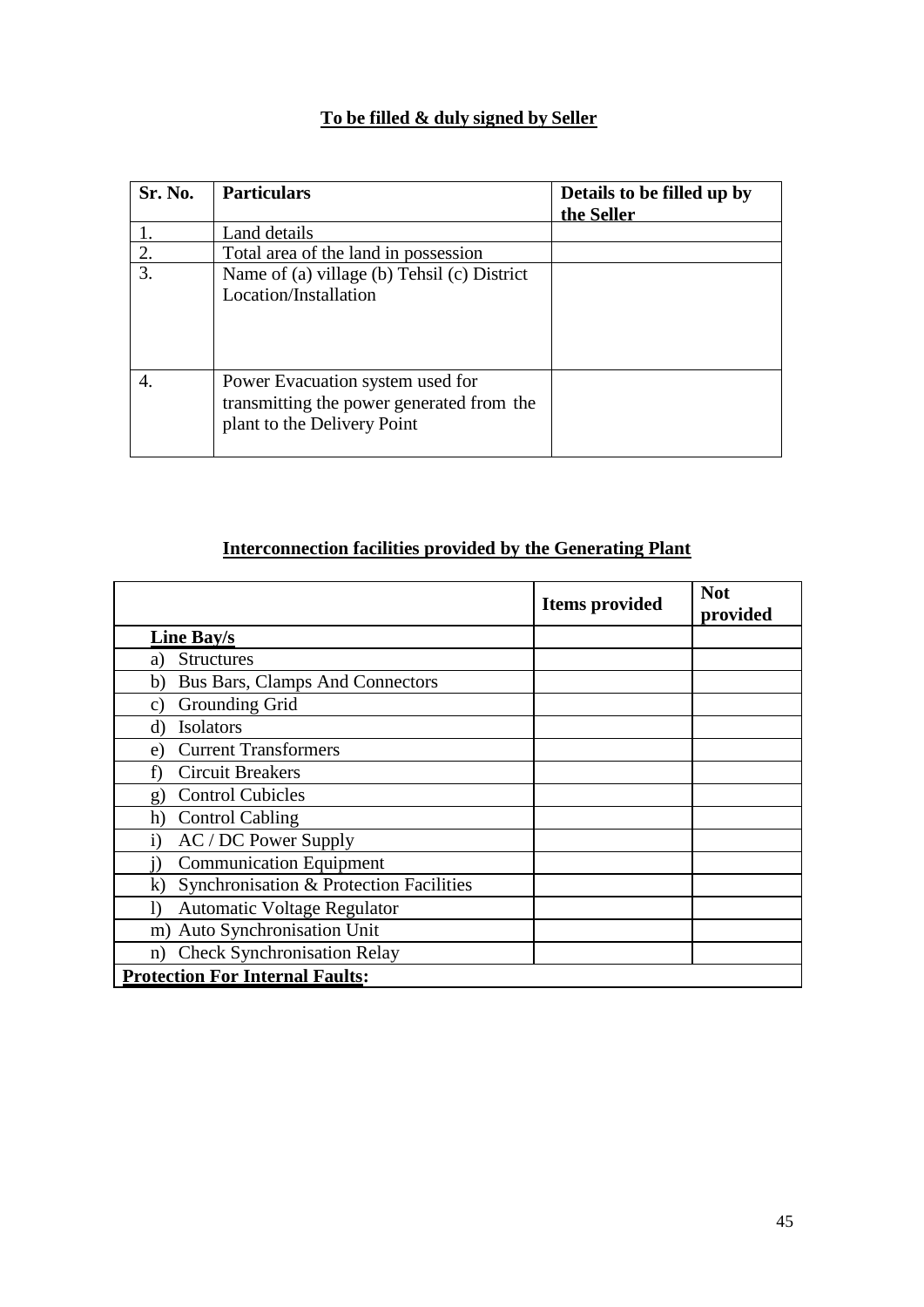|                                                        | <b>Items</b> provided | <b>Not</b><br>provided        |
|--------------------------------------------------------|-----------------------|-------------------------------|
| <b>Differential Generator</b><br>a)                    |                       |                               |
| Differential Unit Transformer<br>b)                    |                       |                               |
| <b>Restricted Earth Fault</b><br>$\mathbf{c}$          |                       |                               |
| <b>Stator Earth Fault</b><br>$\rm d$                   |                       |                               |
| <b>Rotor Earth Fault</b><br>e)                         |                       |                               |
| Inter-Turn Fault<br>f)                                 |                       |                               |
| Over Voltage<br>g)                                     |                       |                               |
| h) Loss of Excitation                                  |                       |                               |
| $\mathbf{i}$<br><b>Under Voltage</b>                   |                       |                               |
| <b>Reverse Power</b><br>$\ddot{1}$                     |                       |                               |
| k) Low Forward Power Relay                             |                       |                               |
|                                                        |                       |                               |
| <b>Protection Against Grid Faults:</b>                 |                       |                               |
| Minimum Impedance (Distance Protection<br>a)           |                       |                               |
| Relay)                                                 |                       |                               |
| b) Unbalance (Negative Phase Sequence)                 |                       |                               |
| O/C & E/F (Unit Transformer)-LT & HT<br>$\mathbf{c}$ ) |                       |                               |
| <b>Items</b>                                           | <b>Items Provided</b> | <b>Not</b><br><b>Provided</b> |
| <b>Overload Alarm</b><br>a)                            |                       |                               |
| Over Fluxing Relay<br>b)                               |                       |                               |
| <b>Protection Against Grid Disturbances:</b>           |                       |                               |
| <b>Under Frequency</b><br>a)                           |                       |                               |
| b) Over Frequency                                      |                       |                               |
| Pole Slip<br>c)                                        |                       |                               |

Seal of Company Name of Seller: Date:

Signature: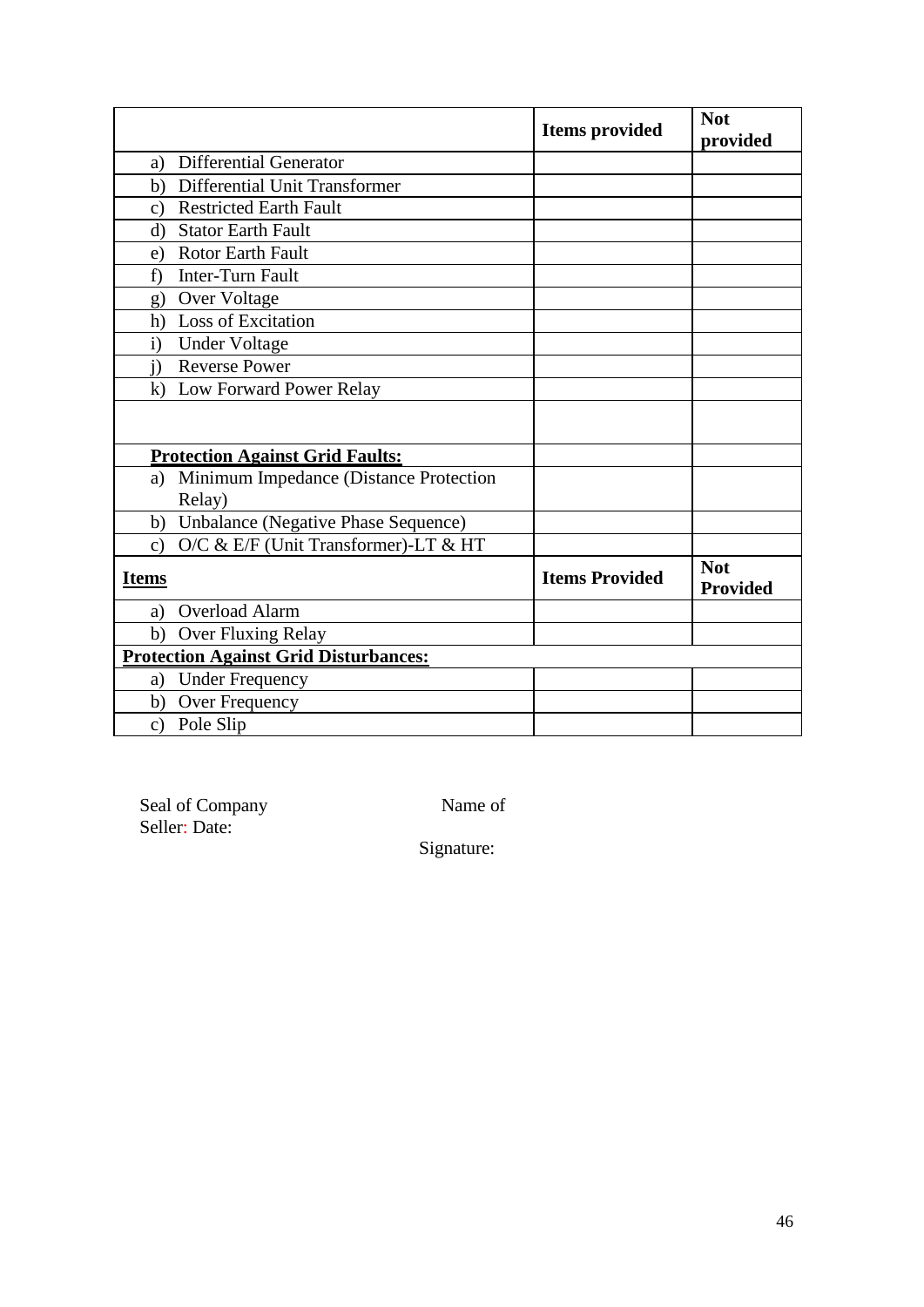# **Schedule 2- Plant Layout**

# <span id="page-46-0"></span>**Attach Appropriate Drawings/Documents**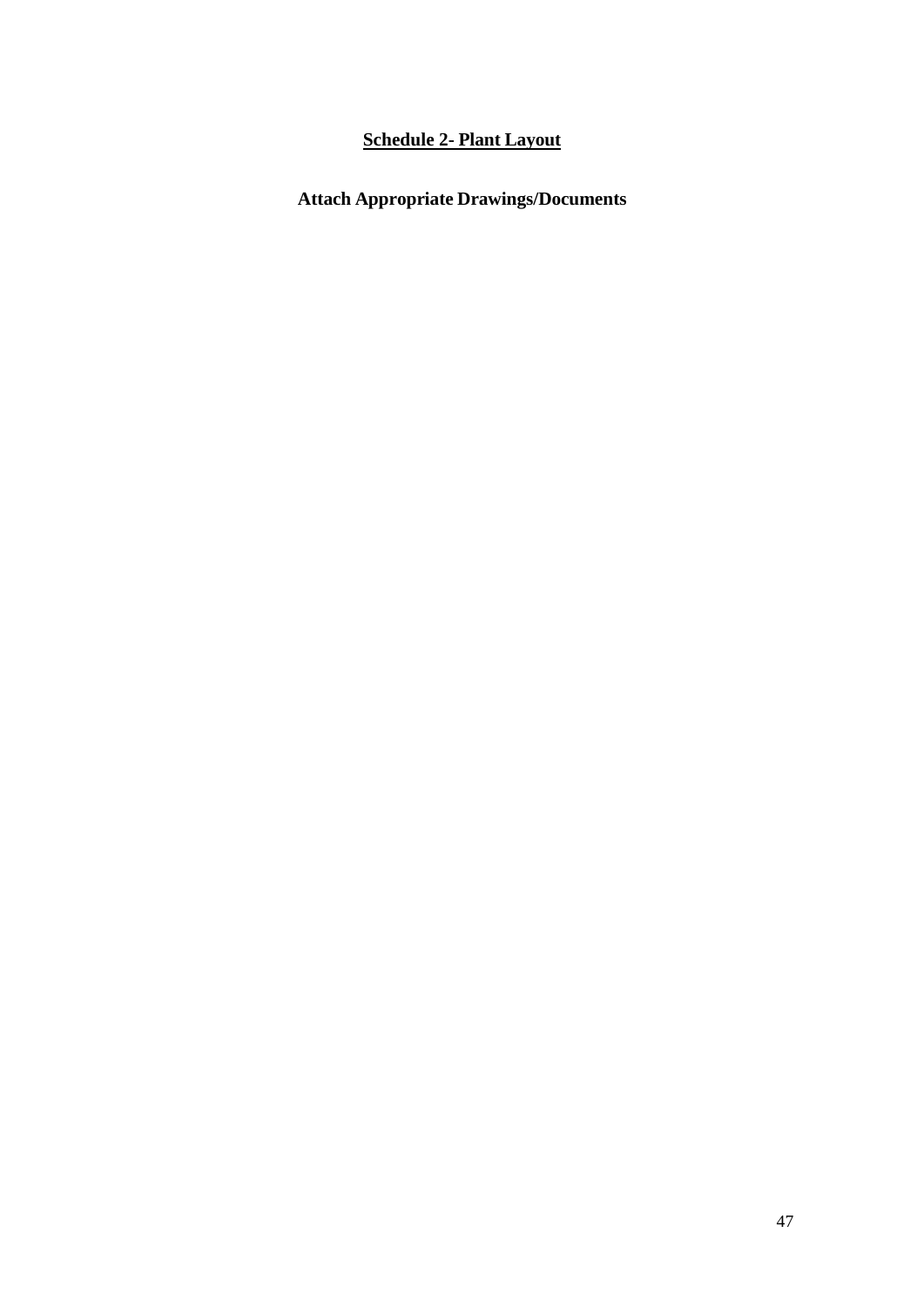## **Schedule 3- Format for Monthly Power Bill**

## **Sample Monthly Bill**

<span id="page-47-0"></span>

| <b>Invoice</b>            |                               |  |
|---------------------------|-------------------------------|--|
| Date<br>$\mathbf{r}$      |                               |  |
| For the Month of:         |                               |  |
| Monthly Purchase Bill No. |                               |  |
| Name of Buyer: DISCOM     | Name of the Generating Plant: |  |
| Address:                  | Address:                      |  |
| Town:                     | Town:                         |  |
| District:                 | District:                     |  |
| PIN Code:                 | PIN Code:                     |  |
| Tel. No.:                 | Tel. No.:                     |  |
| Fax:                      | Fax:                          |  |

| <b>Description</b>                | <b>Quantity</b> | <b>Unit Price</b> | Amount |
|-----------------------------------|-----------------|-------------------|--------|
| 1. Energy Supplied (kWh)          |                 |                   |        |
| 2. Energy For Wheeling (kWh)      |                 |                   |        |
| 3. Energy For Payment (kWh) (1-2) |                 |                   |        |

## **Other Charges:**

| Less/Add:        |  |
|------------------|--|
| Subtotal:        |  |
| <b>Total Due</b> |  |

**Verified by:**

**For Generating Plant Ltd. For DISCOM**

<span id="page-47-1"></span>**Authorised Signatory Authorised Signatory**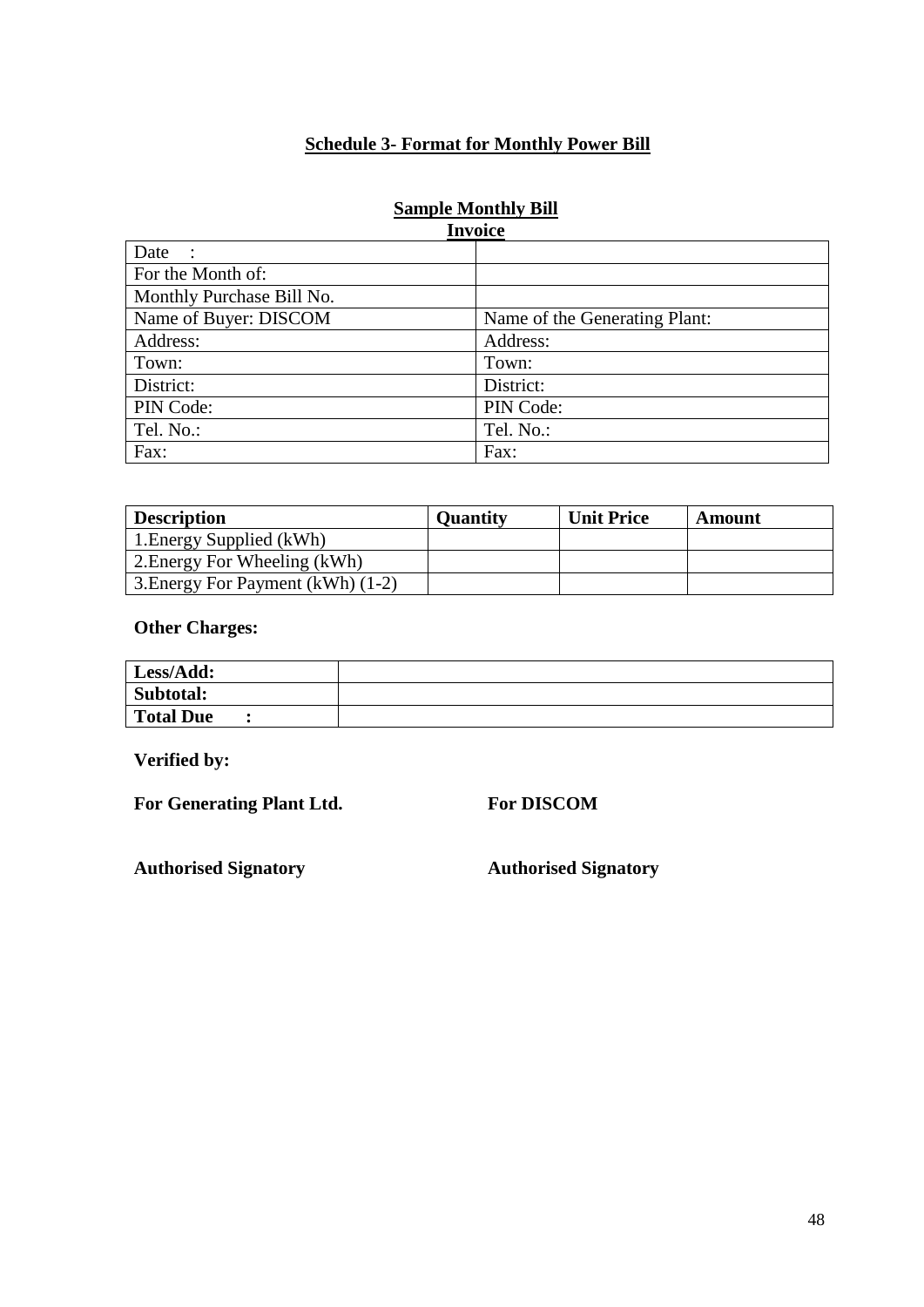## **Schedule 4- Bill Meter Readings Of Generating Plant**

<span id="page-48-0"></span>Reading should be taken on 1**st** working day of every month, at 12.00 noon.

| Name of the generating plant:   |  |
|---------------------------------|--|
| Place:                          |  |
| Taluka:                         |  |
| District:                       |  |
| State:                          |  |
| C.T. Ratio available/connected: |  |
| P.T. Ratio available/connected: |  |
| Scale factor (if any):          |  |
| Multiplying factor (mf):        |  |
| Billing meter make / number:    |  |

#### **Meter Readings:**

| kWh                      | <b>Export Meter Reading</b> | <b>Import Meter Reading</b> |
|--------------------------|-----------------------------|-----------------------------|
|                          |                             |                             |
|                          |                             |                             |
| Previous Reading         |                             |                             |
| <b>Current Reading</b>   |                             |                             |
| Difference               |                             |                             |
| Difference X Multiplying |                             |                             |
| Factor                   |                             |                             |

| <b>Authorised Signatory</b> | <b>Authorised Signatory</b> | <b>Authorised Signatory</b> |
|-----------------------------|-----------------------------|-----------------------------|
|                             |                             |                             |
|                             |                             |                             |
|                             |                             |                             |

| <b>Executive Engineer</b> | <b>Executive Engineer Discom</b> | Auth. Representative    |
|---------------------------|----------------------------------|-------------------------|
| <b>Transmission</b>       |                                  | <b>Generating Plant</b> |
|                           |                                  |                         |

Date:

## **Notes:**

1.DISCOM / STU shall maintain a daily logbook to record hourly readings of the Bill Meter/ HT Meter.

2.The Generating Plant shall maintain a daily log to record the hourly generation and supply in KWh, along with the schedule given by DISCOM's Despatcher.

3.If the meter is changed, the reason/s, date, time of meter change and new meter make and number must be recorded by both parties.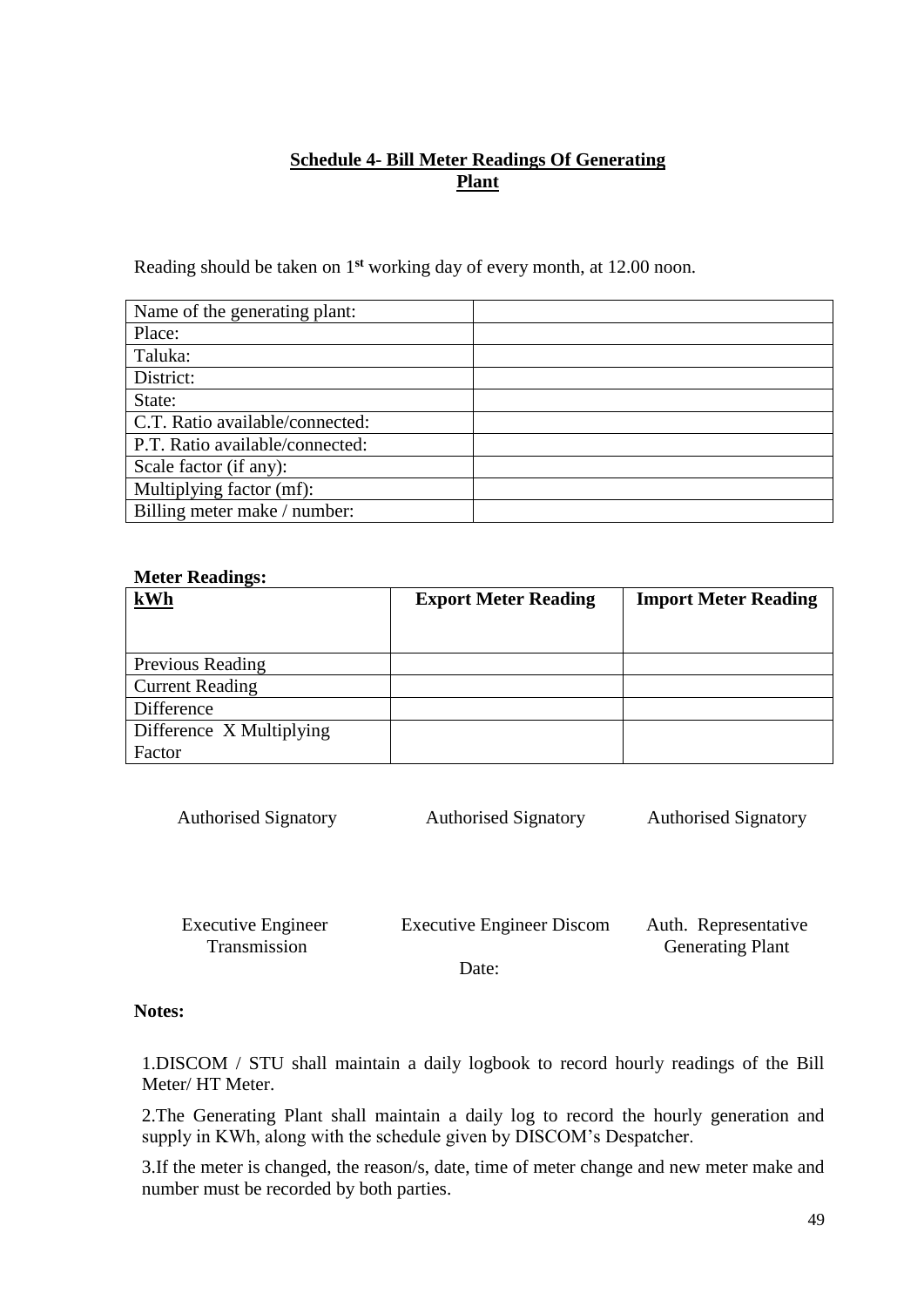## **Schedule 5- Check Meter Readings of Generating Plant**

<span id="page-49-0"></span>Reading should be taken on 1**st** working day of every month, at 12.00 noon.

| Name of the generating plant:   |  |
|---------------------------------|--|
| Place:                          |  |
| Taluka:                         |  |
| District:                       |  |
| State:                          |  |
| C.T. ratio available/connected: |  |
| P.T. ratio available/connected: |  |
| Scale factor (if any):          |  |
| Multiplying factor (mf):        |  |
| Check meter make / number:      |  |

### **Meter readings:**

| kWh                             | <b>Export meter reading</b> | <b>Import meter reading</b> |
|---------------------------------|-----------------------------|-----------------------------|
| Previous reading                |                             |                             |
| Current reading                 |                             |                             |
| Difference                      |                             |                             |
| Difference x multiplying factor |                             |                             |

| <b>Authorised Signatory</b>                        | <b>Authorised Signatory</b>         | <b>Authorised Signatory</b>                     |
|----------------------------------------------------|-------------------------------------|-------------------------------------------------|
| <b>Executive Engineer</b><br>Transmission<br>Date: | <b>Executive Engineer</b><br>Discom | Auth. Representative<br><b>Generating Plant</b> |

#### **Notes:**

- 1. DISCOM /STU shall maintain a daily logbook to record hourly readings of the Check Meter/ HT Meter.
- 2. The Generating Plant shall maintain a daily log to record the hourly generation and supply in KWh, along with the schedule given by DISCOM's Despatcher.
- 3. If the meter is changed, the reason/s, date, time of meter change and new meter make and number must be recorded by both parties.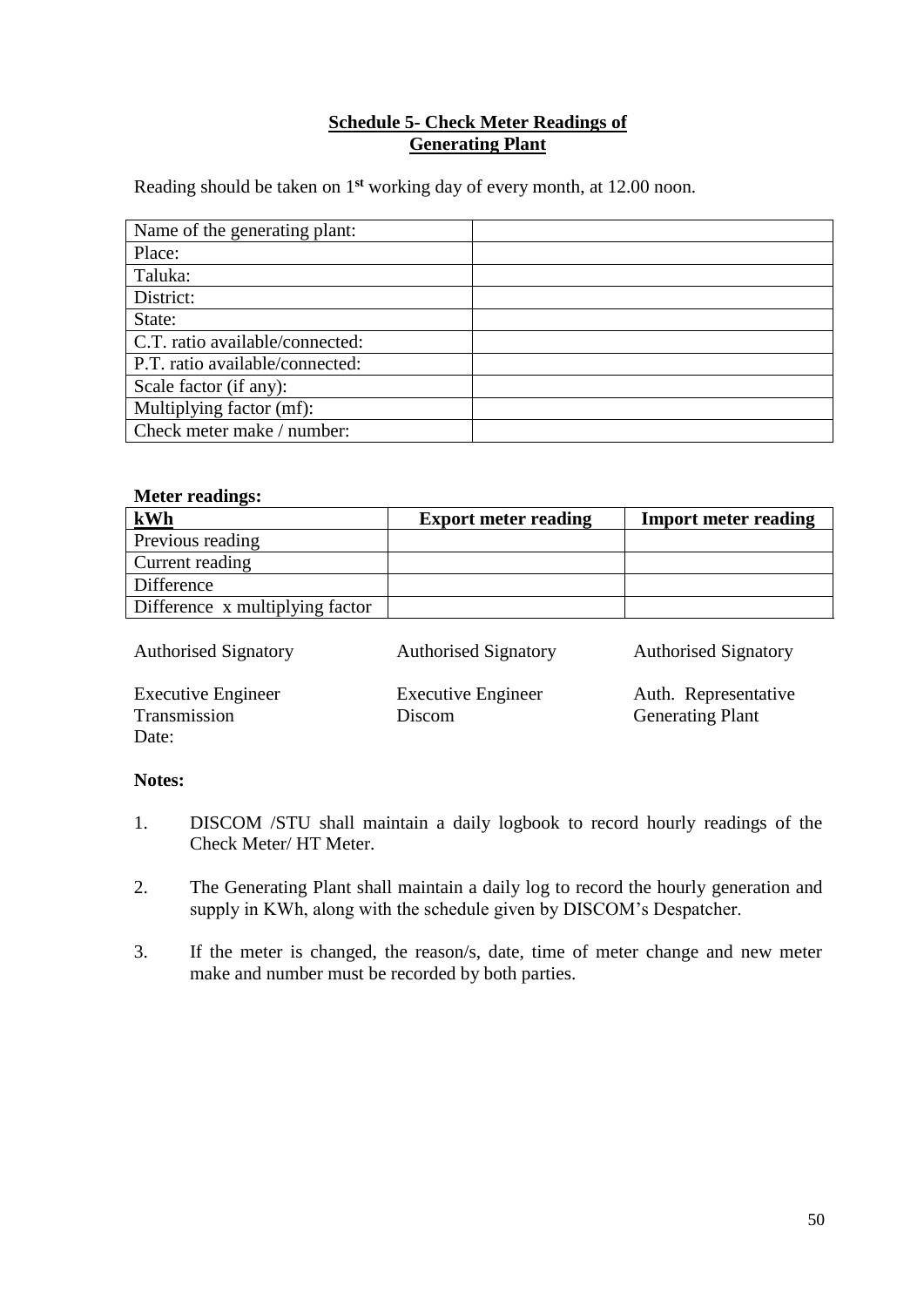## **Schedule 6: Representation and Warranties**

#### <span id="page-50-0"></span>**Representations and Warranties by the Procurer**

- **1.** Procurers hereby represent and warrant to and agree with the Seller as follows and acknowledge and confirm that the Seller is relying on such representations and warranties in connection with the transactions described in this Agreement:
	- i) The Procurers have all requisite powers and has been duly authorized to execute and consummate this Agreement;
	- ii) This Agreement is enforceable against the Procurers in accordance with its terms;
	- iii) The consummation of the transactions contemplated by this Agreement on the part of the Procurers will not violate any provision of nor constitute a default under, nor give rise to a power to cancel any charter, mortgage, deed of trust or lien, lease, agreement, license, permit, evidence of indebtedness, restriction, or other contract to which the Procurers is a party or to which the Procurers is bound, which violation, default or power has not been waived;
	- iv) The Procurers are not insolvent and no insolvency proceedings have been instituted, nor threatened or pending by or against the Procurers;
	- v) There are no actions, suits, claims, proceedings or investigations pending or, to the best of the Procurer's knowledge, threatened in writing against the Procurers at law, in equity, or otherwise, and whether civil or criminal in nature, before or by, any court, commission, arbitrator or governmental agency or authority, and there are no outstanding judgments, decrees or orders of any such courts, commission, arbitrator or governmental agencies or authorities, which materially adversely affect its ability to comply with its obligations under this Agreement.
- **2.** Procurers make all the representations and warranties above to be valid as on the date of this Agreement.

#### **Representations and Warranties of the Seller**

- **3.** The Seller hereby represents and warrants to and agrees with the Procurers as follows and acknowledges and confirms that the Procurers are relying on such representations and warranties in connection with the transactions described in this Agreement:
	- i) The Seller has all requisite power and has been duly authorized to execute and consummate this Agreement;
	- ii) This Agreement is enforceable against the Seller in accordance with its terms;
	- iii) The consummation of the transactions contemplated by this Agreement on the part of the Seller will not violate any provision of, nor constitute a default under, nor give rise to a power to cancel any charter, mortgage, deed of trust or lien, lease, agreement, license, permit, evidence of indebtedness, restriction, or other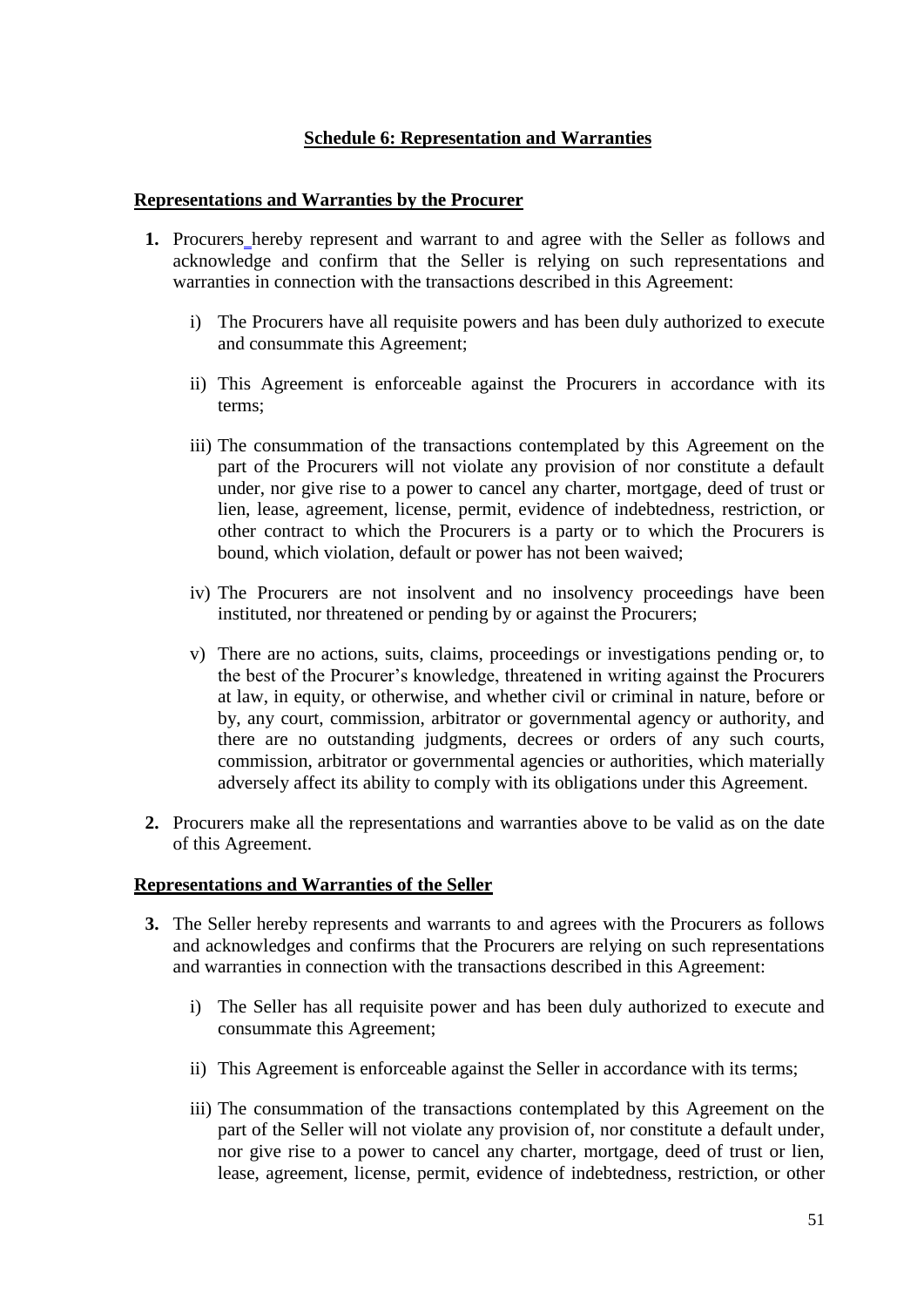contract to which the Seller is a party or to which the Seller is bound which violation, default or power has not been waived;

- iv) The Seller is not insolvent and no insolvency proceedings have been instituted, or not threatened or pending by or against the Seller;
- v) There are no actions, suits, claims, proceedings or investigations pending or, to the best of Seller's knowledge, threatened in writing against the Seller at law, in equity, or otherwise, and whether civil or criminal in nature, before or by, any court, commission, arbitrator or governmental agency or authority, and there are no outstanding judgments, decrees or orders of any such courts, commission, arbitrator or governmental agencies or authorities, which materially adversely affect its ability to supply power or to comply with its obligations under this Agreement.
- vi) The Seller/ Successful Bidder has neither made any statement nor provided any information in his Bid, which was materially inaccurate or misleading at the time when such statement was made or information was provided. Further, all the confirmations, undertakings, declarations and representations made in the Bid are true and accurate and there is no breach of the same.
- **4.** The Seller makes all the representations and warranties above to be valid as on the date of this Agreement.
- **5.** In the event that any of the representations and warranties made by the Seller in the Article above not true or are incorrect, the occurrence of such event would amount to a Seller Event of Default under Article 14 of this Agreement and the Procurers shall have the right to terminate this Agreement in accordance with Article 14 of this Agreement.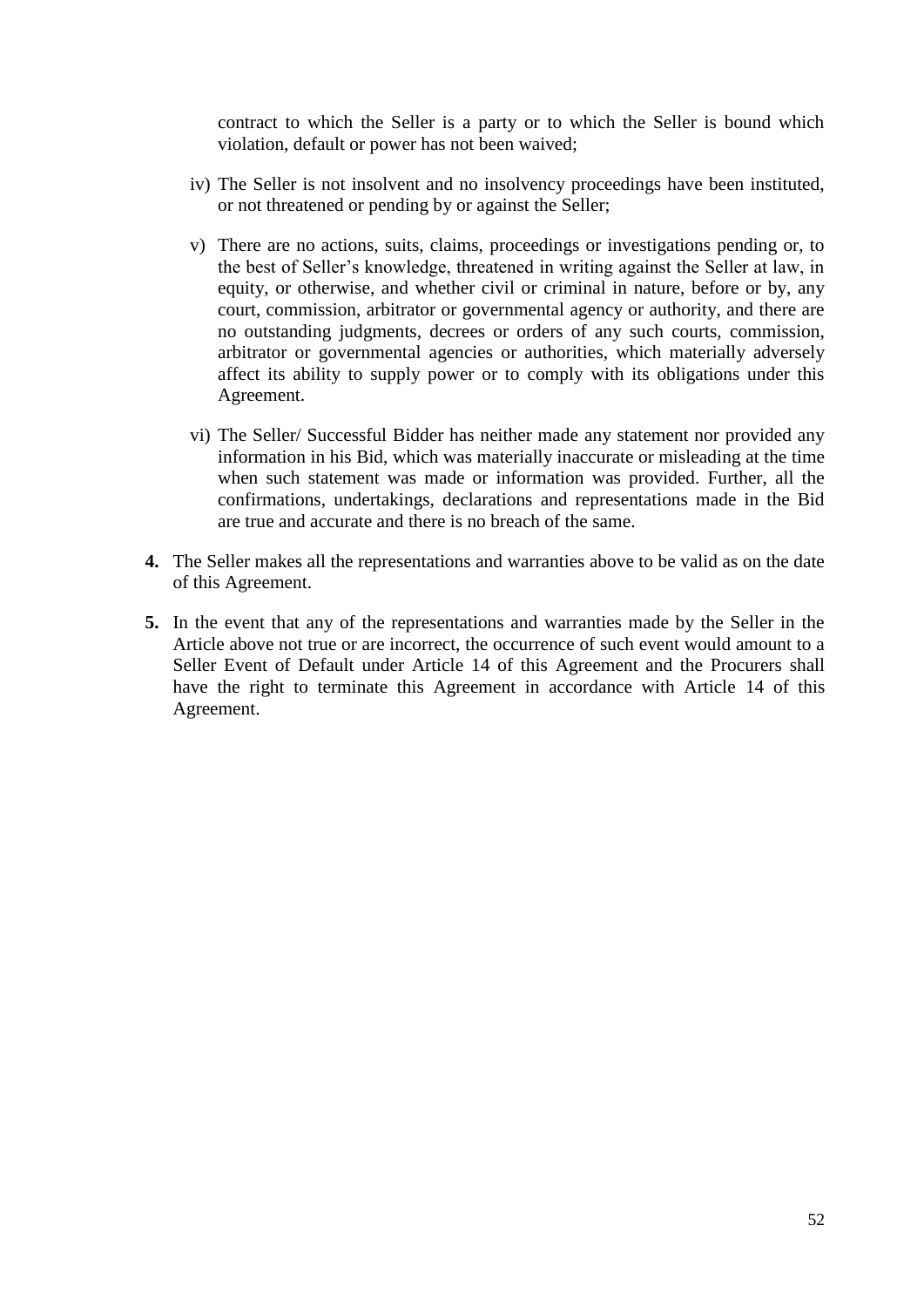#### <span id="page-52-0"></span>**Schedule 7: Representation and Warranties DAILY GENERATION REPORT**

#### **Active Power (KWh)**

| <b>Time</b>     | <b>Scheduled</b>        | <b>Meter Reading</b> | Difference x M.F. |
|-----------------|-------------------------|----------------------|-------------------|
| ${\bf 00}$      |                         |                      |                   |
| $0 \\ 1$        |                         |                      |                   |
| 02              |                         |                      |                   |
| 03              |                         |                      |                   |
| 04              |                         |                      |                   |
| 05              |                         |                      |                   |
| 06              |                         |                      |                   |
| 07              |                         |                      |                   |
| $\overline{08}$ |                         |                      |                   |
| 09              |                         |                      |                   |
| 10              |                         |                      |                   |
| $\overline{11}$ |                         |                      |                   |
| 12              |                         |                      |                   |
| 13              |                         |                      |                   |
| 14              |                         |                      |                   |
| $\overline{15}$ |                         |                      |                   |
| 16              |                         |                      |                   |
| 17              |                         |                      |                   |
| $\overline{18}$ |                         |                      |                   |
| 19              |                         |                      |                   |
| 20              |                         |                      |                   |
| 21              |                         |                      |                   |
| $\overline{22}$ |                         |                      |                   |
| $\overline{23}$ |                         |                      |                   |
| $\overline{24}$ |                         |                      |                   |
|                 | Total (for each column) |                      |                   |

## **Summary of Active Power, KWh**

| Time                        | <b>Scheduled</b> | <b>Meter Reading</b> | Difference x M.F. |
|-----------------------------|------------------|----------------------|-------------------|
| <b>Daily</b>                |                  |                      |                   |
| $0600 - 2200$               |                  |                      |                   |
| $2200 - 0600$               |                  |                      |                   |
| <b>Cumulative for Month</b> |                  |                      |                   |
| $0600 - 2200$               |                  |                      |                   |
| $2200 - 0600$               |                  |                      |                   |

#### **To:**

- 1. Concerned SLDC, UPPCL<br>2. Executive Engineer, Transr
- 2. Executive Engineer, Transmission, UPPCL
- 3. Authorised Representative of the Generating Plant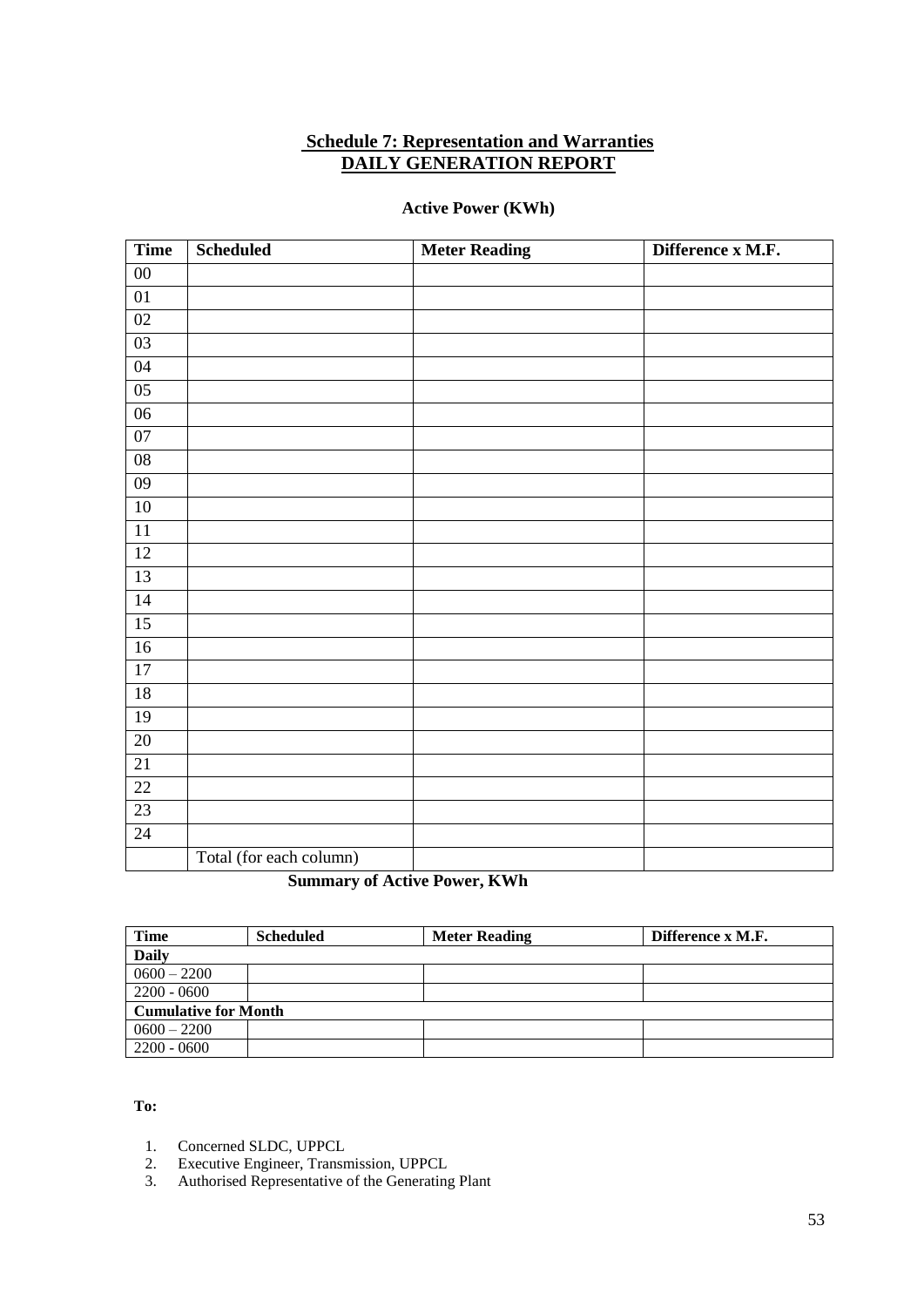# **Schedule 8- Monthly Tripping Report**

<span id="page-53-0"></span>

| Name and Address of the Generating Plant    |  |
|---------------------------------------------|--|
| Installed generation Capacity (MW)          |  |
| Date of First Commissioning (Synchronising) |  |
| Date of Commercial Operation                |  |
| Date of Synchronising                       |  |
| Progressive Days (generation): In Days      |  |

## **TRIPPING ON FAULT:**

|         |      | <b>Tripping</b> |      |                   |     | Synchronization<br><b>Tripping Reasons</b><br>Total<br>Time<br>Lost |        |      |      |     |    |     | Remark |
|---------|------|-----------------|------|-------------------|-----|---------------------------------------------------------------------|--------|------|------|-----|----|-----|--------|
| S.<br>N | Date |                 | Time | Relay<br>Operated | Mec | Elec                                                                | Others | Date | Time |     | Hr | Min |        |
|         |      | Hr              | Min  |                   |     |                                                                     |        |      | Hr   | Min |    |     |        |

To:

1. Concerned SLDC, DISCOM

2. Authorised Person/ Executive Engineer, STU

3. Authorized Representative of the Generating Plant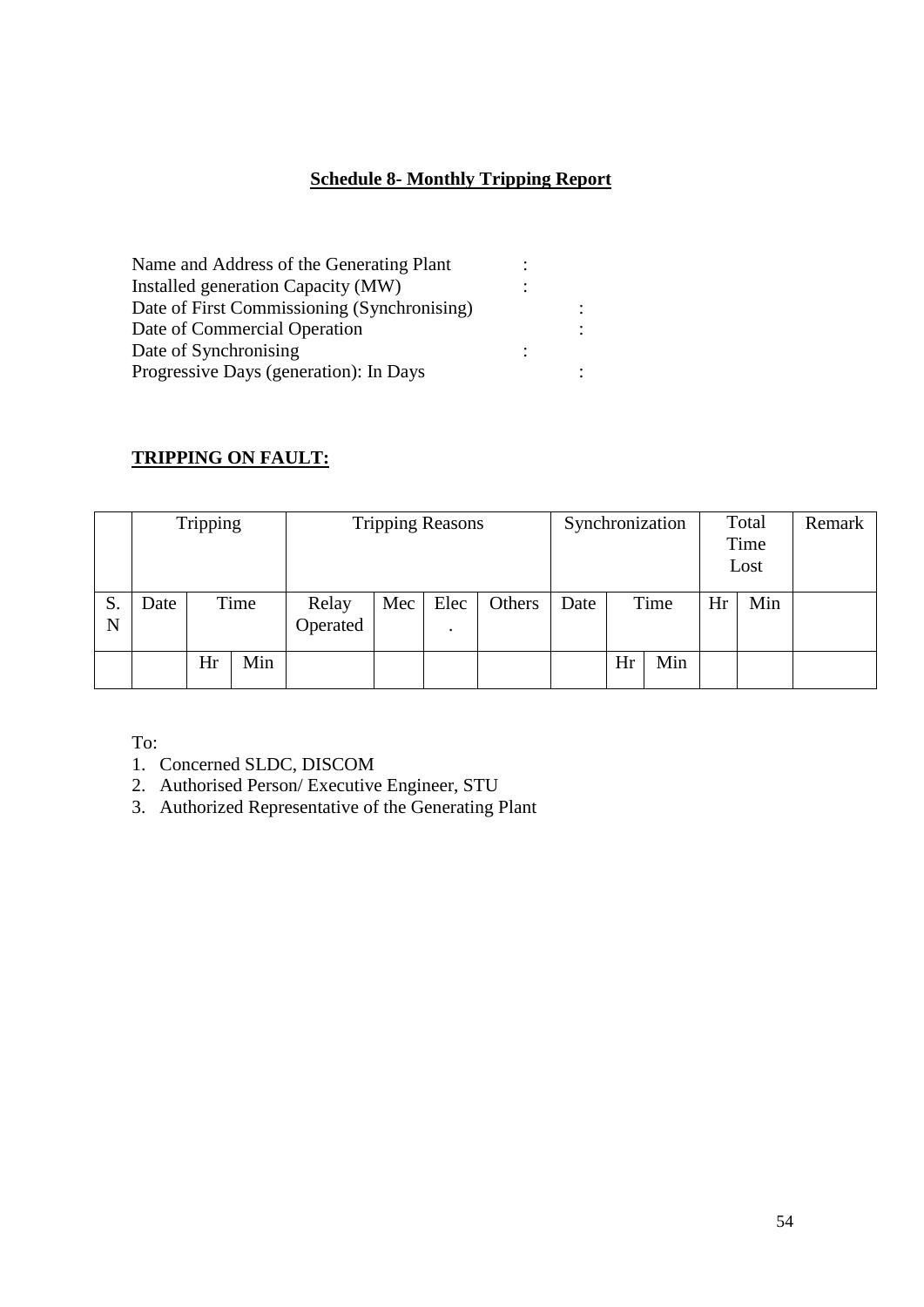# **Schedule 9- Planned & Forced Outage**

<span id="page-54-0"></span>

|     |      | <b>Outage Reasons</b><br>Outage |      |                        |           |  |       | Synchronisation |    |      |    |     | Time lost   Remark |
|-----|------|---------------------------------|------|------------------------|-----------|--|-------|-----------------|----|------|----|-----|--------------------|
| S.N | Date |                                 | Time | N <sub>0</sub><br>Fuel | Mech Elec |  | Other | Date            |    | Time | Hr | Min |                    |
|     |      | Hr                              | Min  |                        |           |  |       |                 | Hr | Min  |    |     |                    |
|     |      |                                 |      |                        |           |  |       |                 |    |      |    |     |                    |

| <b>Progressive Days</b>    |  |
|----------------------------|--|
| Time Lost (In Hours)       |  |
| •During Month & Year       |  |
| •Since First Commissioning |  |

#### To:

- 1. Concerned SLDC, DISCOM
- 2. Authorised Person/ Executive Engineer, STU
- 3. Authorized Representative of the Generating Plant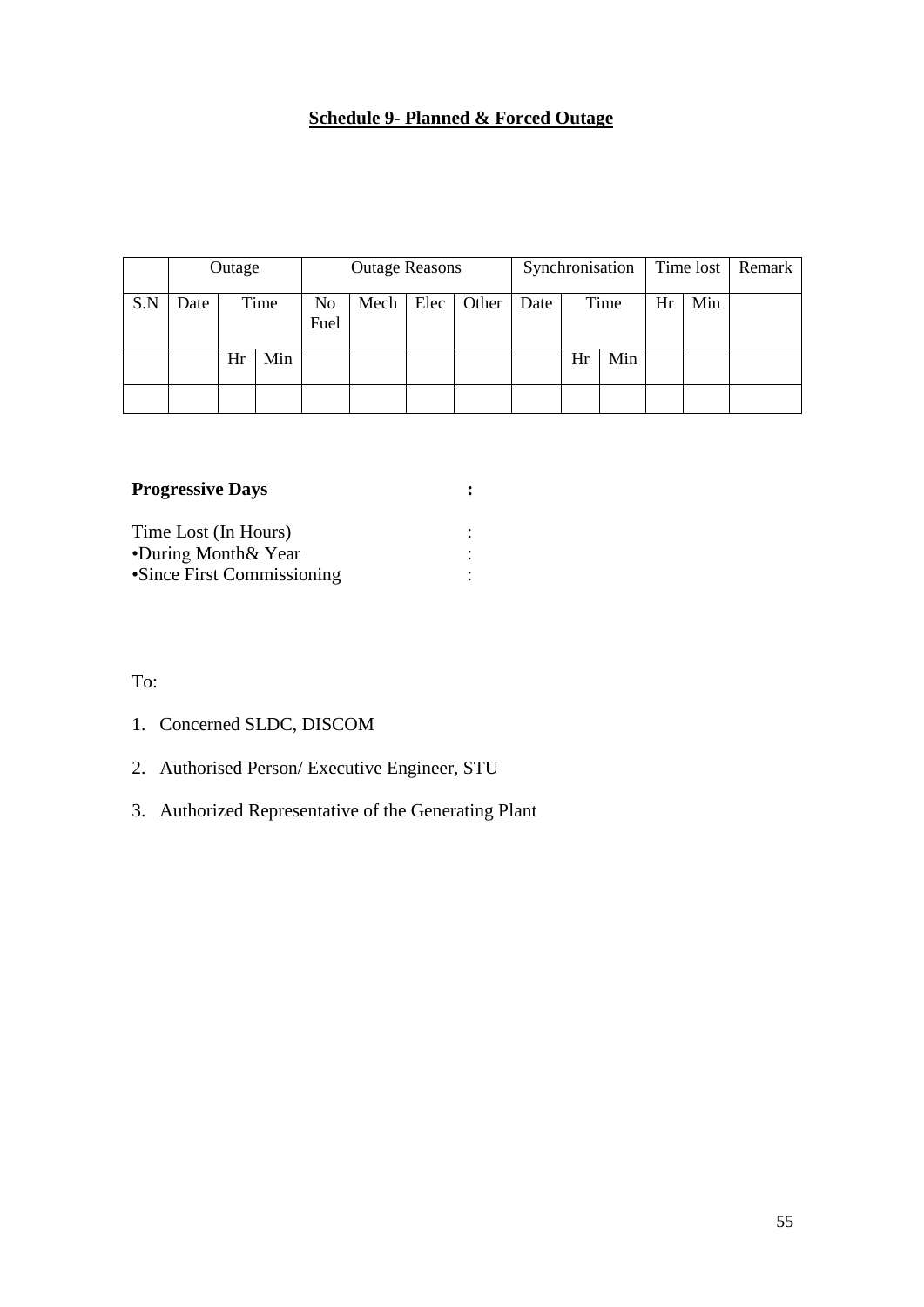## <span id="page-55-1"></span><span id="page-55-0"></span>**Schedule 10- Selected Bid**